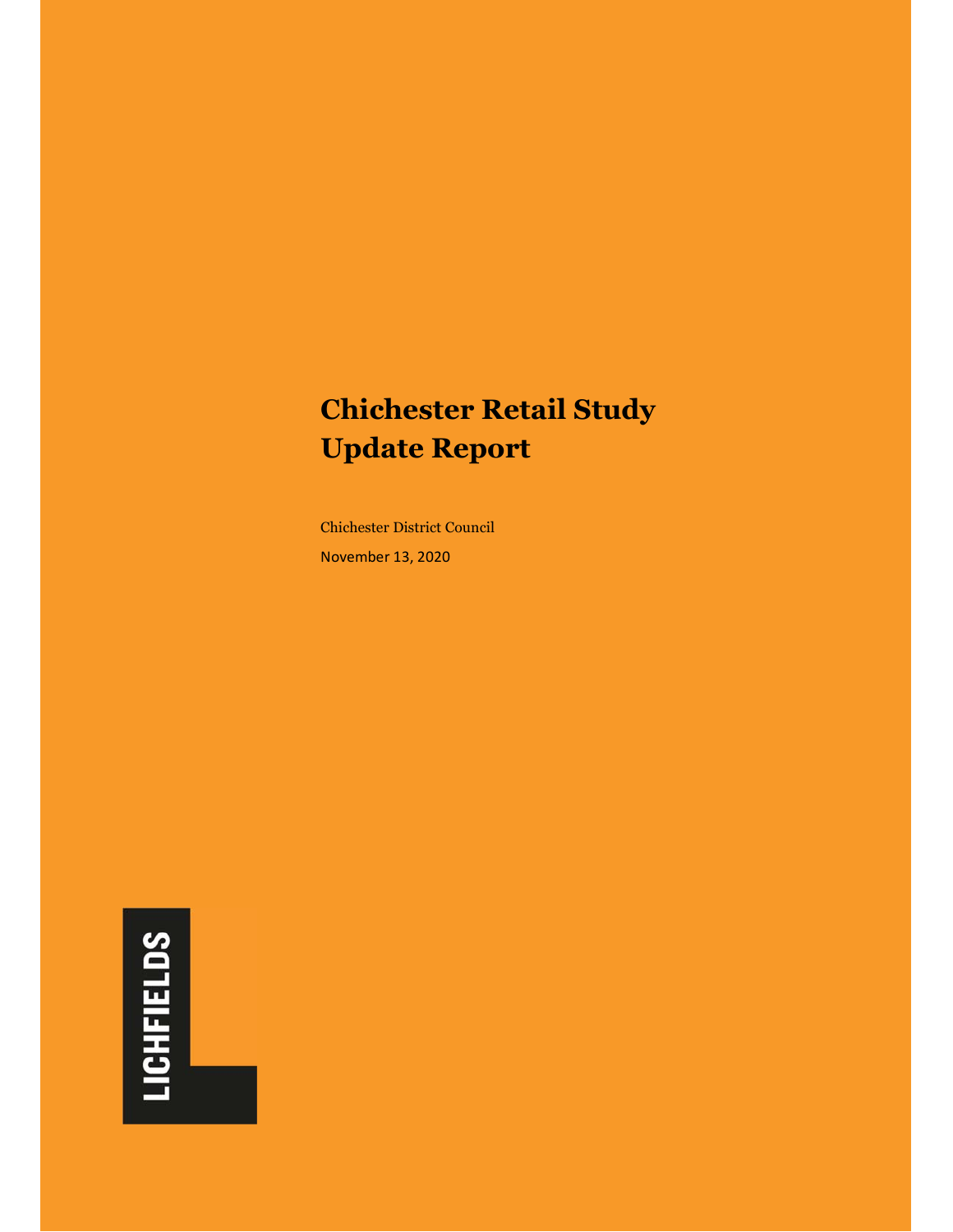

# Lichfields is the pre-eminent planning and development consultancy in the UK

We've been helping create great places for over 50 years.

### lichfields.uk

© 2020 Nathaniel Lichfield & Partners Ltd, trading as Lichfields. All Rights Reserved. Registered in England, no. 2778116. 14 Regent's Wharf, All Saints Street, London N1 9RL Formatted for double sided printing.

Plans based upon Ordnance Survey mapping with the permission of Her Majesty's Stationery Office. © Crown Copyright reserved. Licence number AL50684A 16003/01/PW

18858385v2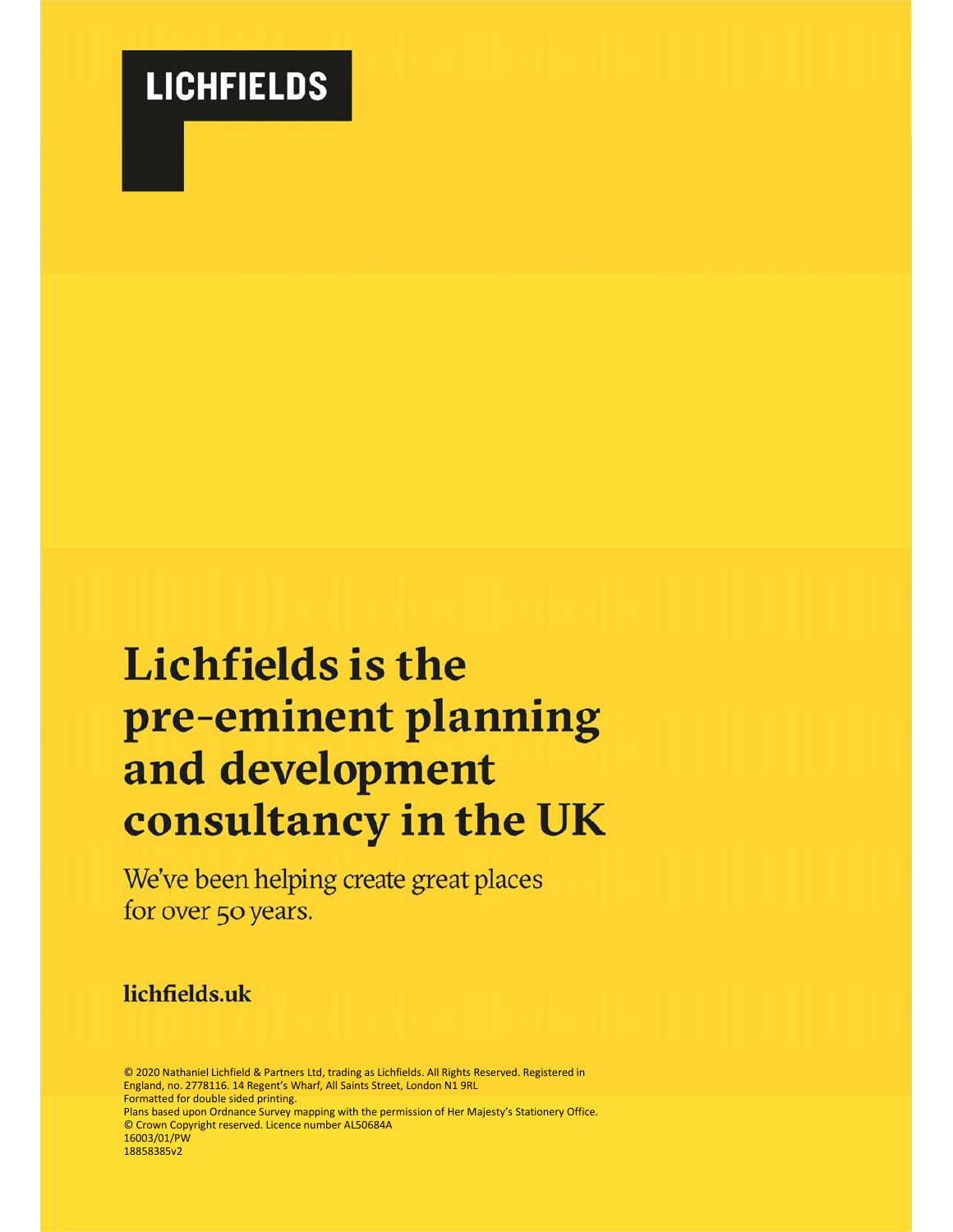## **Executive Summary**

This report provides a partial update of the Chichester Retail and Main Town Centre Uses Study prepared in 2018, taking account the latest population and expenditure projections and the potential implications of the Covid-19 crisis.

Following the Covid-19 crisis there is likely to be a spike in town centre vacancies due particularly to the closure of non-food retail operators and restaurants. After the Covid crisis retail sales should recover to previous levels of growth but the proportion of retail sales spent on-line is likely to represent are higher proportion of total sales. The Local Plan must assume a return to reasonable rates of growth and relative normality, but a cautious approach to expenditure growth should be adopted.

Taking account population growth and excluding on-line sales, total convenience goods retail spending within the study area is forecast to increase by +10.4% between 2018 and 2037. Comparison goods spending is forecast to increase by  $+57.2\%$  over the same period, and food and beverage spending by  $+23\%$ . This expenditure growth should support new floorspace over the plan period.

The combined floorspace projections suggest an over-supply of floorspace in the short term up to 2027, but there is an emerging modest requirement for additional floorspace by 2032. The floorspace projections to 2037 are shown below.

|                          | Convenience | Comparison | Food/beverage | <b>Total</b> |
|--------------------------|-------------|------------|---------------|--------------|
| <b>Chichester</b>        | 2,583       | 1,250      | 1,695         | 5,528        |
| Selsey                   | 312         | 267        | 178           | 757          |
| E. Wittering/Bracklesham | 148         | 66         | 82            | 296          |
| Chichester rural         | 144         | 23         | 101           | 268          |
| <b>Total</b>             | 3,187       | 1,606      | 2,056         | 6,849        |

Summary of floorspace projections up to 2037 (sq.m gross)

These floorspace projections relate to convenience and comparison goods retail (previously A1) and restaurant/café use now in Class E and also Sui Generis uses i.e. pubs/bar (previously A4) and takeaways (A5). Need projections with future development plans can continue to refer to separate floorspace projections for convenience and comparison goods retail and food/beverage uses.

Future policy could refer to these floorspace projections being met through the re-occupation of vacant floorspace, development at Southern Gateway (up to 5,000 sq.m gross) and new neighbourhood and village centres within strategic allocations (about 1,500 sq.m gross), taking account of the sequential test.

The LPR 2018 defines the hierarchy of centres in Policy S9, which helps to ensure new town uses are focused within these centres. Based on the scale of facilities available within each settlement and the retail floorspace projections in this update study, the retail hierarchy as set out in Policy S9 remains appropriate and sound.

LPR policy relating to the impact test should refer to retail and leisure uses rather than the new UCO classes. The NPPF minimum threshold of 2,500 sq.m gross continues to be an inappropriate blanket threshold across Chichester District, because this scale of development would represent a significant proportion of the overall retail projections for parts of the District. The adoption of lower thresholds in local and village centres (500 and 250 sq.m gross respectively) are endorsed by the updated (lower) floorspace capacity projections and recent market conditions.

The designation of town centre boundaries in Chichester District remain important when applying the sequential test, i.e. to direct retail, leisure and other town centre uses to sustainable locations and determine whether a retail/leisure impact assessment is required.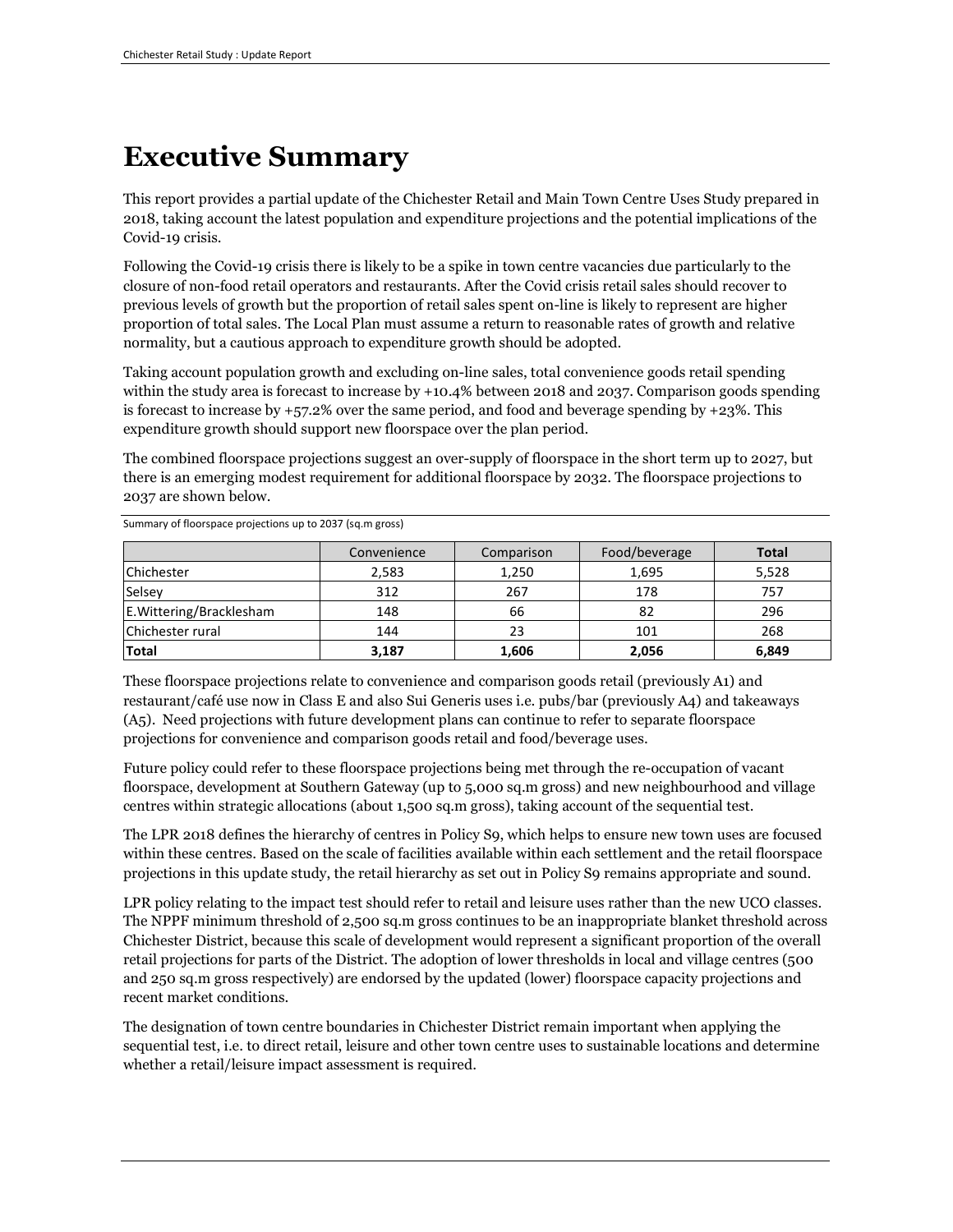In light of likely future market trends, the revised (lower) retail floorspace capacity projections, changes to the NPPF and the UCO a more flexible approach to protecting retail uses within Chichester town centre is appropriate.

Future policy could seek to encourage all Class E uses within the town centre boundary and potentially other community uses (now Classes F.1 and F.2). All other uses at ground floor level could be controlled within the primary shopping frontages or all frontages. Primary frontage policy could seek to prevent changes of use from Class E to Sui Generous and other non-class E uses, whilst allowing significant flexibility in the secondary frontage. Alternatively, a more flexible approach could be adopted that allows any main town centre use at ground floor level including Class E, Class F.1, F.2, Class C1 (hotels/guest houses) and other main town centre uses categorised as Sui Generis (e.g. pubs/bars and takeaways).

Given the likely challenges town centres will face post Covid-19 and the much lower comparison goods retail floorspace projections, a more flexible approach is likely to be the preferred option.

LPR Policy DM7 protecting community facilities is consistent with the creation of new Classes F.1 and F2 but should be amended to refer to the new use classes. Reference should be made to small shops selling essential goods including food, in line with the Class F.2. Within Local Centres, Local and Village Parades, Policy S10 should be amended to include all new Class E uses and potentially expanded to include Class F.1, F.2, Class C1 (hotels/guest houses) and other main town centre uses categorised as Sui Generis to increase flexibility.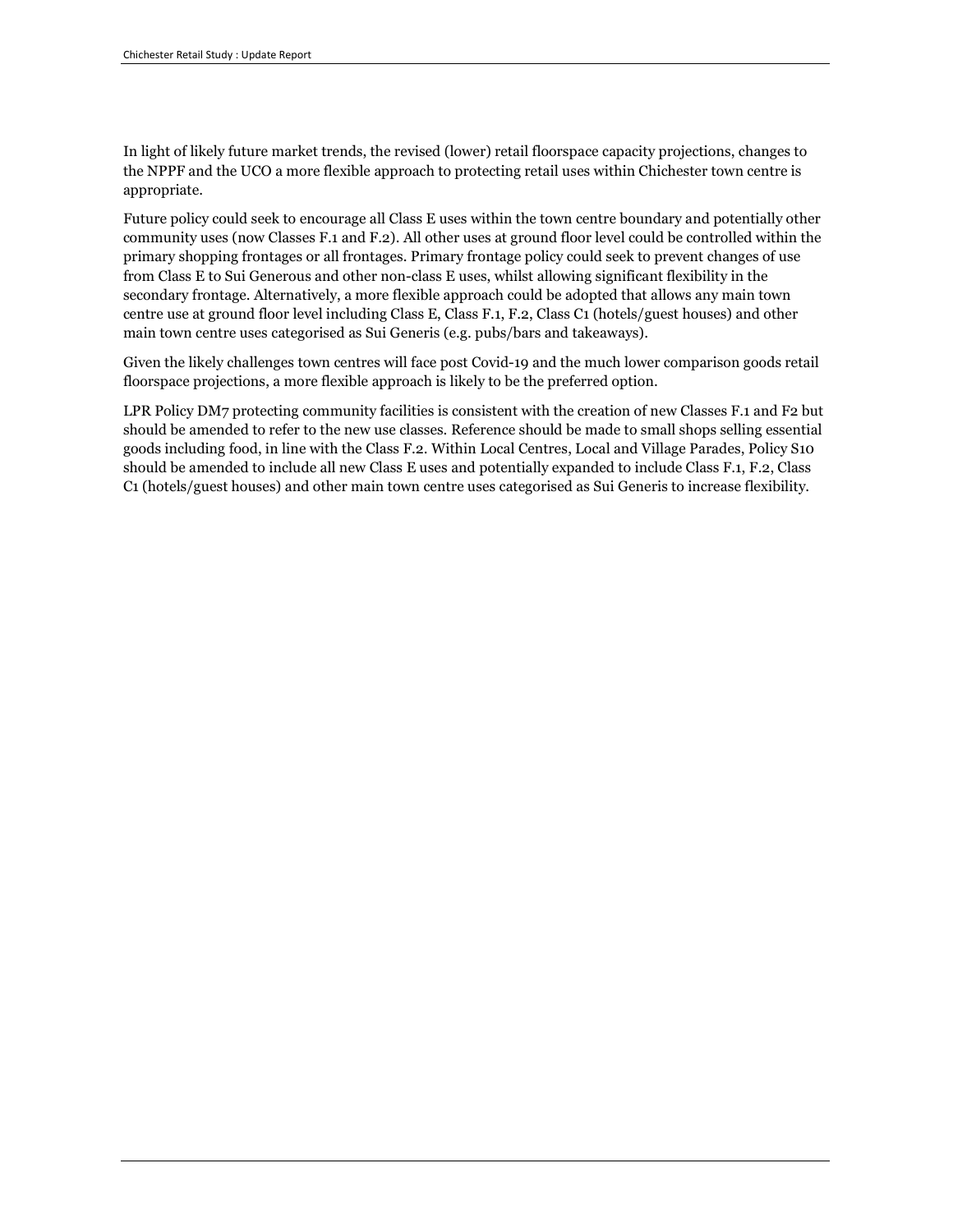### **Contents**

| 1.0 | <b>Introduction</b>                              | 1                       |
|-----|--------------------------------------------------|-------------------------|
|     | Purpose of the report                            | 1                       |
| 2.0 | <b>Updated floorspace capacity assessment</b>    | $\mathbf 2$             |
|     | Introduction                                     | $\overline{\mathbf{2}}$ |
|     | Implications of Covid-19 and trends              | 2                       |
|     | Study area and end year                          | 4                       |
|     | Population projections                           | 4                       |
|     | <b>Expenditure forecasts</b>                     | 5                       |
|     | Growth in turnover densities                     | 6                       |
|     | Base year market shares                          | 6                       |
|     | Capacity for convenience goods retail floorspace | 6                       |
|     | Capacity for comparison goods floorspace         | 7                       |
|     | Capacity for food/beverage floorspace            | 8                       |
| 3.0 | <b>Accommodating growth</b>                      | 10                      |
|     | Introduction                                     | 10                      |
|     | Accommodating growth and floorspace projections  | 10                      |
|     | Development opportunities                        | 12                      |
| 4.0 | <b>Policy review</b>                             | 14                      |
|     | National policy and other changes                | 14                      |
|     | Meeting needs over the plan period               | 15                      |
|     | Retail hierarchy                                 | 17                      |
|     | Impact test and thresholds                       | 17                      |
|     | Town centre boundary and primary shopping area   | 17                      |
|     | Appropriate mix of uses                          | 18                      |
| 5.0 | <b>Conclusions and recommendations</b>           | 21                      |
|     | Accommodating growth                             | 21                      |
|     | Other policy options                             | 21                      |
|     |                                                  |                         |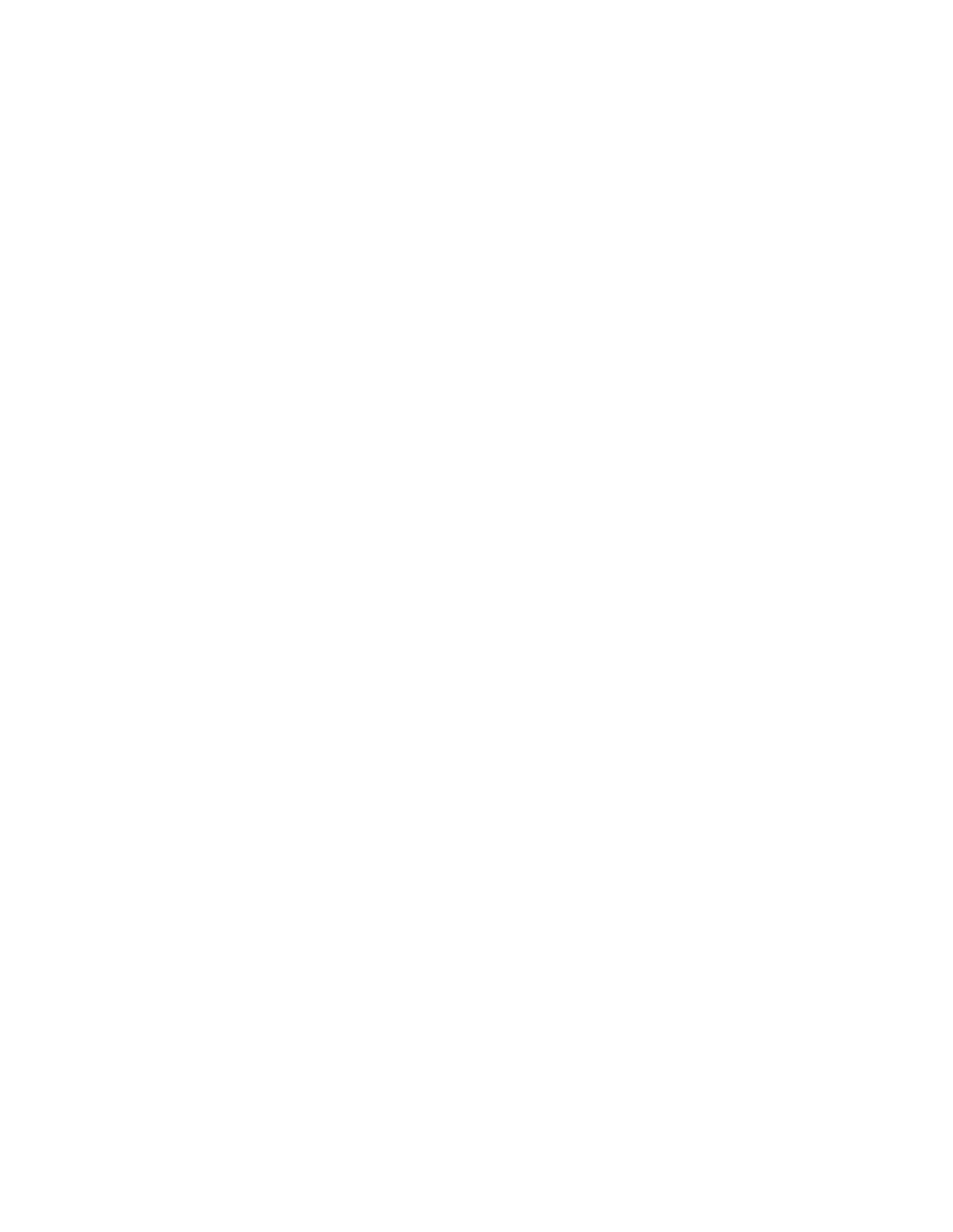### **1.0 Introduction**

#### **Purpose of the report**

1.1 Lichfields was commissioned by Chichester District Council to prepare the Chichester Retail and Main Town Centre Uses Study (RMTCUS 2018). The key objective of the RMTCUS was to provide a robust and credible evidence base to inform the emerging Local Plan Review. The study provided a quantitative and qualitative assessment of the need for new retail and main town centre uses within Chichester District.

1.2 This 2020 report provides a partial update of the study and should be read alongside the RMTCUS 2018. This update report replaces the following sections of the RMTCUS 2018:

- Section 4.0: The need for retail uses (paragraphs 4.1 to 4.32 and 4.45 to 4.58);
- Section 5.0: The need for food/beverage uses (paragraphs 5.12 to 5.17);
- Section 9.0: Planning policy analysis (paragraphs 9.1 to 9.48);
- Section 10.0: Accommodating growth (paragraphs 10.3 to 10.22);
- Section 11.0: Conclusions and recommendations (paragraphs 11.1 to 11.23);
- Appendix 2 Convenience goods capacity;
- Appendix 3 Comparison goods capacity; and
- Appendix 4 Food/beverage capacity.

#### **Report structure**

- 1.3 Section 2 of this report provides an update of the retail and food/beverage floorspace capacity assessment based on the latest available population and expenditure projections.
- 1.4 Section 3 re-examines the options for accommodating the identified floorspace capacity.
- 1.5 Section 4 reviews potential policy options for the emerging Local Plan Review taking account of updated floorspace capacity projections and recent changes to the Use Classes Order (UCO).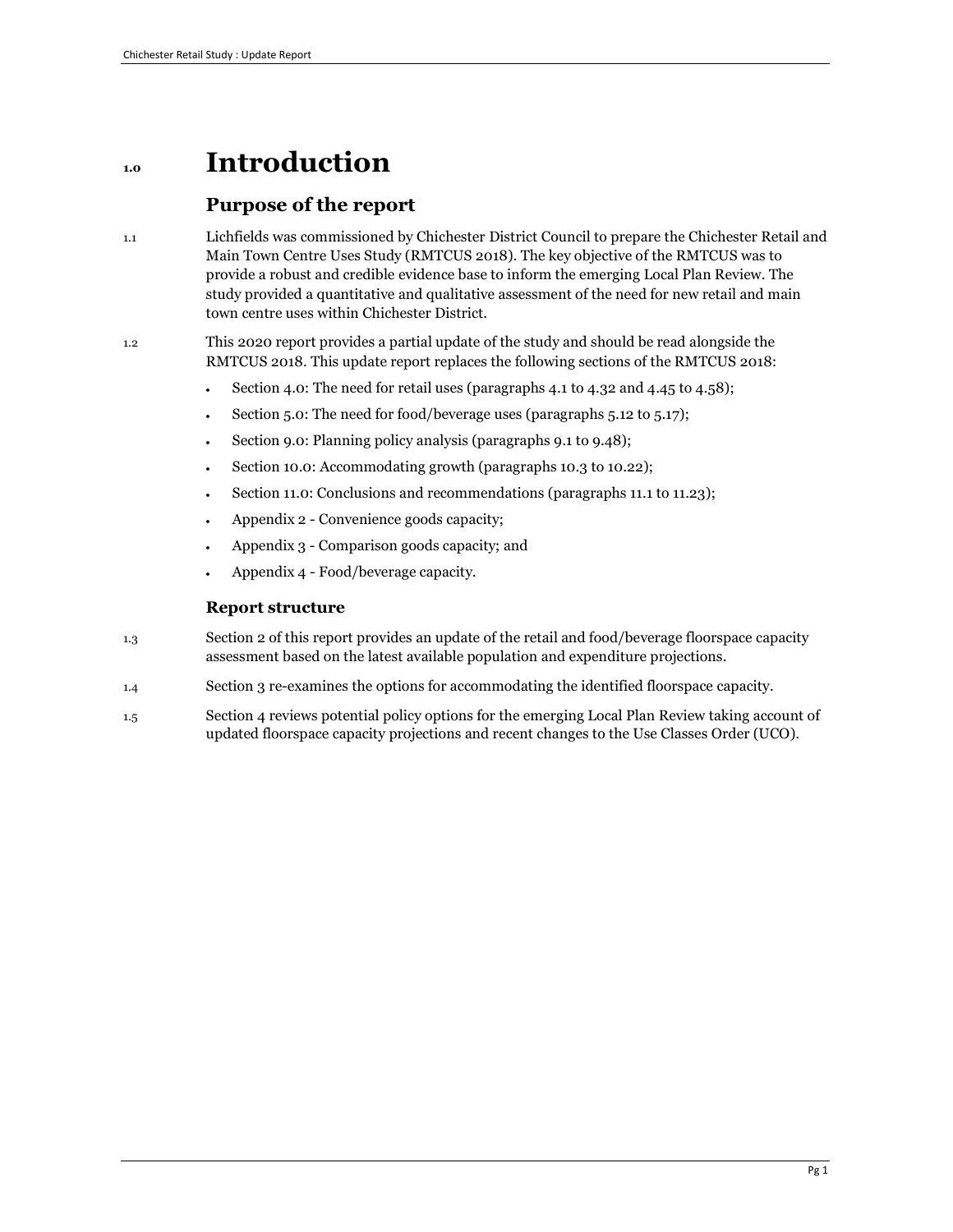### **2.0 Updated floorspace capacity assessment**

#### **Introduction**

2.1 This section updates the quantitative scope for new retail and food/beverage floorspace in the District during the Local Plan up to 2037. The updated projections adopt Experian's latest forecasts for population growth, average expenditure per person, special forms of trading (SFT) and sales density growth rates. A further consideration is the potential implications of the Covid-19 crisis.

#### **Implications of Covid-19 and trends**

- 2.2 As indicated in the RMTCUS 2018, historic trends indicate that consumer expenditure has grown consistently in real terms, generally following a cyclical growth trend. This growth fuelled demand for new retail floorspace. Since the last recession expenditure growth has been much slower and the demand for retail floorspace has reduced. Experian's latest forecasts suggests slower expenditure growth and home shopping/internet spending is expected to grow at a much faster rate than traditional shopping. Experian's short-term expenditure growth projections (2020 and 2021) for retail and leisure now reflect the coronavirus pandemic.
- 2.3 The main implications of the Covid-19 crisis for the evidence base are likely to be as follows:
	- impact on the reliability of demographic and economic projections i.e. population growth and Experian expenditure forecasts;
	- short terms impact on the mix of uses and customer behaviour that are likely to distort the base year position; and
	- longer terms structural impacts that could affect the nature of town centres and the way household shop, eat/drink out and participate in leisure activities.
- 2.4 The key uncertainties relating to the first two points are primarily the length of crisis/potential further lockdowns and likely recovery period. The longer term structural implications are harder to predict and quantify at this early stage.
- 2.5 In the short term, operators with a high street/brick and mortar presence have faced elevated risk to cash flow and increased costs arising from a slump in consumer demand and disruption to supply chains. Non-essential products, hospitality and leisure services have been hardest hit. Short term supply chain disruption could lead to inflationary pressure, which may have an impact of consumer demand. Retailers with infrastructure to fulfil on-line orders/home delivery are benefiting at least in the short term. There is likely to be a longer terms structural shift to multi-channel shopping, reducing the demand for physical space within town centres. Bearing these trends in mind, following the Covid-19 crisis there is likely to be a spike in town centre vacancies with unfortunately some businesses failing to re-open, particularly non-food retail operators and restaurants. Many national operators have already announced job losses and store closures.
- 2.6 The Covid-19 could have some short-term impact in terms of population migration levels due to a slowdown in house sales and a pause in construction activity. Given that the focus of this update is to assess the long-term need over the plan period within five year interval projections (i.e. 2022 to 2027, 2027 to 2032, and 2032 to 2037), the development plan should assume population projections will return to projected levels by 2022. Population projections are shown in Table in Appendix 1. The first interval population projections at 2022, and certainly later years, should not be significantly affected by the Covid-19 crisis.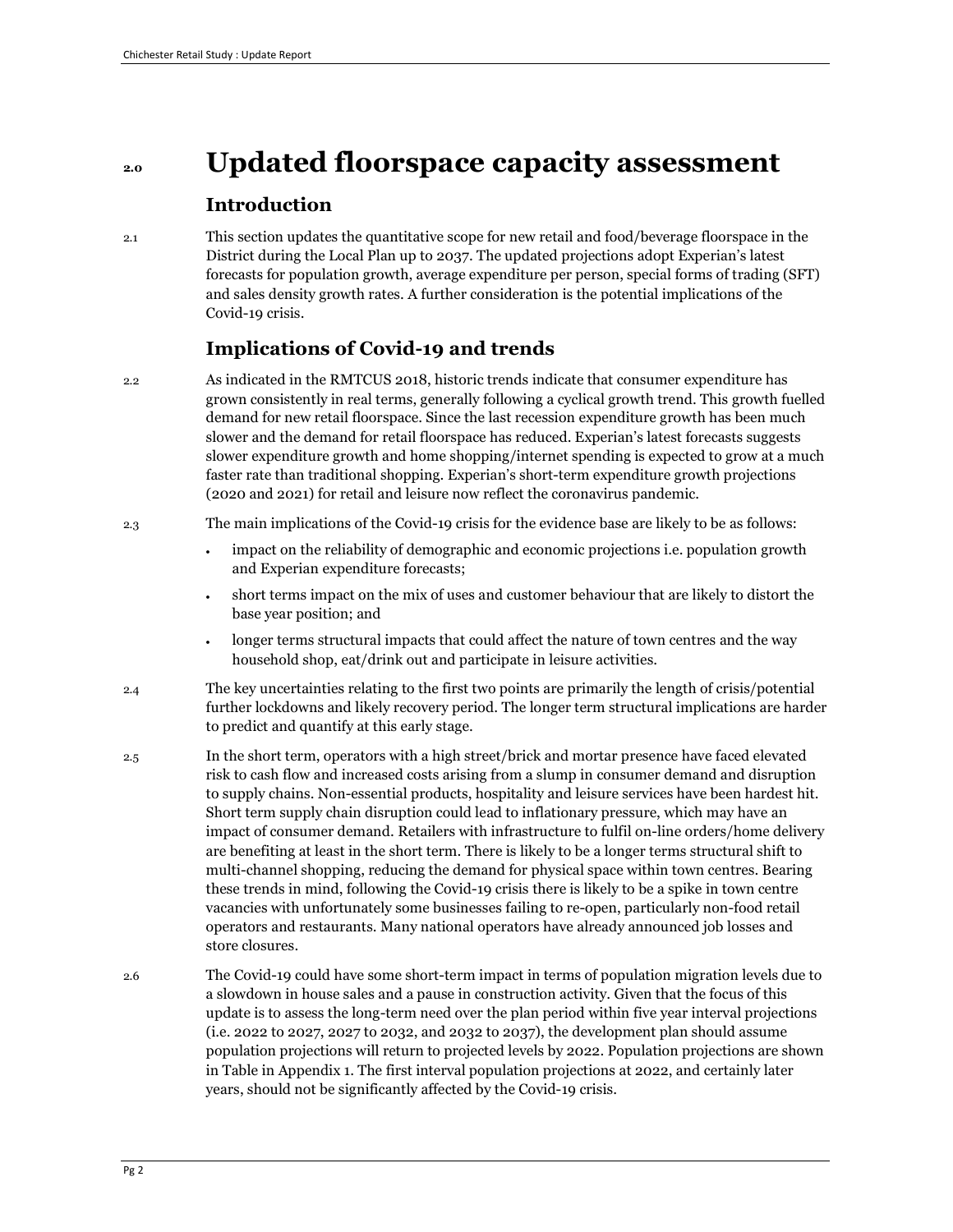- 2.7 Office of National Statistic (ONS) monthly sales volume information for Great Britain indicates total retail sales volumes were over 22% lower in April 2020 compared with the pre-Covid-19 position in February 2020 (seasonally adjusted). However, the July and August 2020 sales volumes had recovered to pre-Covid levels, with the August figure now 4% higher than the pre-Covid figure in February.
- 2.8 The comparison goods (non-food) sector was particularly affected with a 50% drop in sales from February to April, whilst the food sector experienced 10% growth in sales during March in part due to panic buying at the start of the crisis. Food sales volumes have been consistently higher than the February level during March to August.
- 2.9 ONS data suggested on-line retail sales peaked at 62% higher in June 2020 compared with February 2020. The latest figures for July and August 2020 were 50% and 47% higher than the pre-Covid sales in February 2020, respectively. Food store on-line sales doubled during May and June but still represents a relatively small proportion of total sales in this sector, reaching about 11%; it remained over 10% during July and August. For the non-food sector on-line sales as a percentage of total sales nearly trebled between February and April, reaching 44% of sales. On-line sales in this sector remain over 50% higher than pre-Covid levels.
- 2.10 These Covid-19 affected trends are still at an early stage and it is difficult to predict the longer term implications for retail sales and the amount of on-line sales. Nevertheless, ONS's most recent data suggests retail sales should recover to previous levels of growth but the proportion of retail sales spent on-line is likely to represent are higher proportion of total sales, which will have an impact of traditional bricks and mortar retailing.
- 2.11 Reflecting these trends, Experian's latest projections recommend relatively modest levels of growth when compared with historic trends. These longer term forecasts should be monitored and kept under review.
- 2.12 Planning based on long terms expenditure growth projections has always had inherent uncertainties. Despite these uncertainties, the Local Plan must assume a return to reasonable rates of growth and relative normality, although the implications of the short-term impacts should not be ignored. It is better to plan for a return to growth and then modify the strategy later if levels of growth are lower than originally predicted, rather than not planning for growth because there are significant uncertainties. The latter approach is likely to fail to respond in time if higher levels of growth are achieved, and any growth will go elsewhere. Nevertheless, a cautious approach to expenditure growth, as now suggested by Experian, should be adopted.
- 2.13 For convenience goods, Experian's latest forecasts (October 2020) anticipate limited growth (0.1% per annum after 2027). Experian expects slow growth in the future, but most of the growth will relate to non-store sales. Any need for new convenience goods retail floorspace in Chichester District is likely to relate to population growth or qualitative areas of deficiency.
- 2.14 For comparison goods, higher levels of growth are expected in the future (between 2.9% to 3% per annum), still at a lower rate than previous pre-recession trends (8% per annum between 1997 and 2007). Historically comparison goods expenditure has grown significantly more than convenience goods expenditure, and Experian's latest national growth rate recommendations are consistent with these past trends.
- 2.15 New forms of retailing (multi-channel and home shopping) have and will continued to grow. Home/electronic shopping and home delivery has increased with the growth in the use of personal computers, smart phones and the internet. Click and collect / click and return shopping has become more popular. Recent trends suggest continued strong growth in multichannel activity. Experian's Retail Planner Briefing Note 18 (October 2020) states: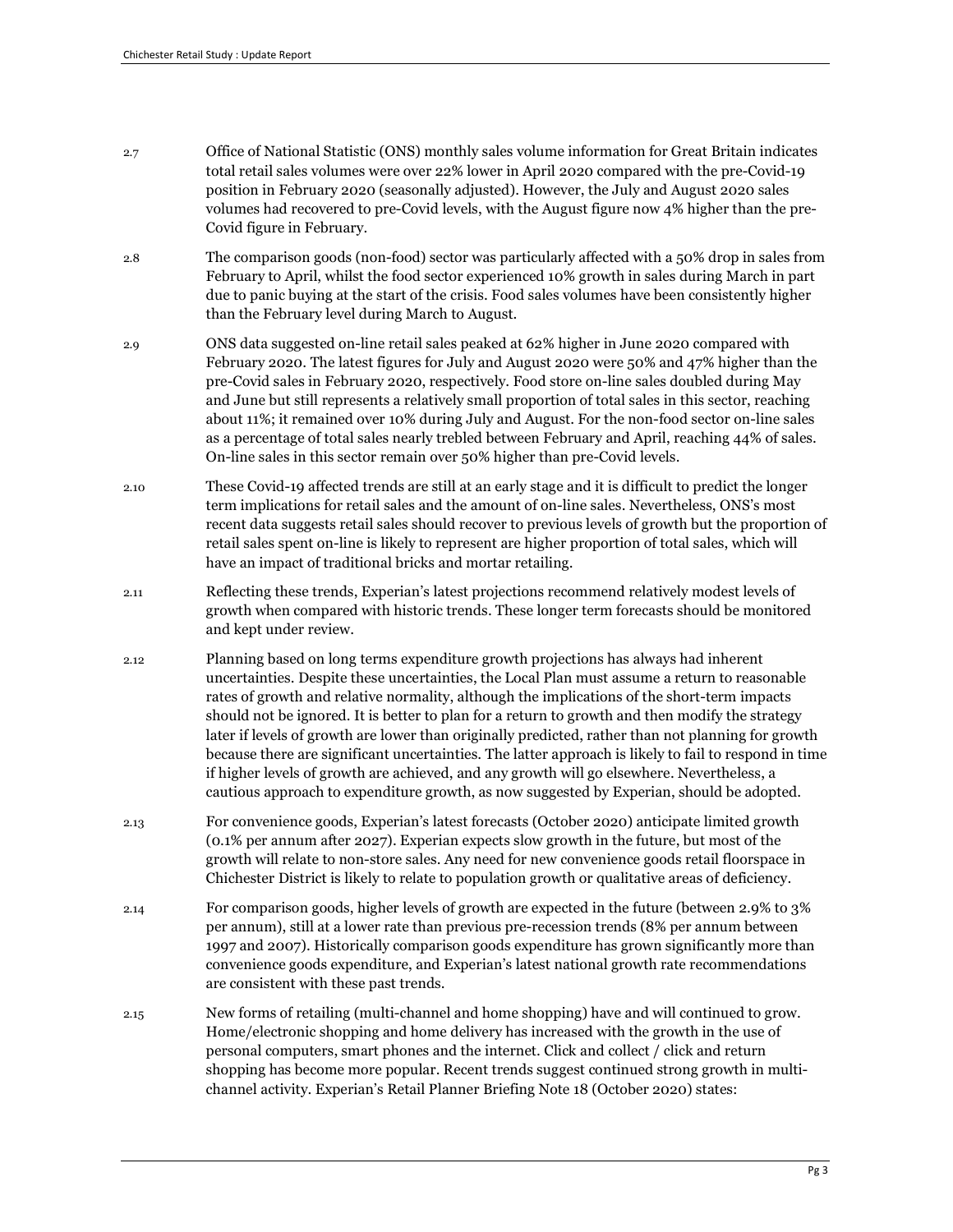*"After easing in 2021, we expect the SFT (special forms of trading (SFT) market share to continue to grow strongly in the mid-term, hitting around 30% in 2027. The pace of ecommerce is anticipated to moderate over the longer term, reaching 35% of total retail sales by 2040."* 

- 2.16 The floorspace capacity assessment in this update makes an allowance for future growth in etailing based on Experian projections. Given the likelihood that multi-channel expenditure will continue to grow at a faster pace than other consumer expenditure, the need assessment adopts relatively cautious growth projections for expenditure and an allowance is made for operators to increase their turnover/sales density, due to growth in home shopping and click and collect.
- 2.17 Lower expenditure growth and deflationary pressures (i.e. price cutting) in the non-food sector have had an impact on the high street in the past decades. Because of these trends, the UK average shop vacancy rate (based on Goad Plan data) increased from around 10% in 2005 to about 14% in 2012. Vacancy rates gradually improved to 11.8% in 2018 but have now increased to 12.4% in 2020. It seems likely there will be a sharp increase in shops vacancies in many town centres, as and when the impacts of the coronavirus pandemic are fully felt.
- 2.18 Property owners, landlords and funds have also come under increasing pressure with struggling occupiers seeking to renegotiate terms through company voluntary arrangement (CVA) i.e. an insolvency process designed to let a firm with debt problems reach an agreement with creditors to help pay off part or all of its debts. Elsewhere, retailers have been continuing to 'right size' their portfolios, with operators announcing store closures. These trends have impacted on rental income and the capital value of retail/ leisure assets. These trends are likely to be exacerbated by the coronavirus pandemic, at least in the short-term.
- 2.19 Whilst the CVA process has created headaches for landlords in terms of rent negotiations, at the same time newly freed-up space has opened up new opportunities. Vacated premises have been reconfigured and reused for food/beverage, trampolines, climbing and indoor golf. Within Chichester District most of the vacant premises are relatively small and/or period buildings, which may restrict this repurposing trend.

#### **Study area and end year**

- 2.20 As in the RMTCUS 2018, the quantitative capacity analysis is based on the defined study area zones that cover the catchment areas of the main shopping destinations in the District. The study area is sub-divided into seven zones as shown in Appendix 1 of the RMTCUS 2018.
- 2.21 The RMTCUS 2018 provided projections up to 2021, 2026, 2031 and 2036. The projections in this update report have been rolled forward one year to 2022, 2027, 2032 and 2037, therefore the floorspace capacity estimates are not directly comparable.

#### **Population projections**

- 2.22 Experian's MMG3 population projections have been adopted as shown in Table 1 (Appendix 1). The RMTCUS 2018 adopted Chichester District's Objectively Assessed Need (OAN) based population projections and ONS 2014 based sub-national population projection (SNPP 2014) for surrounding authorities. These projections suggested the study area population would increase by +14.9% between 2016 and 2036. Experian's MMG3 most up to date projections, based on the ONS's SNPP 2016 projections, suggest +13.4% growth between 2016 to 2036. The ONS's latest figures (SNPP 2018) also suggest lower growth (+12%) during this period.
- 2.23 Experian's data suggests population within the study area is projected to increase by 13.9% between 2016 to 2037, increasing from 400,739 in 2016 to 456,592 in 2037. As a sensitivity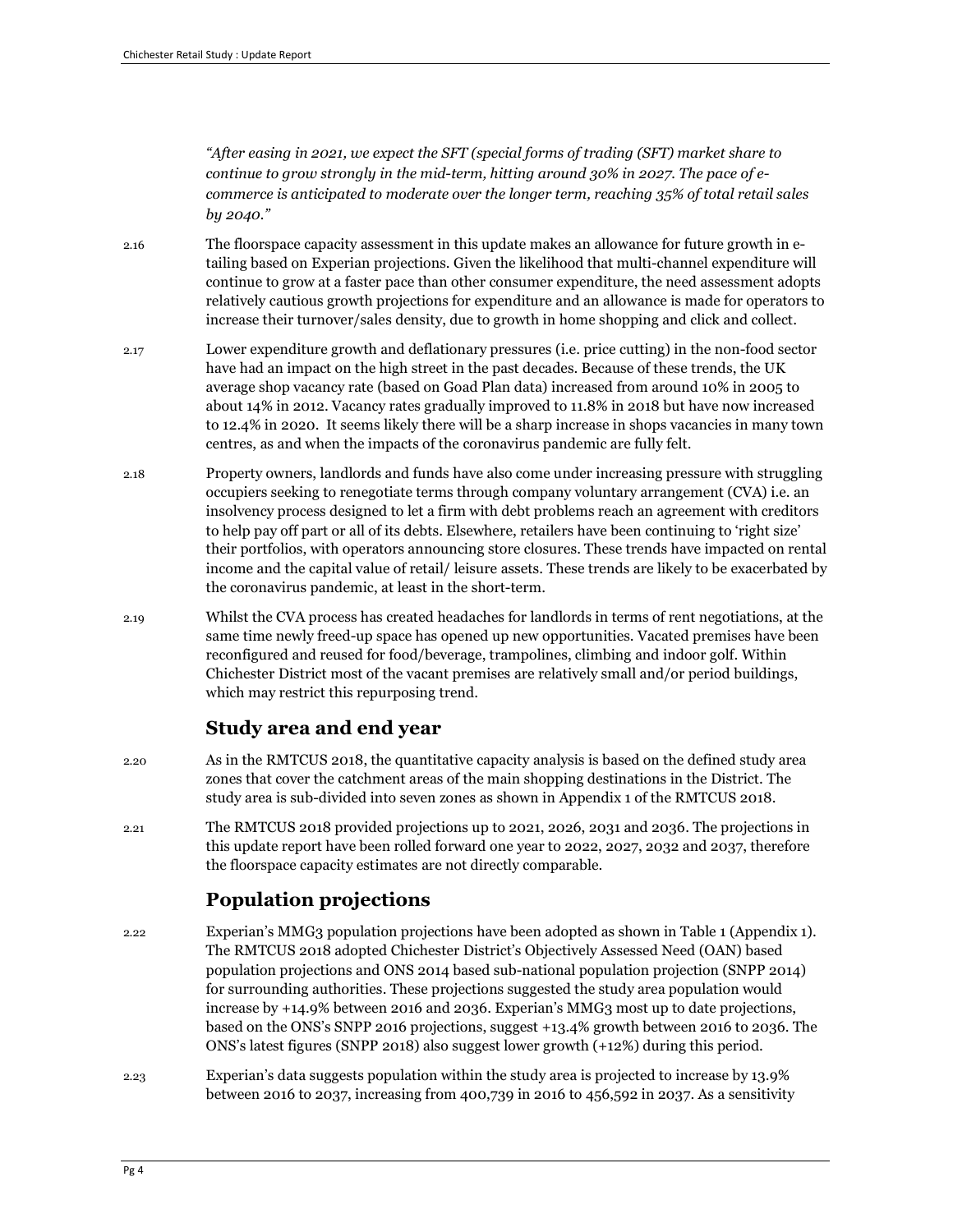analysis, the slightly higher population projections adopted in the RMTCUS 2018 have been tested.

#### **Expenditure forecasts**

- 2.24 All monetary values expressed in this update report are at 2018 prices, consistent with Experian's latest expenditure information. The RMTCUS 2018 adopted a 2016 price base and therefore the figures are not directly comparable.
- 2.25 Experian's latest EBS national expenditure information (Experian Retail Planner Briefing Note 18 – October 2020) has been used to forecast expenditure within the District. Actual (rather than projected) change in average expenditure per capita during 2017, 2018 and 2019 was as follows:
	- convenience goods: +2.0%;
	- comparison goods:  $+13.7\%$ ;
	- $\frac{1}{6\%}$ .  $\frac{1.6\%}{6\%}$
- 

2.26 Experian's short term EBS growth forecast rates during 2020, 2021 and 2022 reflect current economic circumstances, including the current Covid-19 crisis. The forecast changes during this period are as follows:

| convenience goods: | $+4.2\%;$ |
|--------------------|-----------|
| comparison goods:  | $+1.2\%;$ |

- leisure:  $-12.6\%$ .
- 2.27 These short term forecasts, particularly for comparison goods and leisure, are relatively cautious. In the longer term it is more difficult to forecast year on year changes in expenditure. Experian's medium and long term growth average forecasts have been adopted, as follows:
	- convenience goods: 0% per annum growth for 2023 to 2027 and +0.1% per annum after 2027;
	- comparison goods: +3.0% per annum growth for 2023 to 2027 and +2.9% per annum after 2027; and
	- leisure: +2.9% per annum growth for 2023 to 2027 and +0.9% per annum after 2027.
- 2.28 These growth figures relate to real growth and exclude inflation.
- 2.29 Experian's latest adjusted deductions for SFT (i.e. home and online shopping through non-retail businesses) in 2018 were:
	- 3.8% of convenience goods expenditure; and
	- 16.8% of comparison goods expenditure.
- 2.30 Experian's projections suggest that these percentages will increase to 5.4% and 22.5% by 2022 respectively. The long term Experian projections suggest an increase to 7.2% and 28.4% by 2037 respectively.
- 2.31 Table 2 in Appendix 1 sets out the updated forecasts for spending per head on convenience goods within each zone in the study area up to 2037, excluding SFT. Average convenience goods expenditure is expected to reduce due to a higher proportional increase in SFT. Forecasts for comparison goods spending per capita are shown in Table 2 in Appendix 2 and food/beverage expenditure is shown in Table 2 in Appendix 3.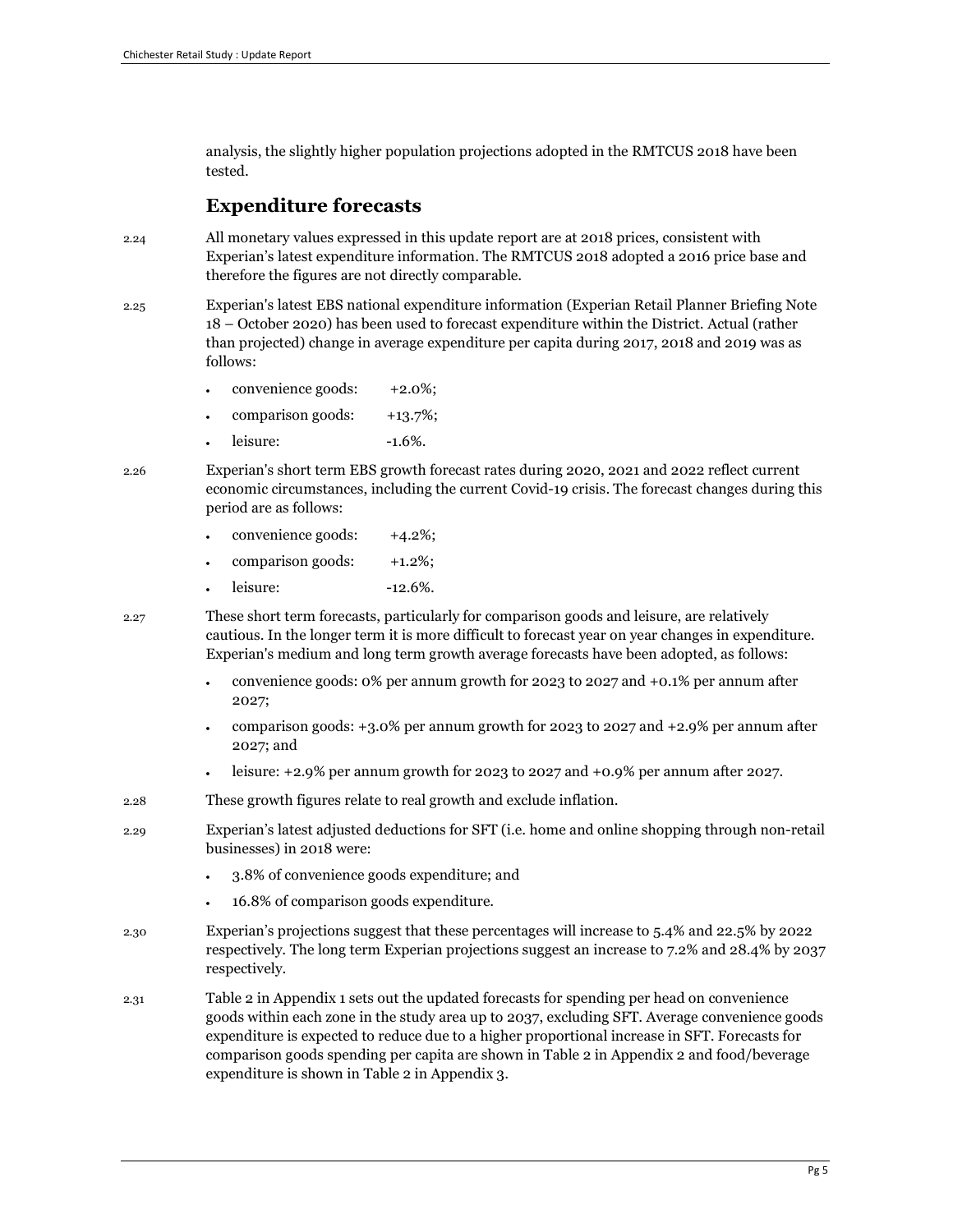- 2.32 As a consequence of growth in population and per capita spending, total convenience goods spending within the study area is forecast to increase by +10.4% from £955.25 million in 2018 to £1,054.49 million in 2037, as shown in Table 3 (Appendix 1).
- 2.33 Comparison goods spending is forecast to increase by +57.2% between 2018 and 2037, increasing from £1,492.46 million in 2018 to £2,345.64 million in 2037, as shown in Table 3 (Appendix 2).
- 2.34 Food and beverage spending is forecast to increase by +23% between 2018 and 2037, increasing from £549.88 million in 2018 to £676.55 million in 2037, as shown in Table 3 (Appendix 3).

#### **Growth in turnover densities**

- 2.35 Experian's Retail Planner Briefing Note 18, October 2020 indicates comparison goods retail sales floorspace is expected to increase its average sales density by +2.9% between 2018 to 2022, but higher growth is envisaged in the medium term (+3.0% per annum during 2023 and 2027), and longer term (+2.6% per annum beyond 2027). These increases have been adopted and will absorb much of the future expenditure growth. These growth rates are relatively high compared with historic forecasts but are consistent with the likely high increase in on-line/home shopping through retail businesses i.e. the total sales of retail businesses will increase at a much higher rate than the amount of physical sales floorspace they provide.
- 2.36 For convenience goods retail, Experian indicates a small decrease in sales densities between 2018 and 2022 and no predicted growth in sales densities thereafter.
- 2.37 Experian does not provide projections for food and beverage sales densities. No growth is assumed between 2018 and 2022, but an average growth rate of 1% per annum has been adopted after 2022, consistent with the RMTCUS 2018.

#### **Base year market shares**

2.38 Expenditure patterns in the 2018 base year adopt market shares within each study area zones taken from the RMTCUS 2018. These market shares were calculated from the results of a household shopper survey in 2018. These market shares are assumed to have remained constant up to 2020 and beyond, because there have been no significant changes in retail and food/beverage provision since the RMTCUS 2018, although the amount of SFT expenditure deducted has increased based on Experian's latest data.

#### **Capacity for convenience goods retail floorspace**

- 2.39 Available convenience goods expenditure attracted to Chichester District has been projected from the 2018 base year forward to 2022, 2027, 2032 and 2037, and is summarised in Table 11 in Appendix 1. Convenience goods expenditure available to facilities within the District is expected to increase from £271.26 million in 2018 to £295.93 million in 2037. This increase is due to population growth, which offsets the slight reduction in average expenditure per person (excluding SFT).
- 2.40 The benchmark turnover of the main existing food stores and floorspace has been updated as shown in Table 10A and 10B (Appendix 1). This table adopts the latest ORC food store sales floorspace data and GlobalData's latest company average sales densities. The combined benchmark turnover of existing food stores in the District is £250.5 million. This benchmark turnover excludes small convenience goods shop in the District.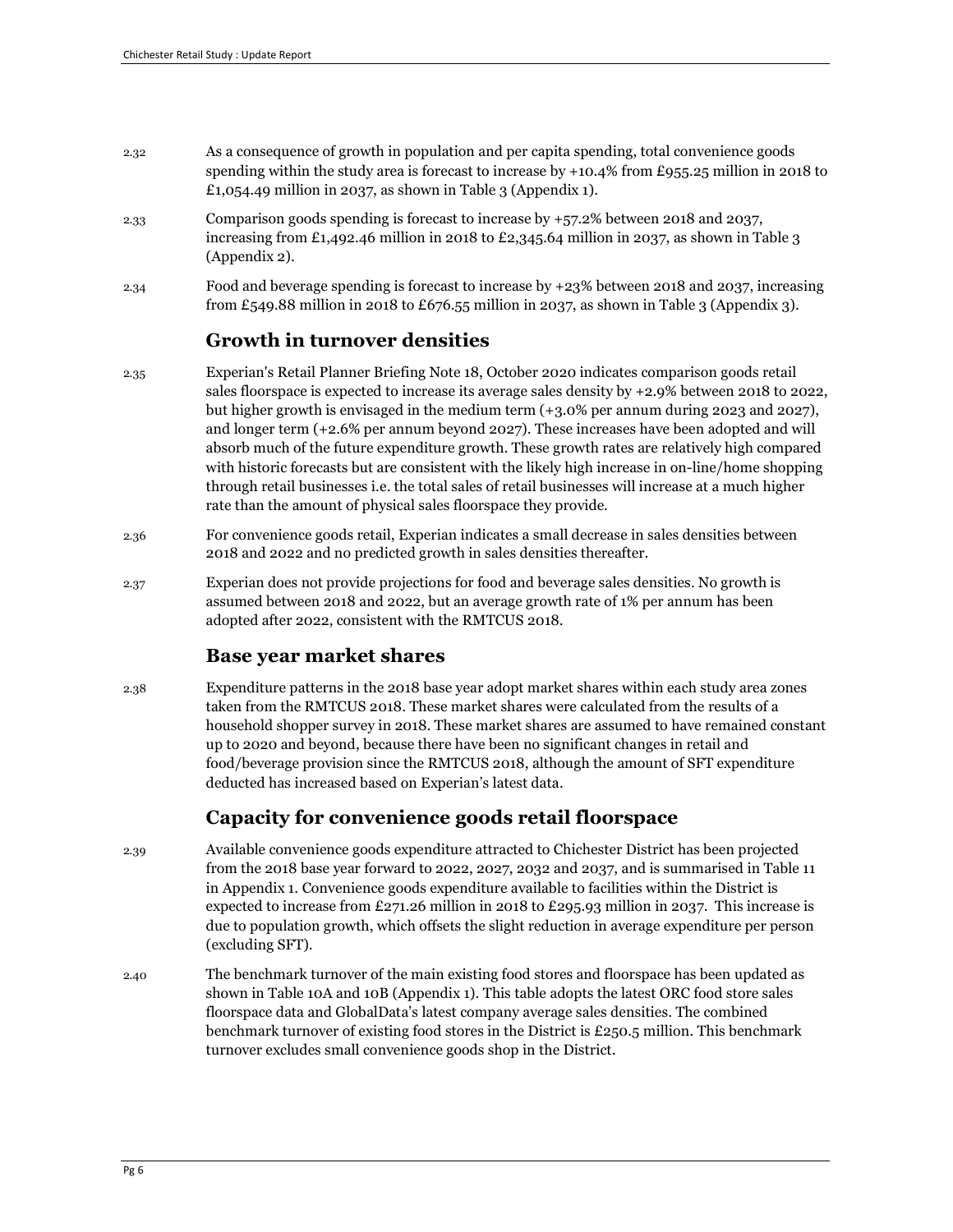2.41 The base year available expenditure figures when compared with the benchmark turnover of the main food stores suggest that convenience goods retail sales floorspace in the District is collectively trading satisfactorily. A breakdown for each main centre is set out in Table 2.1.

Table 2.1 Convenience Goods Turnover at 2018

| <b>Destination</b>         | 2018 Turnover £M |
|----------------------------|------------------|
| <b>Chichester</b>          | 223.20           |
| Selsey                     | 22.70            |
| East Wittering/Bracklesham | 10.84            |
| <b>Chichester Rural</b>    | 14.52            |
| Total                      | 271.26           |

Source: Table 11, Appendix 1

- 2.42 Table 11 in Appendix 1 subtracts the turnover of existing floorspace from available expenditure to calculate the amount of surplus expenditure that may be available for new development in the future. There is a projected convenience goods expenditure surplus of  $+E7.79$  million in 2022 in the District. This surplus is projected to increase to  $+£12.98$  million at 2027. Continued population growth creates a higher surplus of  $+£20.31$  million by 2032 and  $+£26.77$  million in 2037. The 2036 projection in the RMTCUS 2018 was higher at  $\pm 234.86$  million (price adjusted).
- 2.43 The surplus expenditure projections have been converted into potential new floorspace estimates Table 12 in Appendix 1 based on an average sales density of £12,000 per sq.m net, which is an approximate average for the main food store operators. The results are summarised in Table 2.2 below.

| Area                              | 2022 | 2027  | 2032  | 2037  |
|-----------------------------------|------|-------|-------|-------|
| <b>Chichester</b>                 | 745  | 1,242 | 1,971 | 2,583 |
| Selsey                            | 100  | 162   | 244   | 312   |
| <b>East Wittering/Bracklesham</b> | 48   | 77    | 116   | 148   |
| Chichester rural                  | 35   | 65    | 110   | 144   |
| Total                             | 927  | 1,545 | 2,442 | 3,187 |

Table 2.2 Convenience goods floorspace capacity (sq.m gross) - cumulative

Source: Table 12, Appendix 1

- 2.44 Surplus expenditure up to 2037 indicates that there is capacity for additional convenience goods floorspace in the District of 3,187 sq.m gross. The RMTCUS 2018 suggested a slightly higher floorspace projection of 3,981 sq.m gross for the earlier 2036 end date.
- 2.45 A sensitivity analysis has been undertaken adopting the higher OAN and SNPP 2014 population projections within the RMTCUS 2018. This sensitivity analysis indicates the end year (2037) district wide floorspace capacity projection would increase marginally from 3,187 sq.m gross to 4,086 sq.m gross. These figures indicate that most of the reduction in convenience goods floorspace capacity is due to the lower population projections rather than changes in expenditure growth.

#### **Capacity for comparison goods floorspace**

2.46 Available comparison goods expenditure has been projected to 2022, 2027, 2032 and 2037 as summarised in Table 10 in Appendix 2. Comparison goods expenditure available to facilities within the District is expected to increase from £586.51 million in 2018 to £917.24 million in 2037.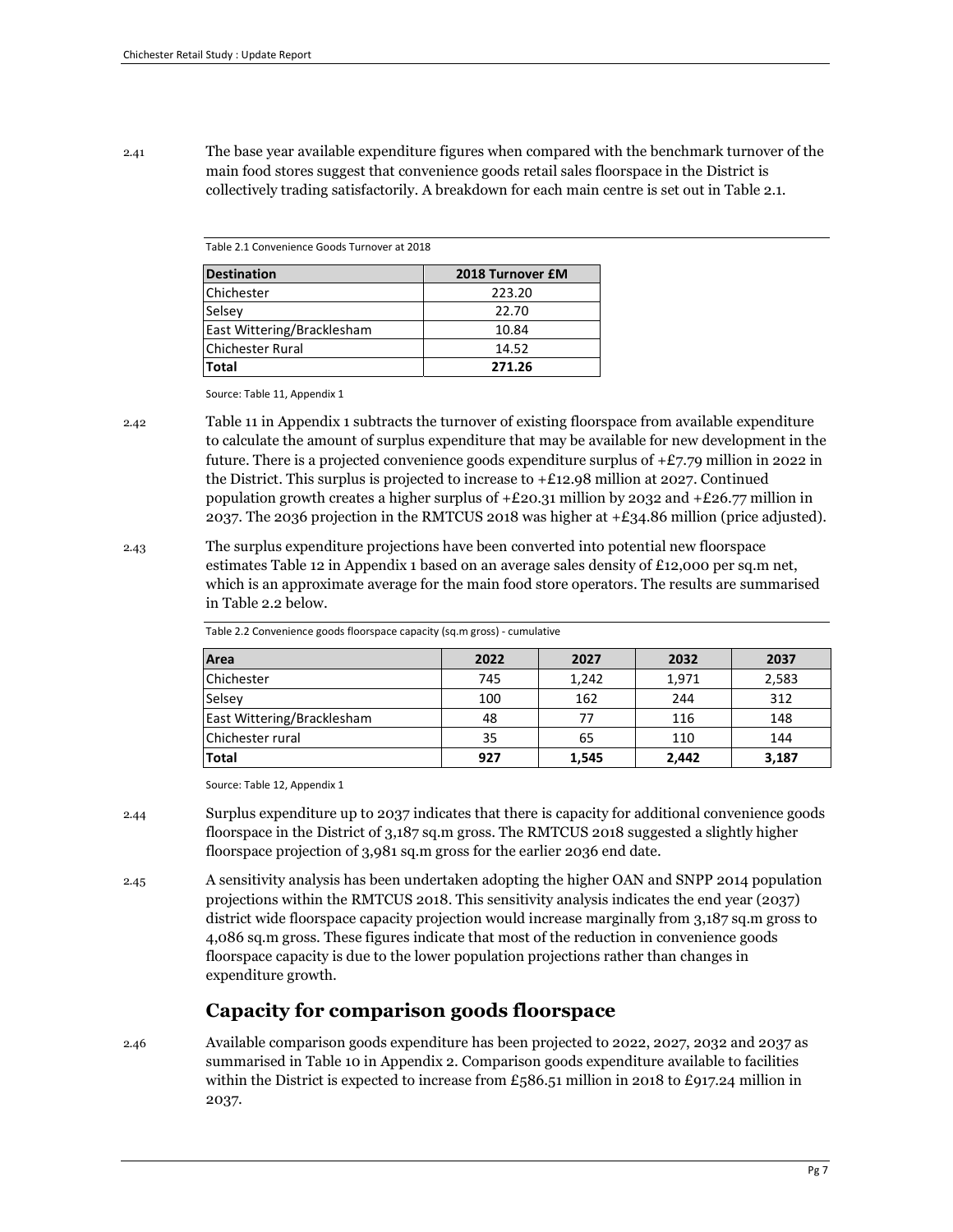- 2.47 Table 11 in Appendix 2 subtracts the turnover of existing floorspace (including an allowance for growth in turnover densities) from available expenditure to calculate the amount of surplus expenditure available for new development. The projections suggest future growth in available expenditure will be offset by expected growth in turnover densities up to and beyond 2032 i.e. existing retail businesses will absorb expenditure growth. This assumption is consistent with Experian's projected growth in non-store sales taken by retail businesses. The growth in retail operator's turnover densities will in part be fuelled by on-line sales and click and collect, which will not directly affect the need for additional retail sales floorspace. The deductions already made for SFT only relate to non-store sales through non-retail businesses.
- 2.48 By 2037 there is a projected expenditure surplus of  $\pm$  213 million. By way of comparsion, the RMTCUS 2018 predicted a much higher expenditure surplus of +£226.88 million (adjusted from 2016 to 2018 prices). The main reason for this large difference is Experian's higher recommended growth in sales densities i.e. an average of +3% per annum from 2020 compared with +2% per annum adopted in the RMTCUS 2018. Experian's latest recommendations suggest existing comparison goods floorspace will absorb much more expenditure growth than previously predicted.
- 2.49 Deficit and surplus comparison expenditure has been converted into comparison goods floorspace projections in Table 11 in Appendix 2, as summarised in Table 2.3 below.

| Area                       | 2022     | 2027     | 2032   | 2037  |
|----------------------------|----------|----------|--------|-------|
| Chichester                 | $-1,645$ | $-2,526$ | $-761$ | 1,250 |
| Selsey                     | $-398$   | $-649$   | $-218$ | 267   |
| East Wittering/Bracklesham | -31      | -65      | -4     | 66    |
| Chichester rural           | $-19$    | -37      | -8     | 23    |
| <b>Total</b>               | $-2,094$ | $-3,277$ | $-992$ | 1,606 |

Table 2.3 Comparison goods floorspace capacity (sq.m gross) - Cumulative

Source: Table 11, Appendix 2

- 2.50 An expenditure deficit up to 2032 suggests an over-supply of retail floorspace, resulting in negative floorspace projections. However, the small surplus expenditure at 2037 indicates that there is capacity for additional comparison goods floorspace in the District of 1,606 sq.m gross. The RMTCUS 2018 suggested a much higher floorspace projection of 28,698 sq.m gross, despite the earlier 2036 end date.
- 2.51 A sensitivity analysis has also been undertaken, adopting the higher OAN and SNPP 2014 population projections within the RMTCUS 2018. This sensitivity analysis indicates the end year (2037) district wide floorspace capacity projection would increase from 1,606 sq.m gross to 3,839 sq.m gross, but still significantly lower than the previous projection. These figures indicate that only a small element of the reduction in comparison goods floorspace capacity is due to the lower population projections. Most of the reduction relates to higher growth in SFT and sales densities.

#### **Capacity for food/beverage floorspace**

- 2.52 Available food and beverage expenditure has also been projected forward to 2022, 2027, 2032 and 2037, and is summarised in Table 10 in Appendix 3. The amount of expenditure attracted to the District is expected to increase from £199.43 million in 2018 to £243.46 million in 2037.
- 2.53 Table 11 in Appendix 3 subtracts the turnover of existing floorspace from available expenditure to calculate the amount of surplus expenditure available for new development. At 2027 there is a small expenditure surplus of  $+E2.57$  million. Continued population and expenditure growth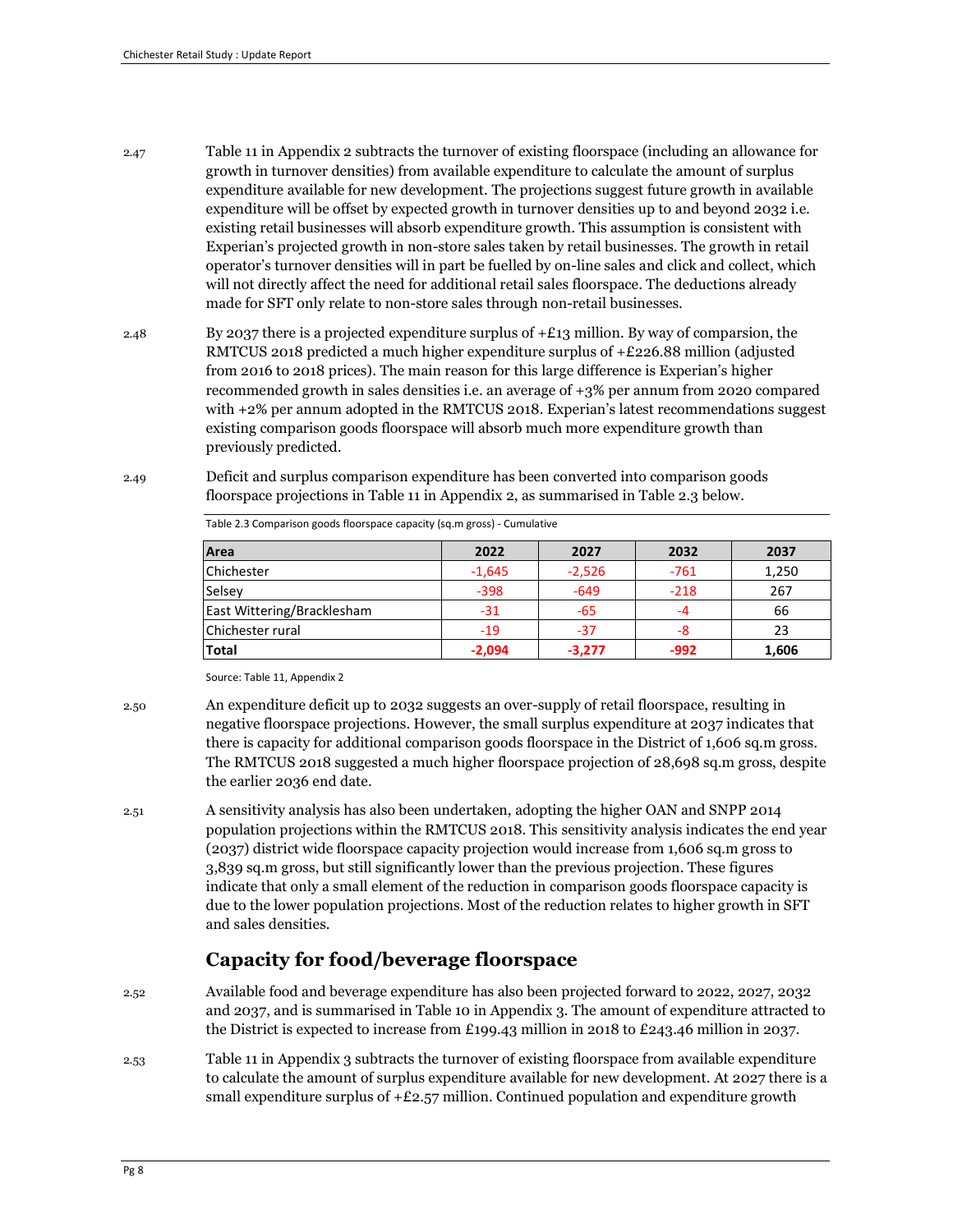creates a higher surplus of  $+E$ 7.63 million at 2032 increasing to  $+E$ 11.93 million by 2037. The 2036 projection in the RMTCUS 2018 was higher at +£33.52 million. The main reason for this difference is Experian's lower expenditure growth rates. Surplus expenditure growth projections are shown in Table 11 in Appendix 3 and summarised in Table 2.4 below.

| Table 2.4 Food and beverage floorspace capacity (sq.m gross) - Cumulative |  |
|---------------------------------------------------------------------------|--|
|---------------------------------------------------------------------------|--|

| Area                       | 2022     | 2027 | 2032  | 2037  |
|----------------------------|----------|------|-------|-------|
| Chichester                 | $-3,533$ | 386  | 1,128 | 1,695 |
| Selsey                     | $-280$   | 64   | 130   | 178   |
| East Wittering/Bracklesham | $-141$   | 27   | 59    | 82    |
| Chichester rural           | $-283$   | 12   | 65    | 101   |
| Total                      | $-4,237$ | 489  | 1,382 | 2,056 |

Source: Table 11, Appendix 3

2.54 Surplus expenditure up to 2037 indicates that there is capacity for additional food/beverage floorspace in the District of 2,056 sq.m gross. The RMTCUS 2018 suggested a higher floorspace projection of 5,605 sq.m gross, despite the earlier 2036 end due to Experian's lower expenditure projections.

2.55 The sensitivity analysis adopting the higher OAN and SNPP 2014 population projections indicates the end year (2037) district wide floorspace capacity projection would increase from 2,056 sq.m gross to 2,960 sq.m gross. Again, these figures indicate that the reduction in food/beverage floorspace capacity is due both lower population projections and lower expenditure growth.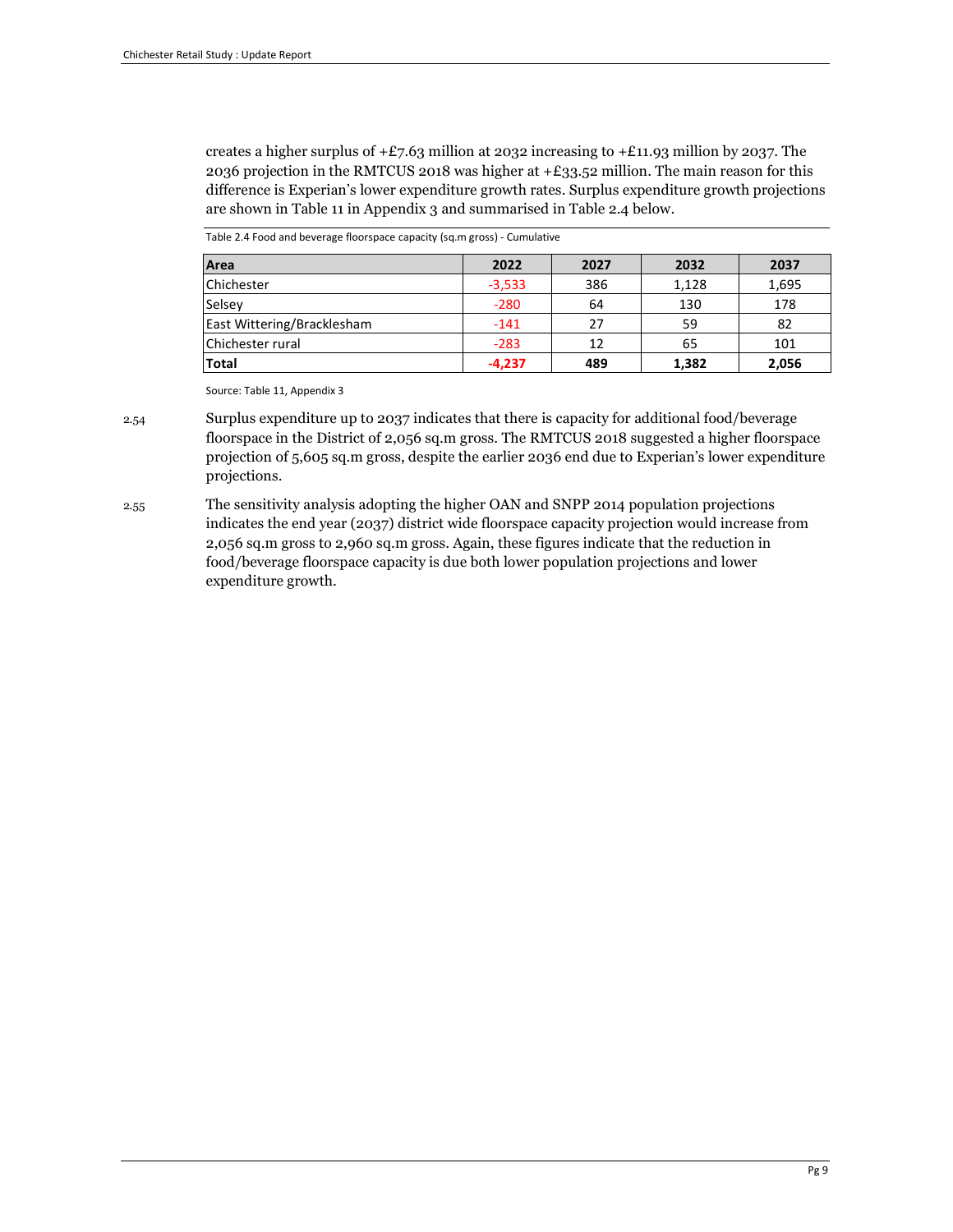### **3.0 Accommodating growth**

#### **Introduction**

- 3.1 The revised National Planning Policy Framework (NPPF) indicates development plans should allocate a range of suitable sites in town centres to meet the scale and type of development likely to be needed, looking at least ten years ahead. Meeting anticipated needs for retail, leisure, office and other main town centre uses over this period should not be compromised by limited site availability.
- 3.2 Previously main town centre uses, as defined by the NPPF, fell into to a range of different use classes e.g. A1 retail, A3/A4/A5 food/beverage, some D2 leisure uses and B1 offices. Evidence based studies have historically provided floorspace projections within the use class categories.
- 3.3 On 1 September 2020, the Use Classes Order (UCO) was significantly amended. In relation to main town centre uses, as defined in the NPPF Annex 2 glossary, the UCO changes provide for three new use classes:
	- Class E (Commercial, business and service);
	- Class F.1 (Learning and non-residential institutions); and
	- Class F.2 (Local community).
- 3.4 The UCO changes now combine: Shops (A1), financial/professional services (A2), cafés/restaurants (A3), indoor sports/fitness (D2 part), medical health facilities (D1 part), creche/nurseries and office/business uses (B1) into the new single Use Class E. The new Class E includes some uses that are not defined as 'main town centre uses" within the NPPF e.g. medical services and some light industrial uses.
- 3.5 This study only provides floorspace projections for selected activities now within Class E, e.g. it does not quantify the need for office floorspace. The creation of Class E has blurred the lines, which is likely to lead to confusion. Evidence base studies and policy will need to reflect this change. In our view it would be inappropriate to provide a global floorspace projections for all Class E uses combined. For example, the need for office floorspace should be determined separately within the employment land review evidence, which is not linked with retail needs. An assessment of the need for sub-categories within Class E will be required, in the same why the need for comparison and convenience goods retail has been quantified separately despite being in the same A1 use class. Future policy should refer to activities within Class E.
- 3.6 The floorspace projections in this report relate to convenience and comparison goods retail (previously A1) and restaurant/café use now in Class E and also Sui Generis uses i.e. pubs/bar (previously A4) and takeaways (A5). Need projections with future development plans can continue to refer to separate floorspace projections for convenience and comparison goods retail and food/beverage uses.

#### **Accommodating growth and floorspace projections**

- 3.7 Tables 3.1, 3.2 and 3.3 overleaf summarise the floorspace projections for convenience and comparison goods retail and food/beverage uses by broad location up to 2027, 2032 and 2037. The distribution of floorspace is based on the existing market shares and expenditure patterns.
- 3.8 The combined floorspace projections from the capacity assessment appendices suggest an oversupply of floorspace in the short term but there is an emerging modest requirement for additional floorspace by 2032 (2,832 sq.m gross).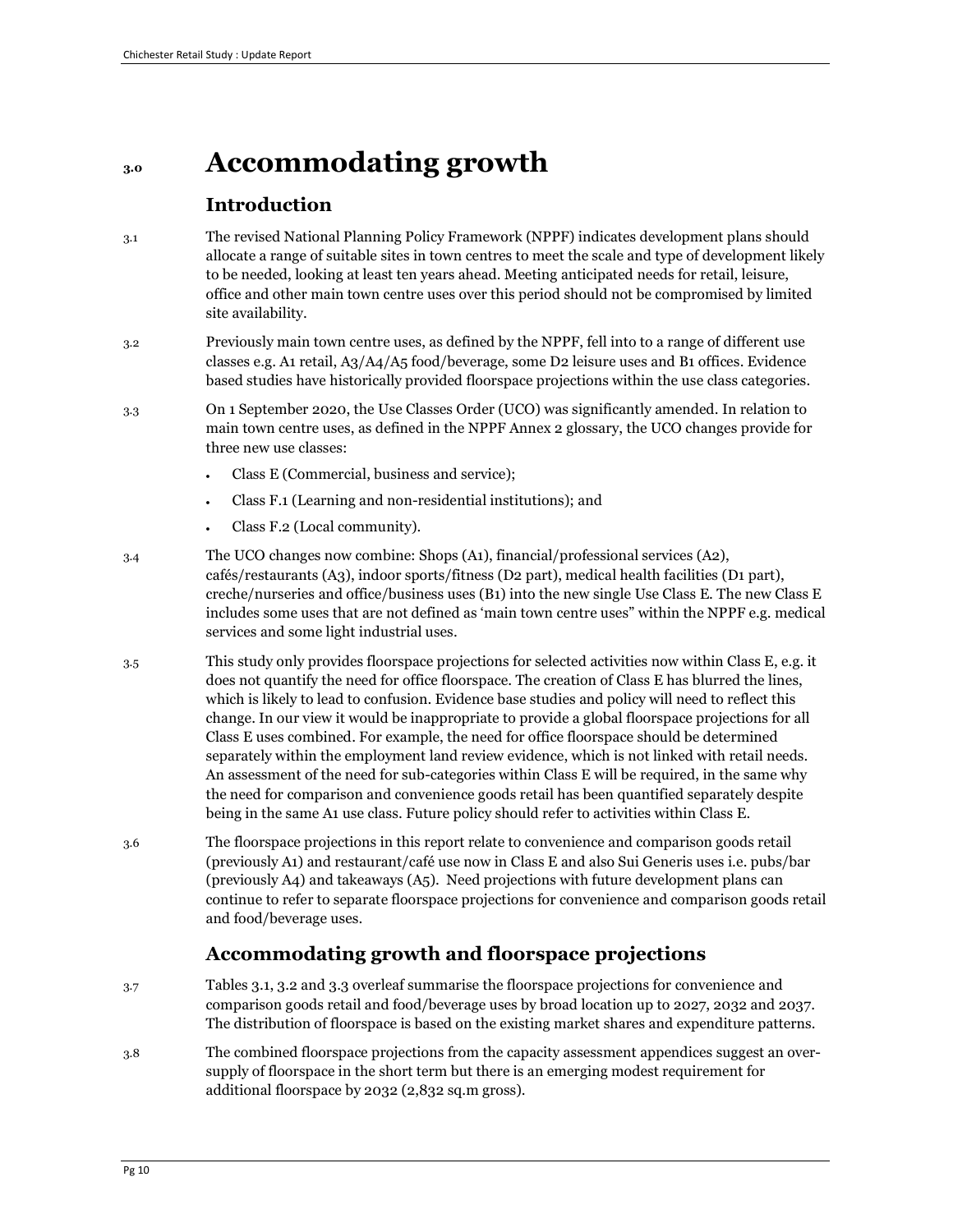|                          | Convenience | Comparison | Food/beverage | <b>Total</b> |
|--------------------------|-------------|------------|---------------|--------------|
| Chichester               | 1,242       | $-2,526$   | 386           | $-898$       |
| Selsey                   | 162         | $-649$     | 64            | $-423$       |
| E. Wittering/Bracklesham | 77          | -65        | 27            | 39           |
| Chichester rural         | 65          | -37        | 12            | 40           |
| Total                    | 1.545       | $-3.277$   | 489           | $-1.243$     |

Table 3.1 Summary of floorspace projections up to 2027 (sq.m gross)

Table 3.2 Summary of floorspace projections up to 2032 (sq.m gross)

|                          | Convenience | Comparison | Food/beverage | <b>Total</b> |
|--------------------------|-------------|------------|---------------|--------------|
| Chichester               | 1,971       | $-761$     | 1,128         | 2,338        |
| Selsey                   | 244         | $-218$     | 130           | 156          |
| E. Wittering/Bracklesham | 116         | -4         | 59            | 171          |
| Chichester rural         | 110         | -8         | 65            | 167          |
| <b>Total</b>             | 2.442       | -992       | 1,382         | 2,832        |

Table 3.3 Summary of floorspace projections up to 2037 (sq.m gross)

|                          | Convenience | Comparison | Food/beverage | <b>Total</b> |
|--------------------------|-------------|------------|---------------|--------------|
| Chichester               | 2,583       | 1,250      | 1,695         | 5,528        |
| Selsey                   | 312         | 267        | 178           | 757          |
| E. Wittering/Bracklesham | 148         | 66         | 82            | 296          |
| Chichester rural         | 144         | 23         | 101           | 268          |
| <b>Total</b>             | 3,187       | 1,606      | 2,056         | 6,849        |

Source: Table 12 in Appendix 1, Table 11 in Appendix 2 and Table 11 Appendix 3.

- 3.9 As indicated in the RMTCUS 2018, the existing stock of premises should help to accommodate projected growth. The retail capacity analysis in this report assumes that existing retail and food/beverage floorspace can, on average, increase its turnover to sales floorspace densities, particularly if retail businesses can maintain recent growth in on-line sales through stores. In addition to the growth in sales densities, vacant floorspace should help to accommodate residual future growth.
- 3.10 In 2017 there were 47 vacant shop units within Chichester city centre, Selsey, East Wittering and Bracklesham, which equated to an overall vacancy rate of 7.8%, lower than the Goad national average of 11.2% at that time. The latest available information suggests the number of vacant units in Chichester city centre has increased marginally from 32 to 38, but other centres have not experienced a significant increase in vacant units. Centres in the District are still performing relatively healthily, in comparison with many other town centres.
- 3.11 The RMTCUS 2018 assumed that up to half of the existing vacant floorspace could be reoccupied and that re-occupied vacant space to accommodate up to 3,100 sq.m gross. The amount of vacant floorspace in Chichester city centre has increased significantly due to the closure of the House of Fraser store. Total vacant floorspace is now about 11,500 sq.m gross. If half the current vacant floorspace can be reoccupied, then the following new floorspace could be accommodated:
	- Chichester city centre 5,700 sq.m gross
	- Selsey 500 sq.m gross
	- East Wittering/Bracklesham 200 sq.m gross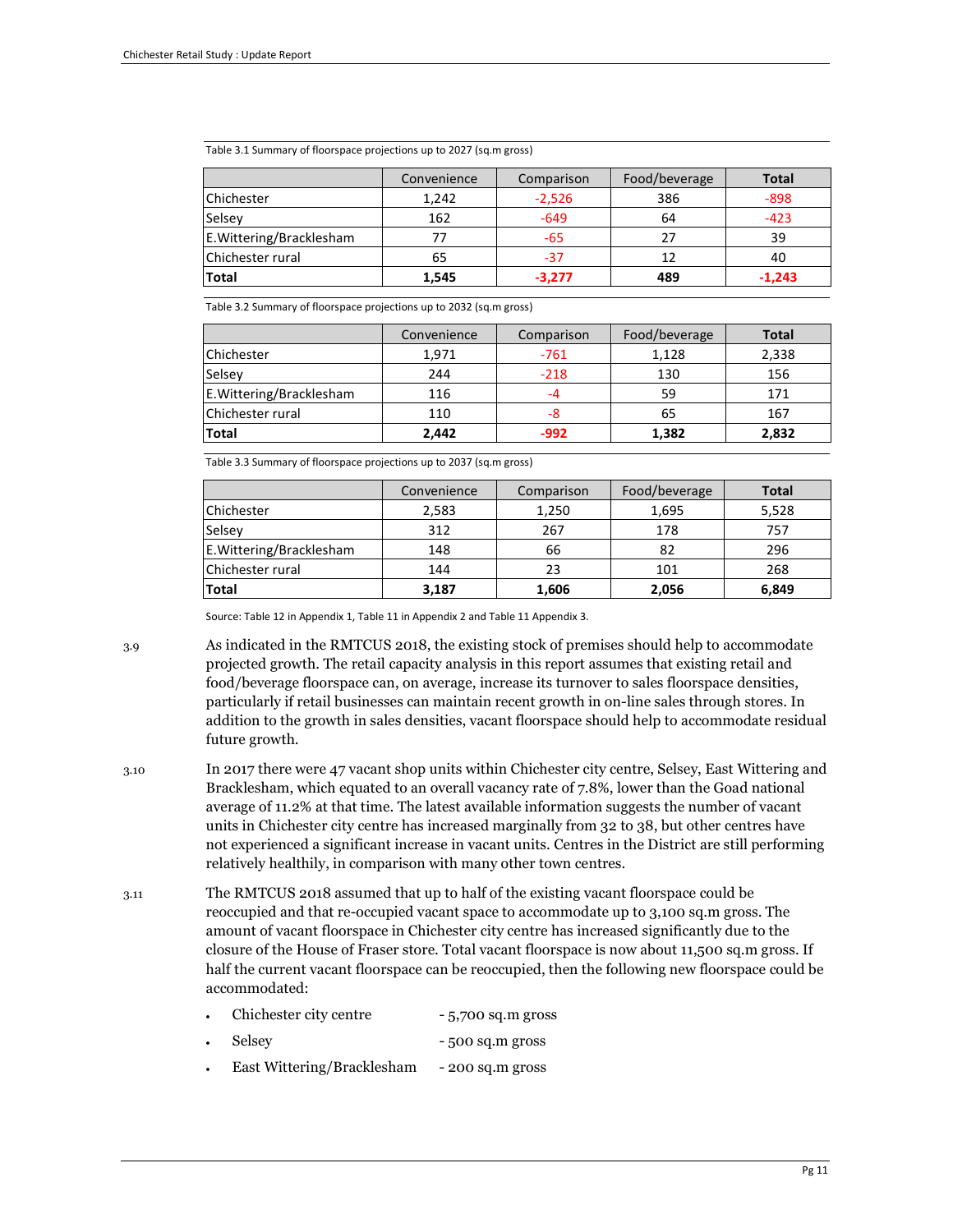- 3.12 If this reduction in vacant units can be achieved, then the overall retail and food/beverage floorspace 2037 projection for the District as a whole would reduce from about 6,900 sq.m gross to only 500 sq.m gross. This implies there is no pressing need to identify major new allocations for retail and food/beverage development.
- 3.13 The RMTCUS 2018 suggested the application of shop frontage policies could help encourage the reoccupation of vacant retail space, reducing the need to allocate sites to accommodate residual floorspace capacity (i.e. up to 38,300 sq.m gross by 2036). The significantly lower updated floorspace capacity projections and reduced operator demand suggest a different approach is now appropriate.
- 3.14 The short term projections to 2022 and 2027 suggest there is likely to be limited demand to reoccupy vacant floorspace, particularly in Chichester city centre with an over-supply of comparison goods retail floorspace. The continued application of shop frontage policies to protect the loss of retail space is questionable. The need to retain retail floorspace in the short to medium term (up to 2027) in order to meet longer term projections (to 2032 to 2037) that may or may not be achieved needs to be considered. The policy options for shop frontage policies are explored in Section 4.
- 3.15 The combined floorspace projection up to 2032 relates to convenience goods shopping and food/beverage uses rather than comparison goods shopping. New convenience goods shopping will be required to serve new residential developments in the form of local/ neighbourhood centres, rather than new uses focused in Chichester city centre. Some of the projected food/beverage floorspace will also be provided in these neighbourhood centres. The retention or expansion of comparison goods retail floorspace within Chichester city centre is not a priority and a more flexible approach to accommodate food/beverage uses and other non-retail uses should be considered, notwithstanding the changes to the UCO. The potential options are assessed in the next section.

### **Development opportunities**

- 3.16 The RMTCUS 2018 reviewed potential development opportunities within the District's main centres. In Chichester city centre, 14 potential development sites were identified, with a theoretical capacity to accommodate over 29,500 sq.m gross of retail and food/beverage floorspace.
- 3.17 Five of these potential development sites now form part of the proposed Strategic Site Allocation AL5 - Southern Gateway within the Chichester Local Plan Review 2035 – Preferred Approach. This proposed allocation includes a large area (12 hectares) on the southern fringe of the city centre. The allocation includes mixed commercial space of about 21,600 sq.m including 9,300 sq.m of employment uses and 350 dwellings. The mixed commercial uses are expected to include retail and leisure uses (the allocation implies up to 12,300 sq.m gross). Policy S9 implies up to 9,500 sq.m gross of comparison goods retail floorspace could be provided at Southern Gateway.
- 3.18 The updated combined floorspace projection for Chichester (not more than 5,600 sq.m gross at the 2037 end year) is significantly lower (down from 35,300 sq.m gross at 2036). Furthermore, the theoretical ability of vacant floorspace to accommodate growth has increased from 2,400 sq.m gross to 5,700 sq.m gross, potentially leaving no residual requirement.
- 3.19 The Southern Gateway strategic allocation is more than sufficient to accommodate the full Chichester retail/food beverage floorspace projection over the plan period (5,600 sq.m gross) up to 2037, excluding any allowance for the re-occupation of vacant floorspace. The Southern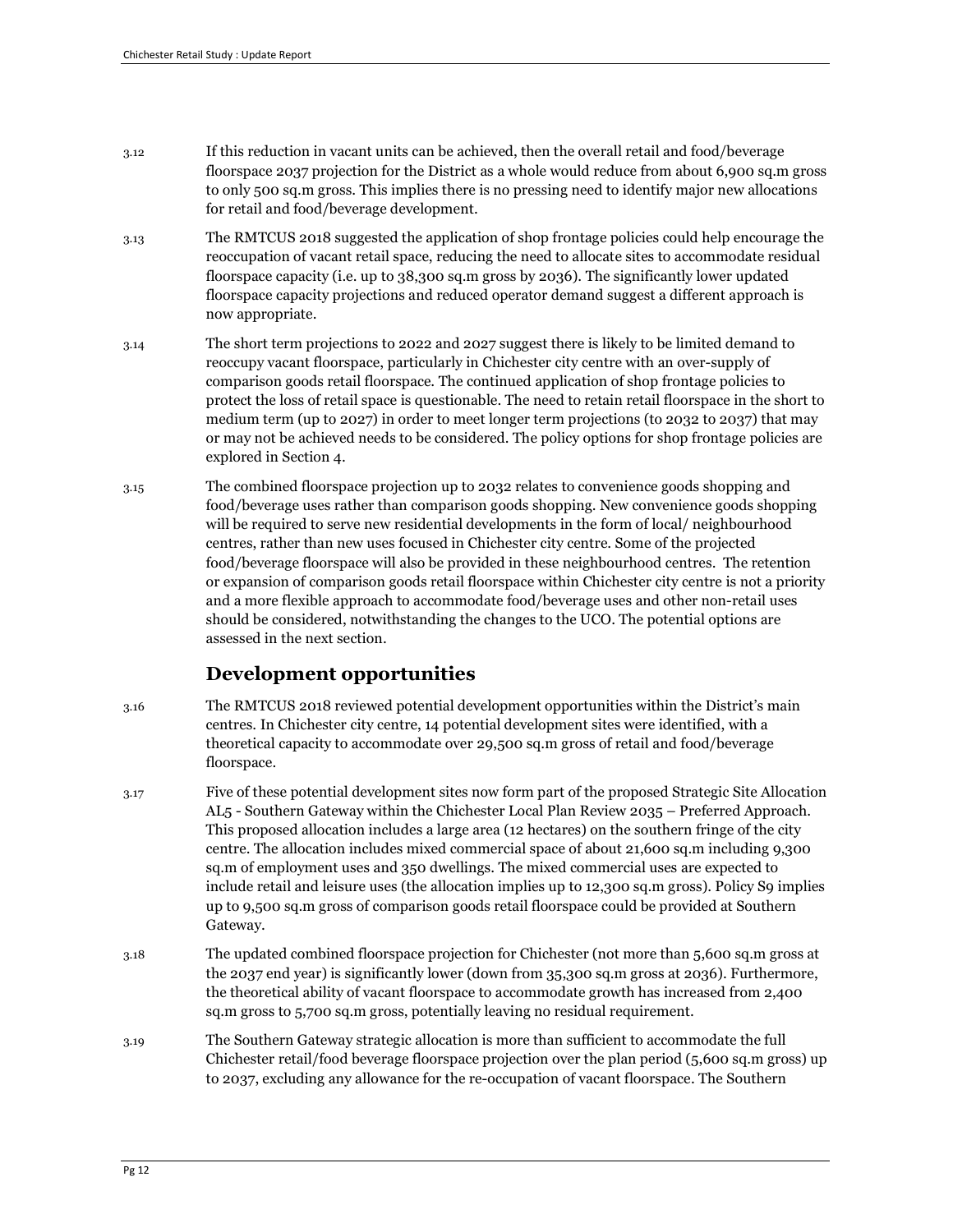Gateway allocation provides significant flexibility should floorspace projections increase in the future.

3.20 Other strategic allocation allocations on the edge of Chichester's settlement boundary are expected to include new neighbourhood centres, as follows:

- AL1 land west of Chichester (1,600 homes neighbourhood centre);
- AL2 land at Shopwyck (585 homes neighbourhood centre);
- AL3 land east of Chichester (600 homes neighbourhood centre); and
- AL6 land south west of Chichester (100 homes /employment neighbourhood centre).
- 3.21 The scale of these neighbourhood centres is not specified within each allocation, but the new centres should be small scale, serving local needs. The new centres are likely to include small convenience stores, lower order comparison shops e.g. pharmacists and hardware/home products and other non-retail services including food/beverage outlets.
- 3.22 The strategic allocations are expected to provide about 2,900 dwellings and should have a resident population of at least 6,000 people. Lichfield would normally expect local shops and services within strategic residential allocations to retain up to 30% of convenience goods expenditure (i.e. top up rather than main food and grocery trips); 10% of comparison goods expenditure (i.e. lower order day to day goods) and about 20% of food/beverage expenditure.
- 3.23 The scale of these strategic allocations (2,900 dwellings) is likely to support about 1,500 sq.m gross of retail and food/beverage floorspace, which would account for about a quarter of the total Chichester projection at 2037. If a modest allowance of say 1,000 sq.m gross is assumed for reoccupied vacant space in Chichester city centre, then this would leave a residual requirement of at least 3,000 sq.m gross at 2037.
- 3.24 The Southern Gateway allocation could accommodate any residual requirement. The quantum of retail and food/beverage floorspace is likely to range from 3,000 sq.m gross to 5,000 sq.m gross, of which not more than 2,000 sq.m gross is likely to be comparison goods retail. The opportunity could accommodate leisure, entertainment, cultural and other main town centre uses e.g. health and fitness, hotels and tourist attractions. The implied scope for retail and leisure uses (12,300 sq.m gross) within the AL5 strategic allocation appears to be sufficient to meet potential demand over the plan period. This could include a small element of convenience goods retailing and services for the proposed employment and residential uses within the development area. In sequential terms retail, food and beverage and leisure uses should be accommodated to the north of the railway station, closest to the city centre boundary.
- 3.25 Elsewhere in the District, the combined floorspace projections at 2037 is about 1,500 sq.m gross. Vacant premises in Selsey and East Wittering/Bracklesham could accommodate about two thirds of the floorspace projection for these settlements (700 sq.m gross of 1,100 sq.m gross by 2037). Any residual demand could be met by small in-fill developments and/or shop extensions including the use of upper floors. There is no pressing need to identify allocations for new retail or food/beverage floorspace in Selsey, East Wittering or Bracklesham.
- 3.26 The strategic allocation at land west of Tangmere (AL24) includes 1,300 dwellings and a new village centre. This new village centre could meet the remaining floorspace projection for the District (about 400 sq.m gross at 2037).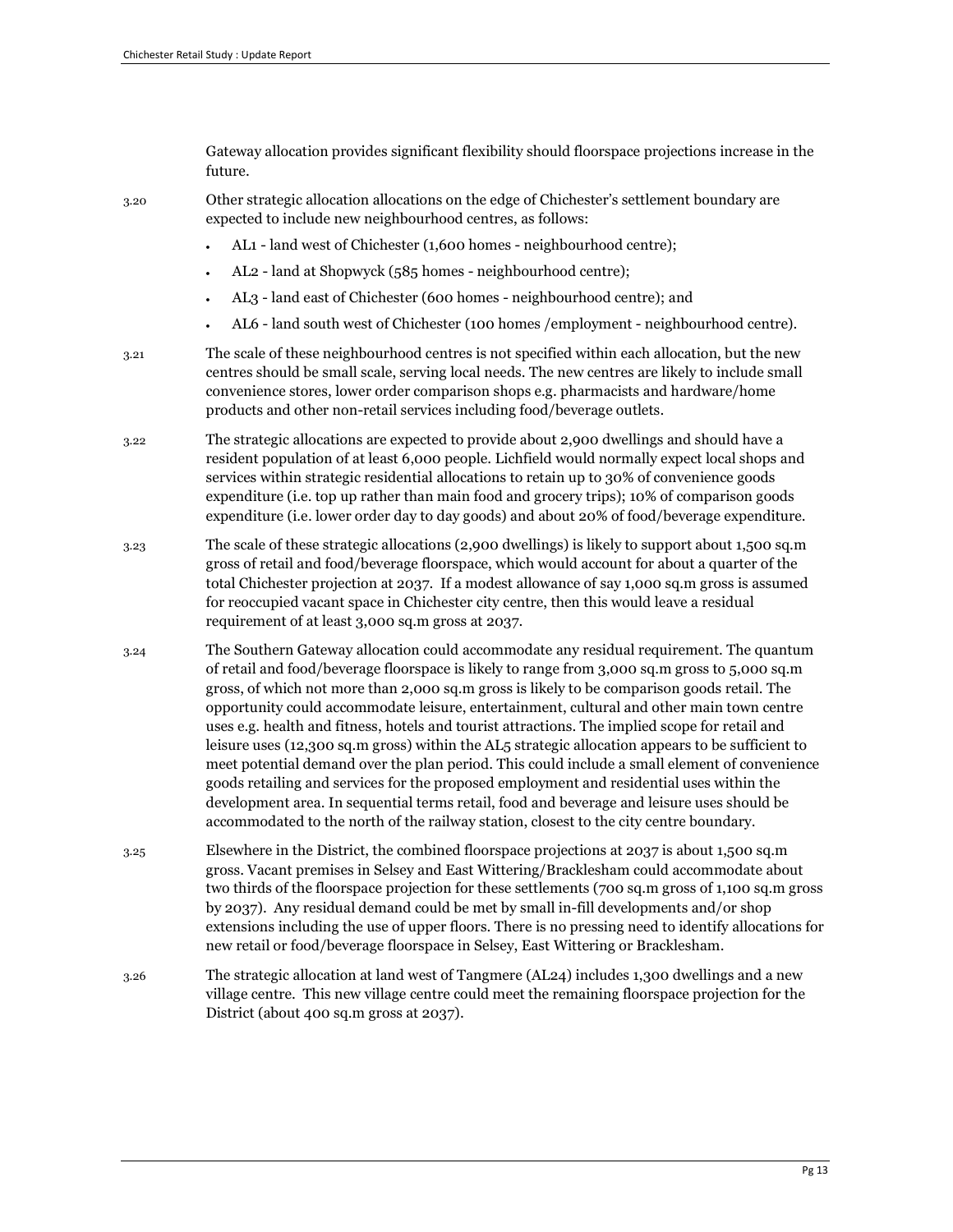### **4.0 Policy review**

#### **National policy and other changes**

4.1 The RMTCUS 2018 reviewed adopted town centre and retail policies, including shopping frontage and boundary policies options. The RMTCUS was based on the guidance set out in the NPPF (published by the Department for Communities and Local Government on 27 March 2012). The revised NPPF was first published in July 2018 and was replaced by an amended version in February 2019. The revised NPPF indicates planning policies should (para. 85):

- a define a network and hierarchy of town centres and promote their long-term vitality and viability – by allowing them to grow and diversify in a way that can respond to rapid changes in the retail and leisure industries, allows a suitable mix of uses (including housing) and reflects their distinctive characters;
- b define the extent of town centres and primary shopping areas, and make clear the range of uses permitted in such locations, as part of a positive strategy for the future of each centre;
- c retain and enhance existing markets and, where appropriate, re-introduce or create new ones;
- d allocate a range of suitable sites in town centres to meet the scale and type of development likely to be needed, looking at least ten years ahead. Meeting anticipated needs for retail, leisure, office and other main town centre uses over this period should not be compromised by limited site availability, so town centre boundaries should be kept under review where necessary;
- e where suitable and viable town centre sites are not available for main town centre uses, allocate appropriate edge of centre sites that are well connected to the town centre. If sufficient edge of centre sites cannot be identified, policies should explain how identified needs can be met in other accessible locations that are well connected to the town centre; and
- f recognise that residential development often plays an important role in ensuring the vitality of centres and encourage residential development on appropriate sites.
- 4.2 In relation to town centres, the revised NPPF 2019 does not change the overall aims of policy, although there are some important modifications. These changes are logical points of clarification that address areas of debate that have arisen in recent years.
- 4.3 The rapid changes that are affecting the retail sector and town centres, are acknowledged and reflected in the revised NPPF. It recognises that diversification is key to the long-term vitality and viability of town centres, to 'respond to rapid changes in the retail and leisure industries'. Accordingly, planning policies should clarify 'the range of uses permitted in such locations, as part of a positive strategy for the future of each centre'.
- 4.4 The RMTCUS noted the need for town centres to maintain their primary retail function, whilst increasing their diversity with a range of complementary uses. The appropriate balance between retail and other town centre activity has been hotly debated in recent years, as town centres increasingly need to compete with on-line shopping. Online shopping is likely to grow faster than previously expected due to shifts in customer behaviour accelerated by the Covid-19 crisis. The need for a better mix of uses within town centre will become increasingly important. A broader mix of uses should extend activity throughout the daytime and into the evenings. This section reviews the previous policy recommendations taking account the revised NPPF and other changes.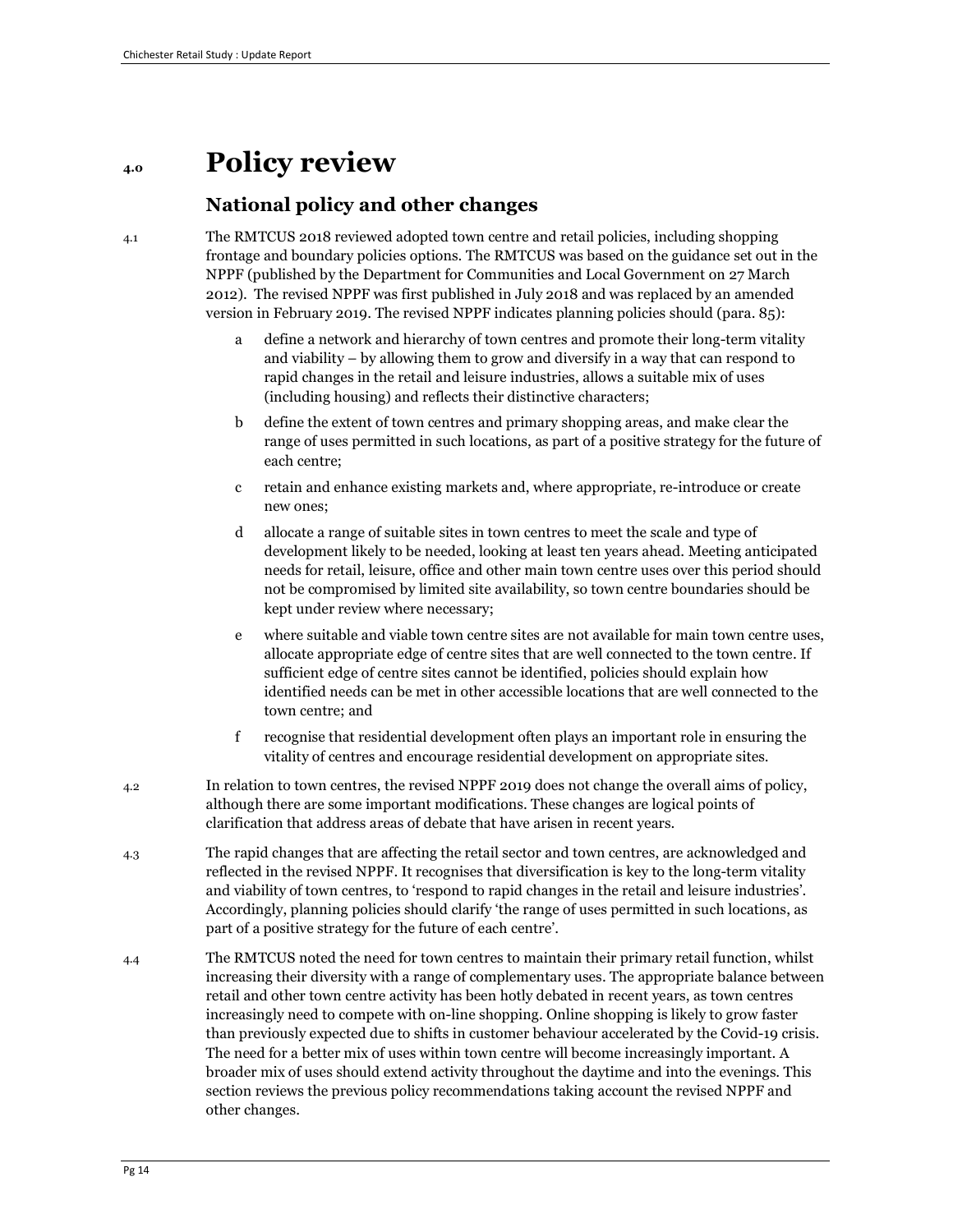- 4.5 As indicated in Section 3.0, the Use Classes Order (UCO) was significantly amended. Changes to town centre use classes now allow far greater flexibility for uses to change within town centres without the need to obtain planning permission. The UCO has significant implications for shop frontage planning policies, restricting the ability of local planning authorities to control the mix of uses and retain specific uses previously protected e.g. Class A1 retail. Temporary changes to permitted changes of use up to at least July 2021 will provide further flexibility.
- 4.6 The UCO changes now combine: Shops (A1), financial/professional services (A2), cafés/restaurants (A3), indoor sports/fitness (D2 part), medical health facilities (D1 part), creche/nurseries and office/business uses (B1) into the new single Use Class E. The new Class E includes some uses that are not defined as 'main town centre uses" within the NPPF e.g. medical services and some light industrial uses.
- 4.7 Other changes potentially introduce more restrictions rather than flexibility. Partly in response to the impact of the Covid-19 crisis, there is added protection against the loss of learning, nonresidential and community facilities, including museums public halls, sports facilities and local shops. These uses are now included in new Classes F1 and F2. Class F.2 also includes small isolated shops (at least 1 kilometre from a similar shop) selling essential goods including food.
- 4.8 Other potential 'bad neighbour' town centre uses have been placed in the list of Sui Generis uses, with no permitted changes of use e.g. pubs/bars (A4), takeaways (A5), cinemas and live music venues. The inclusion of these uses as Sui Generis appears to have a dual function i.e. controlling potential 'bad neighbour' uses such as pub/bars and takeaways, whilst protecting against the loss of other cultural facilities such as cinemas and music venues, most vulnerable to the impacts of Covid-19.
- 4.9 The previous distinction between Class A3, A4 and A5 uses will now become more critical, with Class A3 uses now having more flexibility in the new Class E, but more limited flexibility for Class A4 and A5 uses. Many Class A3 restaurants have offered a takeaway service during the Covid-19 crisis and the categorisation of bar/restaurants has always been arguable and will be a matter of fact and degree on a case by case basis. The Council will need to re-categorise existing uses within the primary and secondary shopping frontages to reflect the new UCO before appropriate policy options can be considered.
- 4.10 The potential implications of permitted changes in use outside town centres may also have unintended consequences. In theory large out-of-centre B1 office buildings or D2 commercial leisure uses, with no restrictive conditions, could be converted to retail use without planning permission or an assessment of the impact on the town centre or application of the sequential test. Allowing retail uses to occupy out-of-centre buildings could run counter to the objective of maintaining and enhancing town centres. This change could have implications for the effectiveness of retail impact and sequential tests policies.

### **Meeting needs over the plan period**

- 4.11 The Chichester Local Plan Review 2035 Preferred Approach was published in December 2018 (LPR 2018).
- 4.12 It is widely accepted that long-term projections have inherent uncertainties. In response to these uncertainties, the revised NPPF indicates that local planning authorities are no longer required to allocate sites to meet the need for town centre uses over the full plan period. The need for new town centre uses should still be accommodated over a minimum ten-year period, which reflects the complexities in bringing forward town centre development sites. Identifying sites to meet needs for ten years or the full plan period is no longer a critical issue in Chichester District because the updated long term floorspace projections are much lower.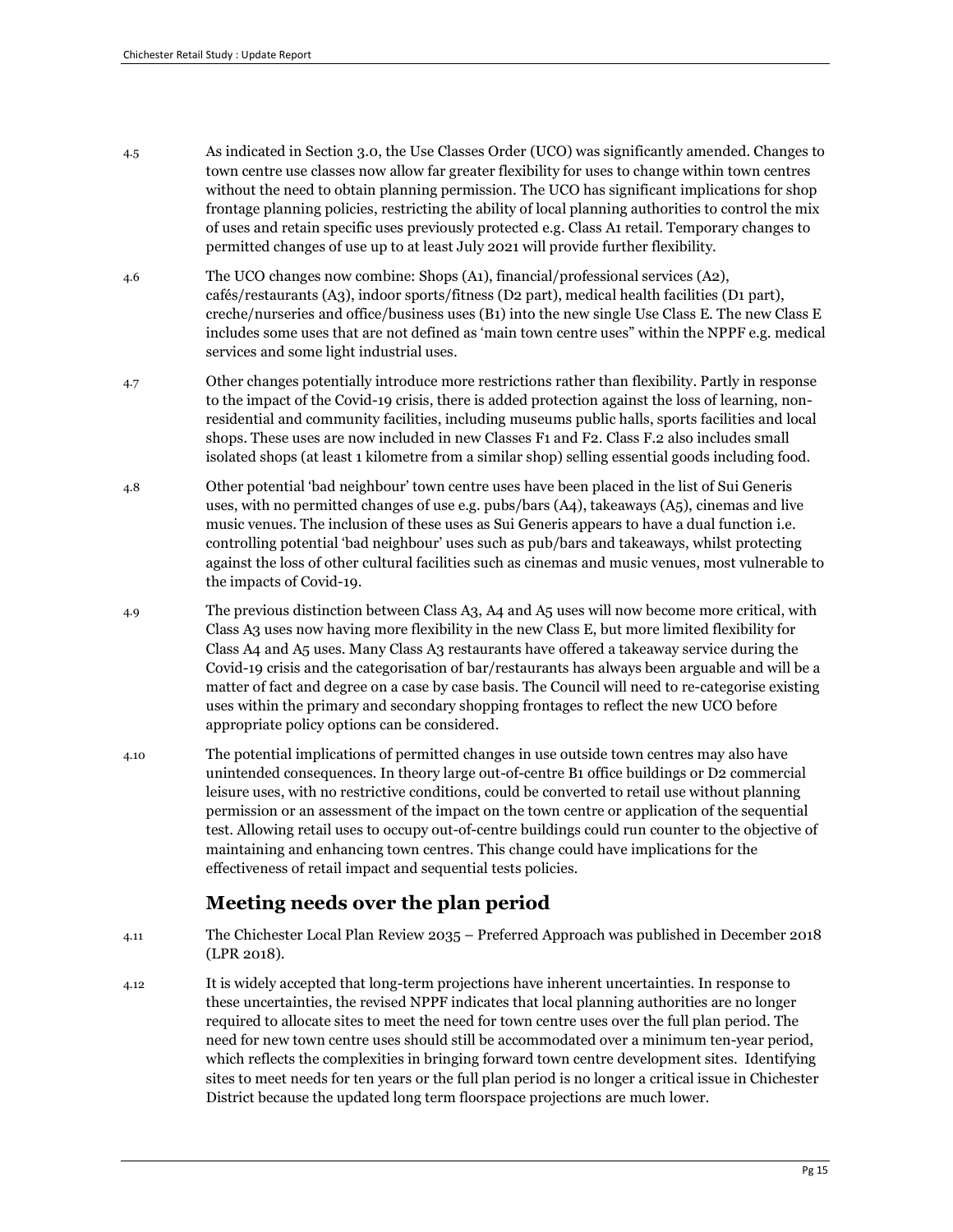- 4.13 In line with the Government's economic growth agenda, a positive approach to meeting community needs is still required. The NPPF's presumption in favour of sustainable development (para. 11) remains. For plan-making this means that:
	- plans should positively seek opportunities to meet the development needs of their area, and be sufficiently flexible to adapt to rapid change; and
	- policies should, as a minimum, provide for objectively assessed needs for housing and other uses, as well as any needs that cannot be met within neighbouring areas.
- 4.14 The development plan must include strategic policies to address priorities for the development and use of land in its area. Strategic policies should set out the pattern, scale and quality of development, and make sufficient provision for employment, retail, leisure and other commercial development. Strategic policies should provide a clear strategy for bringing sufficient land forward, and at a sufficient rate, to address objectively assessed needs over the plan period. This should include planning for and allocating sufficient sites to deliver the strategic priorities of the area (para. 21).
- 4.15 The preparation and review of all policies should be underpinned by relevant and up-to-date evidence. This should be adequate and proportionate, focused tightly on supporting and justifying the policies concerned, accounting for relevant market signals (para. 31).
- 4.16 The LPR 2018 sets out a retail floorspace requirement in Policy S9 but this only relates to comparison goods floorspace (9,500 sq.m gross) in Chichester City up to 2026. Policy S9 indicates that this floorspace will be provided at Southern Gateway and other opportunity sites, taking account of the sequential test.
- 4.17 As indicated in Table 3.3 in Section 3, most (85%) of the revised floorspace projection for the District still relates to Chichester City. However, the floorspace projections suggest a mix of comparison and convenience goods retail and food/beverage floorspace is required. The emerging LPR would benefit from a more detailed breakdown of required floorspace across the District and over the plan period as a whole, for example as shown in Table 4.1 below.

|                                  | Convenience | Comparison | Food/beverage | <b>Total</b> |
|----------------------------------|-------------|------------|---------------|--------------|
| Chichester city                  | 2,600       | 1.300      | 1.700         | 5,600        |
| <b>Other Chichester District</b> | 600         | 300        | 400           | 1.300        |
| <b>Total</b>                     | 3.200       | 1.600      | 2.100         | 6.900        |

Table 4.1 Retail and food/beverage floorspace projections up to 2037 (sq.m gross)

- 4.18 Policy could refer to these floorspace projections being met through the re-occupation of vacant floorspace, development at Southern Gateway (up to 5,000 sq.m gross) and new neighbourhood and village centres within strategic allocations (about 1,500 sq.m gross), taking account of the sequential test.
- 4.19 Despite the changes to the UCO, the LPR could still refer to separate retail and food/beverage floorspace projections, which do not need to be merged with other uses in Class E, such as office and leisure uses. Historically, development plans have included separate floorspace projections for comparison and convenience goods retail although they both fell within Class A1, along with other non-retail services. Under the old system, there were permitted development rights for all food and beverage uses to change to Class A1. In a similar way, retail and restaurant/café uses now fall into one new Class E, whilst pubs/bars and takeaways are Sui Generis with no permitted changes. The wording of policy previously referring to use classes A1 to A5 (e.g. LPR Policy S10) should be amended to refer to retail and food/beverage activities rather than use classes.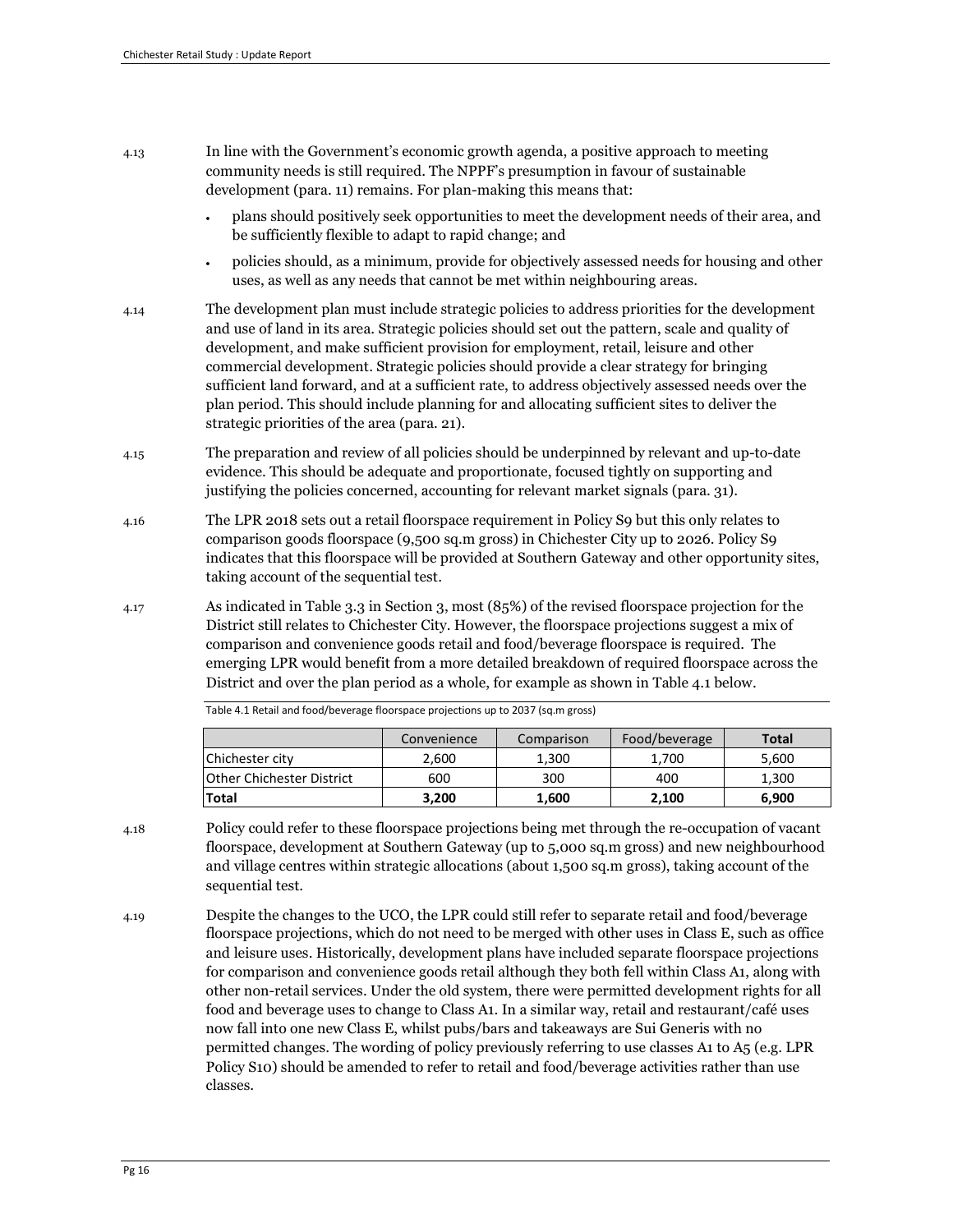4.20 The Council can still impose conditions on new development that restrict changes within the new Class E, in the same way comparison, convenience retail floorspace and the sale of specific types of goods have been controlled via conditions for many years. The floorspace projections in this study and retail impact assessments should help to determine when these types of conditions are necessary and appropriate.

#### **Retail hierarchy**

4.21 In accordance with the revised NPPF, the LPR 2018 defines the hierarchy of centres in Policy S9, which helps to ensure new town uses are focused within these centres. Policy S9 sets out a clear objective to maintain the vitality and viability of the centres identified within the hierarchy. Based on the scale of facilities available within each settlement and the retail floorspace projections in this update study, the retail hierarchy as set out in Policy S9 remains appropriate and sound.

#### **Impact test and thresholds**

- 4.22 The revised NPPF/PPG still indicate that where authorities decide not to set out specific floorspace thresholds in local development plans, national policy requires impact assessments to be submitted for retail and leisure developments over 2,500 sq.m gross.
- 4.23 Retail and leisure uses previously related to use classes A1 to A5 and D2 leisure uses. Changes to the UCO may lead to confusion, at least until the NPPF is amended to reflect the UCO changes. For example, not all uses within the new Class E are retail or leisure uses, requiring an impact assessment i.e. offices and medical uses.
- 4.24 LPR Policy S9 sets out the Council's approach to development outside defined City and Local Centres. The policy wording refers to 'main town centres uses' which is not entirely consistent with the NPPF. As indicated above, the NPPF indicates impact assessments are only required for retail and leisure uses, rather than all main town centre uses. For example, impact assessments are not required for office and hotel developments. Bearing in mind the potential for confusion arising from the UCO changes and for consistency with the NPPF, LPR policy relating to the impact test should refer to retail and leisure uses rather than the new UCO classes.
- 4.25 LPR Policy DM12 relates to edge and out-of-centre sites, including the Southern Gateway. Policy DM12 (criteria 1 to 4) appears to duplicate the impact and sequential tests in Policy S9. These tests could be consolidated under one policy to avoid confusion. The relevant policy criteria for Southern Gateway and other strategic allocations (e.g. new neighbourhood centres) could be included within the wording of the separate strategic allocations. Policy DM12 could relate to all other unidentified/unallocated edge and out-of-centre sites, where the impact and sequential tests will apply. The impact and sequential tests could still be cross referenced in Policy S9.
- 4.26 As indicated in the RMTCUS, the NPPF minimum threshold of 2,500 sq.m gross continues to be an inappropriate blanket threshold across Chichester District, because this scale of development would represent a significant proportion of the overall retail projections for parts of the District. LPR Policy S9 adopts the impact thresholds as recommended in the RMTCUS. These recommendations remain unchanged. The adoption of lower thresholds in local and village centres (500 and 250 sq.m gross respectively) are endorsed by the updated (lower) floorspace capacity projections and recent market conditions.

#### **Town centre boundary and primary shopping area**

4.27 The RMTCUS reviewed the designation of primary shopping areas and town centre boundaries in Chichester District. These designations remain important when applying the sequential test,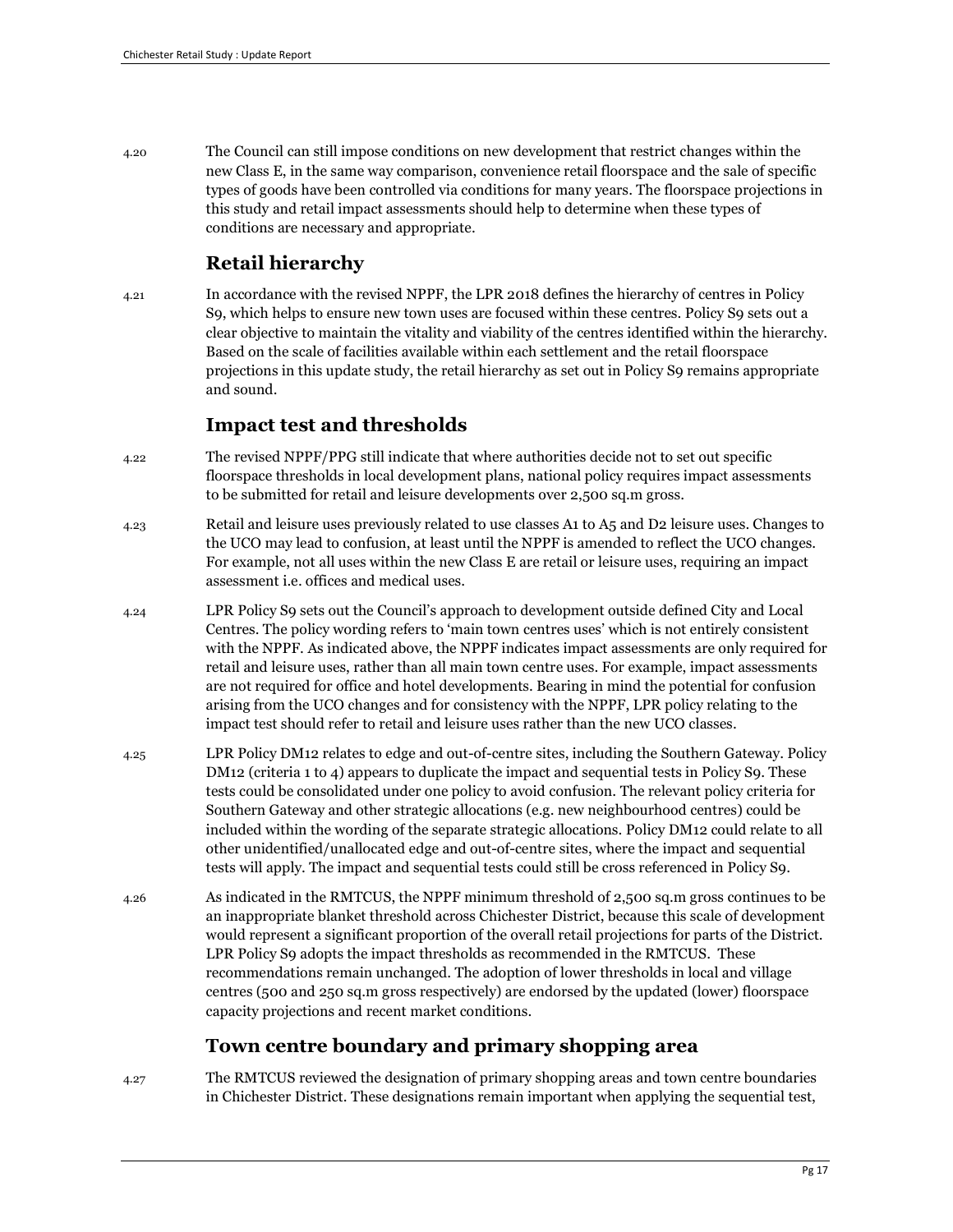i.e. to direct retail, leisure and other town centre uses to sustainable locations and determine whether a retail/leisure impact assessment is required.

- 4.28 The revised NPPF still indicates that the first preference for retail uses should be the primary shopping area, which will comprise the primary retail frontages and the secondary retail frontages. The first preference for other town centre uses, such as commercial leisure and office uses, is normally the wider defined town centre, which usually includes the primary shopping area and other parts of the town centre.
- 4.29 The validity of this approach is now questionable with the merger of retail with many other main town centre uses into the new Class E. For example, a proposed leisure use within Class E will satisfy the sequential approach if it is located within the town centre boundary but outside the primary shopping area. This proposed leisure use can subsequently change to retail use without planning permission. With the introduction of Class E, the effectiveness of a separate primary shopping area for sequential test purposes is unclear.
- 4.30 The LPR should define town and local centre boundaries on the proposals map. For the reasons outlined above, a primary shopping area for Chichester city centre (or any other centre) is not considered to be necessary or appropriate following the UCO changes. The centre boundaries should provide sufficient clarification in relation to the need for an impact and sequential assessment.

#### **Appropriate mix of uses**

- 4.31 The revised NPPF does not refer to primary and secondary frontages. The aim of the revised NPPF appears to create more flexibility and encourage positive strategies for town centres. The RMTCUS reviewed adopted policies (Policy 27 and 29) seeking to control the mix of uses within Chichester in the context of the previous NPPF. Four broad policy approaches that could be adopted in Chichester District were set out in the RMTCUS, as follows:
	- 1 strengthening shop frontages policies to provide more control over the loss of retail uses i.e. extending protected frontage and/or reducing the maximum threshold for non-retail uses;
	- 2 retaining current shop frontage policies that seek to control the number of non-retail uses within designated frontages;
	- 3 relaxing the current shop frontages policies to allow a more flexible approach to enable more non-retail uses; or
	- 4 a laissez-faire approach that does not seek to protect retail and town centre uses, on the basis that the market will determine the appropriate mix of uses.
- 4.32 After considering the advantages and disadvantages of these four approaches, the RMTCUS effectively recommended Option 2, with minor amendments to the extent of the primary and secondary frontages.
- 4.33 In light of likely future market trends, the revised (lower) retail floorspace capacity projections, changes to the NPPF and the UCO described earlier, Options 1 and 2 are unsound and/or unimplementable approaches. The UCO changes prevent a more restrictive approach (Option 1), recognising that the introduction of Article 4 directions can only remove permitted GPDO changes of uses but not movement within the same use class i.e. new Class E. The continuation of the current adopt policy approach (Option 2) will also be hampered by the UCO changes and could be considered to be inconsistent with the revised NPPF. As a result of these recent changes, Options 3 and 4 now appear to be the most likely approaches the Council should consider.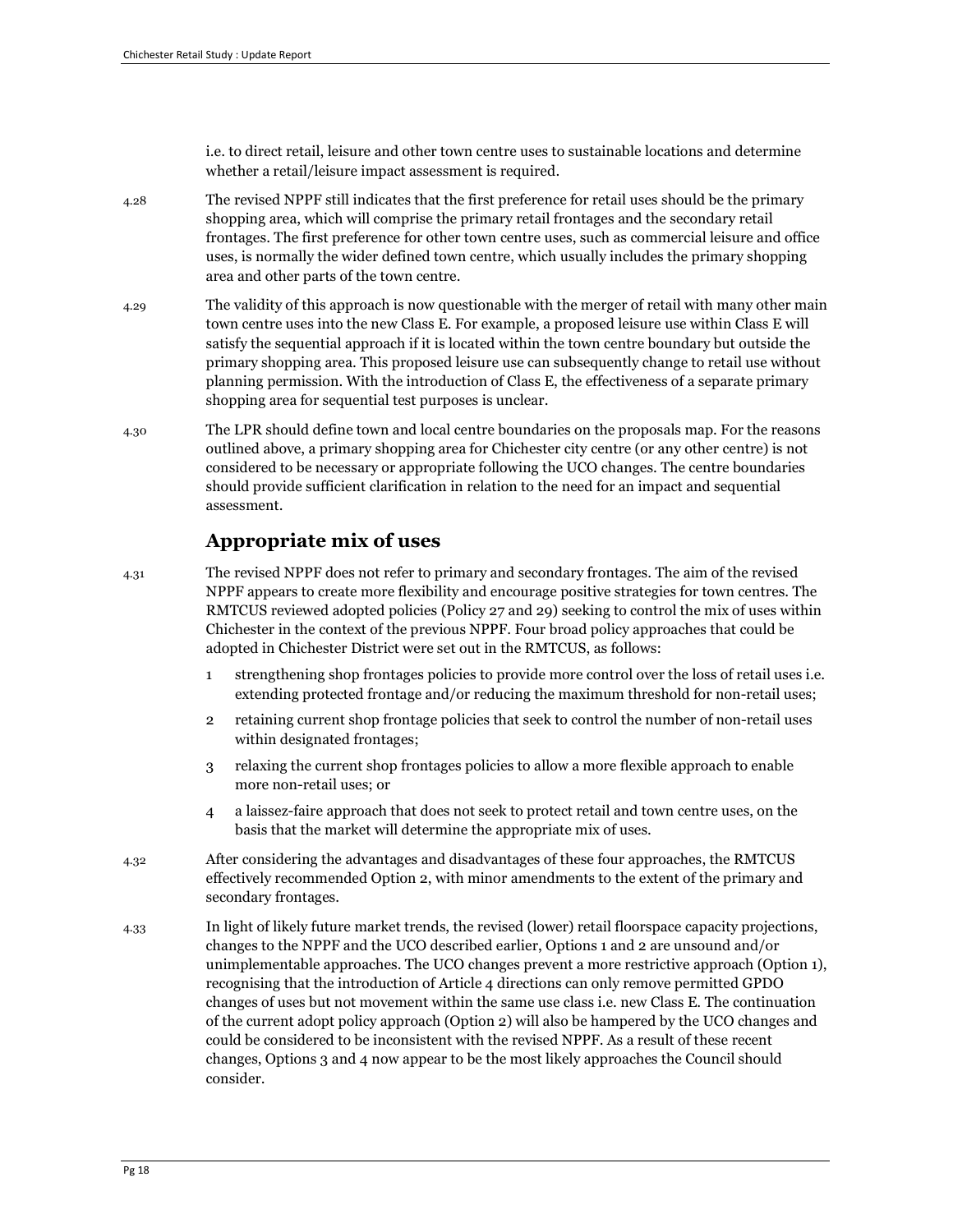| 4.34 | Local Plan Policy 27 (Chichester Centre Retail) outlines the approach to main town centre uses   |
|------|--------------------------------------------------------------------------------------------------|
|      | in Chichester city centre's primary and secondary shopping frontages, in particular the approach |
|      | to the control the maximum level of non-A1 uses. LPR 2018 Policy DM11 replaces this adopted      |
|      | policy.                                                                                          |

4.35 Both Policy 27 and DM11 indicate within the primary shopping frontages in Chichester city centre, additional non-shopping (A1) uses will be granted at ground floor level where all the following criteria are met:

- additional uses (Class A2 A5) results in no more than  $25\%$  of the sum total of the street frontages in non-shopping (A1) uses;
- additional use results in no more than two non-shopping (A1) uses adjacent to each other or a total of 15 metre continuous non-retail frontage (whichever is the greater);
- proposals do not prejudice the effective use of the upper floors; and
- shop window and entrance is provided or retained which relates well to the design of the building and to the street-scene and its setting.

4.36 In the secondary frontages in Chichester city centre, proposals for town centres uses at ground level within use classes A, B1 (a), C1, D1 and D2 of the Use Class Order will be granted within the secondary shopping frontages where all the following criteria are met:

- no more than 75% of the whole of the shopping frontage is in non-shopping (A1) use;
- proposals do not result in the loss of existing residential accommodation;
- proposal do not prejudice the effective use of the upper floors; and
- a shop window and entrance is provided or retained which relates well to the design of the building and to the street-scene and its setting.
- 4.37 According to the latest land use survey undertaken by the Council (September 2020), non-Class A1 uses in the primary shopping frontage is just over 25% of total street frontages, which suggests there is no future flexibility for non-retail uses within the primary frontages. However, the impact of Covid-19 and the economic downturn may lead to more chain store closures within the primary frontages leading to increase vacancies. In terms of the secondary shopping frontages, under 54% of the total street frontages are in non-Class A1 use, which is well below the policy threshold, which suggests there is significant future flexibility for non-retail uses within the secondary frontages.
- 4.38 If the new UCO classification is applied, then over 93% of the ground floor frontage within the primary shopping frontages is in Use Class E. Class E use is also dominant in the secondary frontages with about 84% of all frontages.
- 4.39 Future policy could seek to encourage all Class E uses within the town centre boundary and potentially other community uses (now Classes F.1 and F.2). All other uses at ground floor level could be controlled within the primary shopping frontages or all frontages, subject to satisfying criteria relating to:
	- bad neighbour issues (e.g. noise, smells and car parking);
	- unsuccessful marketing of properties for town centre uses and minimum length of time premises have been vacant (as outlined in Appendix C of the LPR); and
	- the loss of active frontage and design/street scene issues.
- 4.40 Primary frontage policy could seek to prevent changes of use from Class E to Sui Generous and other non-class E uses where these policy criteria are not met rather than applying thresholds.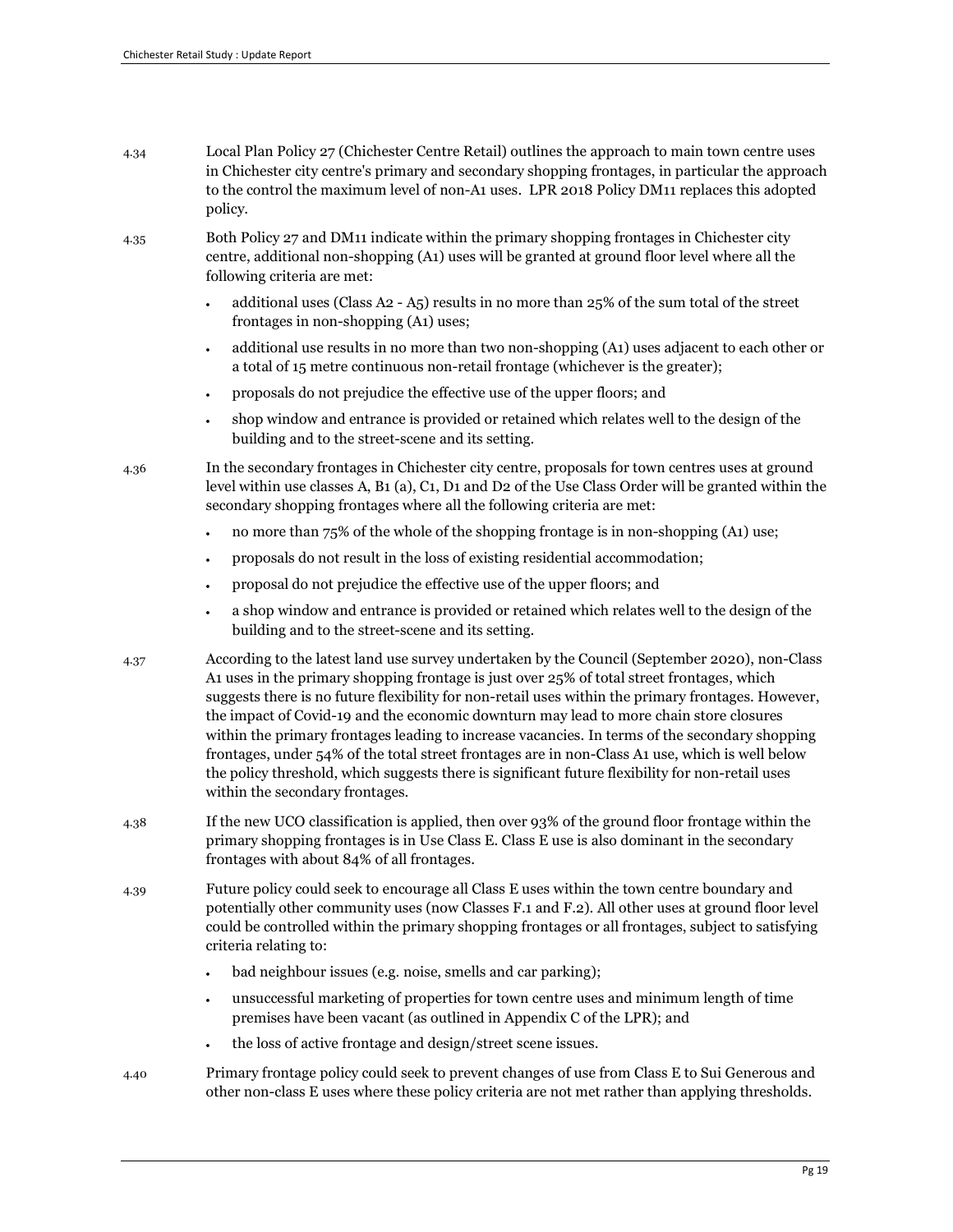- 4.41 If this approach is adopted then the policy could apply to the primary shopping frontages only, still allowing significant flexibility in the secondary frontages. At present, none of the ground floor primary frontage is in non-town centre use and only 3% is in non-town centre use in the secondary frontages, therefore the need for a restrictive approach is unclear.
- 4.42 Alternatively, a more flexible approach could be adopted that allows any main town centre use at ground floor level including Class E, Class F.1, F.2, Class C1 (hotels/guest houses) and other main town centre uses categorised as Sui Generis (e.g. pubs/bars and takeaways). This approach may need some control preventing the loss of town centre uses to residential and other nontown centre uses, again subject to policy criteria outlined above. A policy criterion preventing the loss of active frontages at ground floor level should help to control the loss of main town centre uses.
- 4.43 Separate policy criteria could be considered to control some Sui Generis uses such as betting shops, takeaways or buy day loan shops. However, there is no evidence to suggest there is a proliferation of these uses in Chichester.
- 4.44 LPR Policy DM7 protects against the loss community facilities, which is consistent with the creation of new Classes F.1 and F2. Policy DM7 could be amended to refer to the new use classes. Reference should be made to small shops selling essential goods including food, in line with the Class F.2.
- 4.45 Within Local Centres, Local and Village Parades, Policy S10 supports the development of Class A1 to A5. As indicated earlier, this reference should be amended to include all new Class E uses. The Council should consider expanding the desired uses to include Class F.1, F.2, Class C1 (hotels/guest houses) and other main town centre uses categorised as Sui Generis to increase flexibility.
- 4.46 Policy S10 allows other uses will be granted subject to criteria protecting the reduction of shopping facilities and absence of demand for retail use. These criteria could be amended to refer to Class E and potentially other main town centre uses.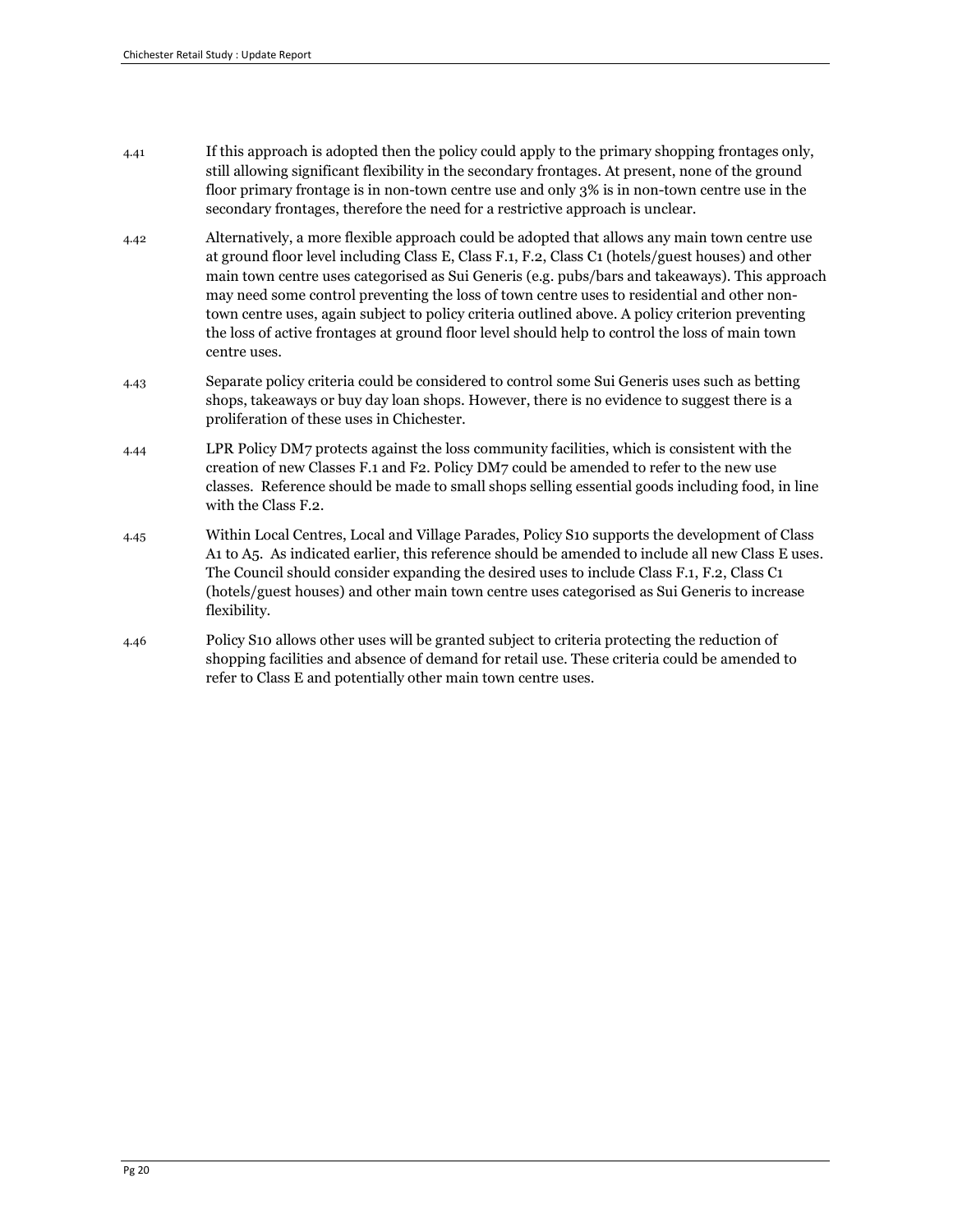### **5.0 Conclusions and recommendations**

#### **Accommodating growth**

5.1 This updated indicates the projected capacity for retail and food/beverage floorspace has reduced significantly since the RMTCUS 2018 was prepared. The revised projections suggest a mix of comparison and convenience goods retail and food/beverage floorspace is require up to 2037 totalling not more than 6,900 sq.m gross. Emerging LPR policy should indicate this floorspace projection can be accommodated through the re-occupation of vacant floorspace, development at Southern Gateway (up to 5,000 sq.m gross) and new neighbourhood and village centres within strategic allocations (about 1,500 sq.m gross), taking account of the sequential test.

#### **Other policy options**

- 5.2 Based on the scale of facilities available within each settlement and the retail floorspace projections in this update study, the retail hierarchy as set out in LPR Policy S9 remains appropriate and sound.
- 5.3 The NPPF indicates impact assessments are only required for retail and leisure uses, rather than all main town centre uses. LPR policy relating to the impact test should continue to refer to retail and leisure uses rather than the new UCO classes.
- 5.4 LPR Policy DM12 (criteria 1 to 4) appears to duplicate the impact and sequential tests in Policy S9. These tests could be consolidated under one policy.
- 5.5 The NPPF minimum impact threshold of 2,500 sq.m gross is an inappropriate blanket threshold across Chichester District. LPR Policy S9 proposes appropriate impact thresholds, now endorsed by the updated (lower) floorspace capacity projections and recent market conditions.
- 5.6 The LPR should define town and local centre boundaries on the proposals map. However, a separate primary shopping area for Chichester city centre is not considered to be necessary or appropriate following the UCO changes. The centre boundaries should provide sufficient clarification in relation to the need for an impact and sequential assessment.
- 5.7 Current and future market trends, the lower retail floorspace capacity projections, changes to the NPPF and the UCO, indicate a more flexible approach to shop frontage policies and the mix of uses within centre should be adopted.
- 5.8 Future policy could seek to encourage all Class E uses within the town centre boundary and potentially other community uses (now Classes F.1 and F.2). All other uses at ground floor level could be controlled within the primary shopping frontages or all frontages, subject to satisfying criteria relating to:
	- bad neighbour issues (e.g. noise, smells and car parking);
	- unsuccessful marketing of properties for town centre uses and minimum length of time premises have been vacant (as outlined in Appendix C of the LPR); and
	- the loss of active frontage and design/street scene issues.
- 5.9 Alternatively, a more flexible approach could be adopted that allows any main town centre use at ground floor level including Class E, Class F.1, F.2, Class C1 (hotels/guest houses) and other main town centre uses categorised as Sui Generis (e.g. pubs/bars and takeaways). This approach may need some control preventing the loss of town centre uses to residential and other nontown centre uses. Given the likely challenges town centres will face post Covid-19 and the much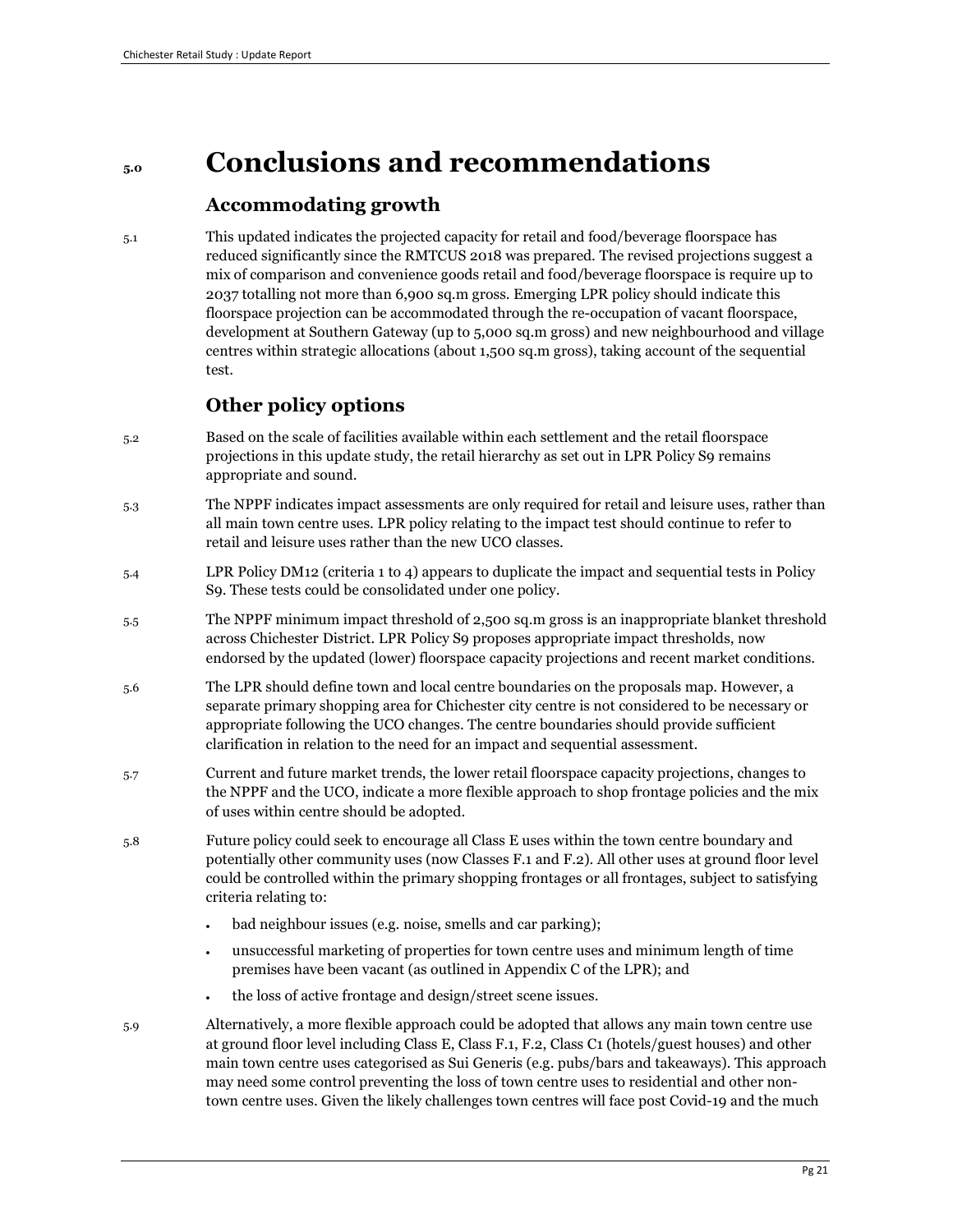lower comparison goods retail floorspace projections, a more flexible approach is likely to be the preferred option, which will help to prevent an increase in vacant premises in the town centre.

5.10 Within Local Centres, Local and Village Parades, the Council should consider amending Policy S10 to support all Class E uses and community uses (Class F.1, F.2) and possibly other main town centre uses to increase flexibility. The loss community facilities is consistent with the creation of new Classes F.1 and F2. Reference should be made to small shops selling essential goods including food, in line with the Class F.2.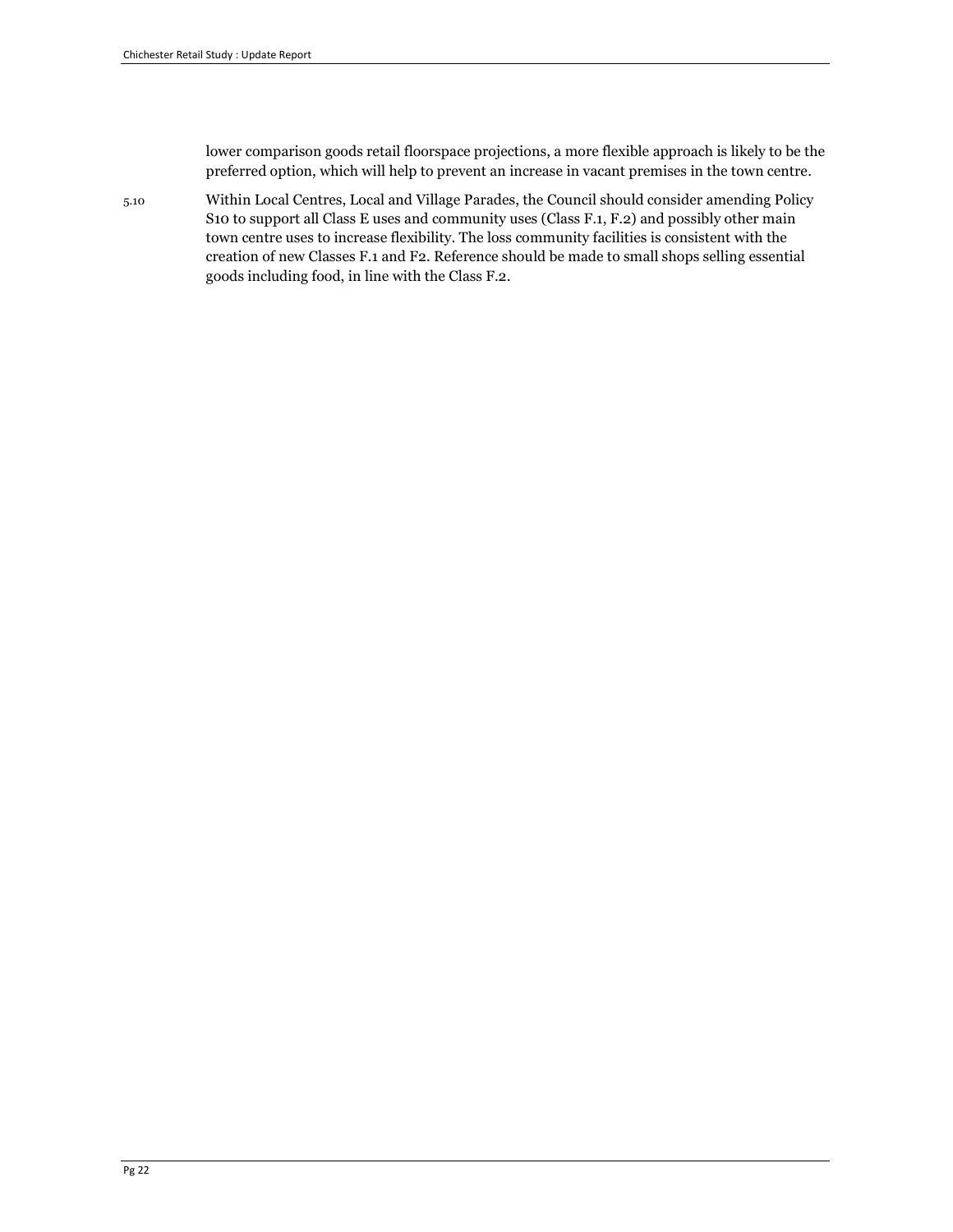# **Appendix 1 Convenience goods capacity**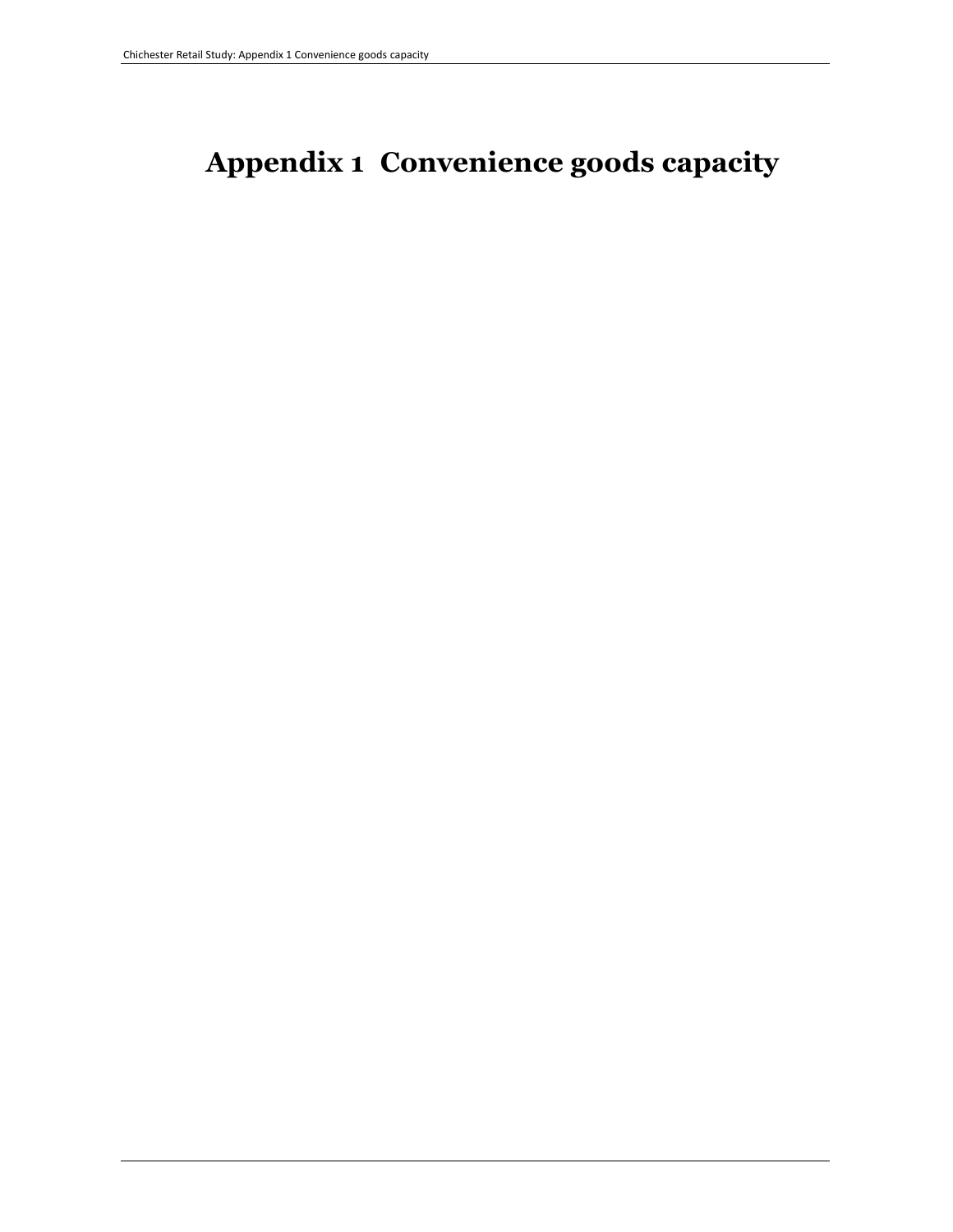#### **Table 1 - Study area population projections**

| <b>Zone</b>                                     | 2016    | 2018    | 2022    | 2027    | 2032    | 2037    |
|-------------------------------------------------|---------|---------|---------|---------|---------|---------|
| Zone 1 - Chichester/Tangmere                    | 32.640  | 33,109  | 34,139  | 34,953  | 35,655  | 36,213  |
| Zone 2 - Hayling Island/South Downs/Southbourne | 54,265  | 54,978  | 55,827  | 57,325  | 58,646  | 59,481  |
| Zone 3 - Selsey/East Wittering/Bracklesham      | 33,515  | 34,139  | 35,402  | 36,620  | 37,658  | 38,466  |
| Zone 4 - Bognor Regis                           | 73,660  | 75.072  | 76,530  | 79,732  | 82.614  | 85,173  |
| Zone 5 - South Downs (North)                    | 31.605  | 32,048  | 32,750  | 33,968  | 35,029  | 35,946  |
| Zone 6 - Arundel/Littlehampton                  | 74.409  | 75,832  | 78.614  | 82,311  | 85,741  | 88,772  |
| Zone 7 - Waterlooville/Havant                   | 100,645 | 101,635 | 105,166 | 107,747 | 110,092 | 112,541 |
| <b>Total</b>                                    | 400,739 | 406,812 | 418,428 | 432,656 | 445,435 | 456,592 |

*Source: Experian population projections*

#### **Table 2 - Convenience goods expenditure per person per annum (£)**

| <b>Zone</b>                                     | 2018  | 2022  | 2027  | 2032  | 2037  |
|-------------------------------------------------|-------|-------|-------|-------|-------|
| Zone 1 - Chichester/Tangmere                    | 2,333 | 2.316 | 2.289 | 2.291 | 2,295 |
| Zone 2 - Hayling Island/South Downs/Southbourne | 2,500 | 2.482 | 2.454 | 2.455 | 2,460 |
| Zone 3 - Selsey/East Wittering/Bracklesham      | 2,466 | 2.448 | 2.420 | 2.421 | 2.426 |
| Zone 4 - Bognor Regis                           | 2.275 | 2.259 | 2.233 | 2,234 | 2,238 |
| Zone 5 - South Downs (North)                    | 2,706 | 2,687 | 2,656 | 2,657 | 2,662 |
| Zone 6 - Arundel/Littlehampton                  | 2.330 | 2.313 | 2.286 | 2.288 | 2.292 |
| Zone 7 - Waterlooville/Havant                   | 2.186 | 2.170 | 2.145 | 2.146 | 2.150 |

*Sources:* 

*Experian Local Expenditure 2018 (2018 prices)*

*Experian growth rates from Retail Planner Briefing Note 18 - Figures 1a and 1b*

*Excludes Special Forms of Trading - Experian adjusted SFT Retail Planner Briefing Note 18 - Figure 5*

#### **Table 3 - Total convenience goods expenditure (£m)**

| <b>Zone</b>                                     | 2018   | 2022   | 2027   | 2032     | 2037     |
|-------------------------------------------------|--------|--------|--------|----------|----------|
| Zone 1 - Chichester/Tangmere                    | 77.24  | 79.07  | 80.02  | 81.68    | 83.11    |
| Zone 2 - Hayling Island/South Downs/Southbourne | 137.44 | 138.58 | 140.65 | 143.99   | 146.30   |
| Zone 3 - Selsey/East Wittering/Bracklesham      | 84.19  | 86.66  | 88.60  | 91.18    | 93.30    |
| Zone 4 - Bognor Regis                           | 170.79 | 172.87 | 178.01 | 184.58   | 190.63   |
| Zone 5 - South Downs (North)                    | 86.72  | 87.99  | 90.20  | 93.09    | 95.69    |
| Zone 6 - Arundel/Littlehampton                  | 176.69 | 181.86 | 188.20 | 196.18   | 203.48   |
| Zone 7 - Waterlooville/Havant                   | 222.17 | 228.22 | 231.10 | 236.30   | 241.98   |
| <b>Study Area Total</b>                         | 955.25 | 975.27 | 996.78 | 1.027.00 | 1.054.49 |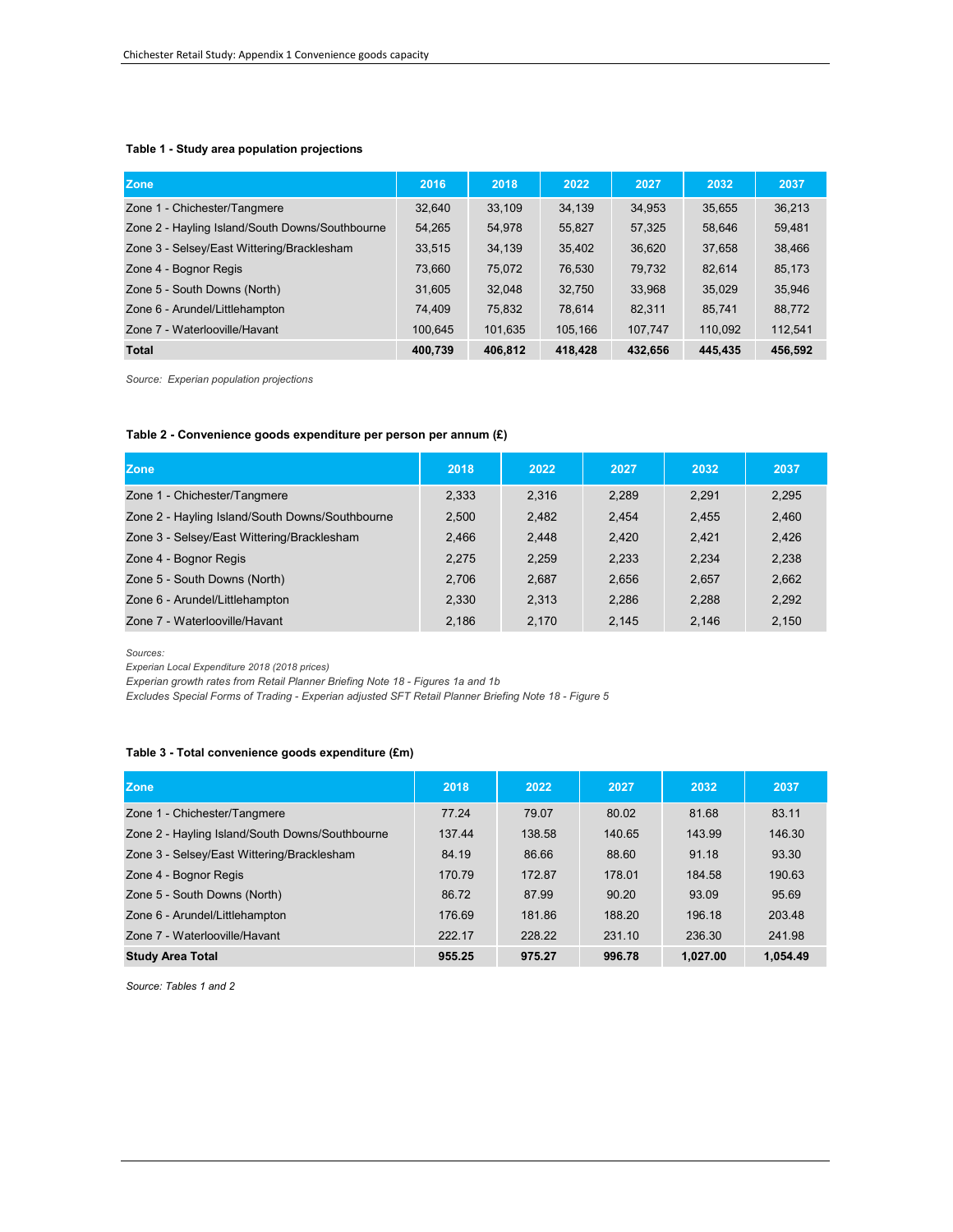| Location                                      | Zone 1 | Zone 2  | Zone 3 | Zone 4 | Zone 5 | Zone 6 | Zone 7 | <b>Inflow</b> |
|-----------------------------------------------|--------|---------|--------|--------|--------|--------|--------|---------------|
| Aldi, Barnfield Drive, Chichester             | 7.3%   | 3.8%    | 4.9%   | 1.2%   | 3.4%   | 0.3%   | 0.0%   | 4.0%          |
| Lidl, Portfield Way, Chichester               | 6.3%   | 1.3%    | 3.5%   | 0.6%   | 1.5%   | 0.0%   | 0.0%   | 4.0%          |
| Sainsbury's, Westhampnett Road, Chichester    | 19.9%  | 9.4%    | 16.2%  | 1.5%   | 6.6%   | 1.4%   | 0.0%   | 4.0%          |
| Tesco Extra, Fishbourne Road East, Chichester | 27.9%  | 6.9%    | 19.4%  | 1.2%   | 5.4%   | 0.3%   | 1.5%   | 4.0%          |
| Waitrose, Via Ravenna, Chichester             | 10.9%  | 5.2%    | 4.9%   | 0.9%   | 0.7%   | 2.7%   | 0.0%   | 5.0%          |
| <b>Other Chichester</b>                       | 24.2%  | 6.8%    | 4.5%   | 4.6%   | 2.2%   | 0.9%   | 0.5%   | 4.0%          |
| Asda, Selsey                                  | 0.0%   | 0.2%    | 12.6%  | 0.0%   | 0.0%   | 0.0%   | 0.0%   | 3.0%          |
| Selsey                                        | 0.0%   | 0.0%    | 13.3%  | 0.0%   | 0.0%   | 0.0%   | 0.0%   | 2.5%          |
| East Wittering/Bracklesham                    | 0.6%   | 0.0%    | 12.0%  | 0.0%   | 0.0%   | 0.0%   | 0.0%   | 2.5%          |
| Chichester rural                              | 0.6%   | 7.5%    | 2.5%   | 0.6%   | 0.3%   | 0.0%   | 0.0%   | 2.5%          |
| <b>Chichester District Total</b>              | 97.7%  | 41.1%   | 93.8%  | 10.6%  | 20.1%  | 5.6%   | 2.0%   | n/a           |
| <b>Bognor Regis</b>                           | 0.5%   | 0.5%    | 5.8%   | 85.9%  | 1.6%   | 2.2%   | 0.0%   | n/a           |
| Haslemere                                     | 0.0%   | 0.0%    | 0.0%   | 0.0%   | 4.5%   | 0.1%   | 0.2%   | n/a           |
| Havant/Waterlooville                          | 1.0%   | 54.6%   | 0.4%   | 0.3%   | 2.0%   | 0.2%   | 89.0%  | n/a           |
| Horsham                                       | 0.0%   | $0.0\%$ | 0.0%   | 0.6%   | 3.0%   | 0.3%   | 1.5%   | n/a           |
| Littlehampton                                 | 0.2%   | 0.7%    | 0.0%   | 2.3%   | 1.1%   | 80.5%  | 0.2%   | n/a           |
| Midhurst                                      | 0.0%   | 0.0%    | 0.0%   | 0.0%   | 8.9%   | 0.0%   | 0.9%   | n/a           |
| Petersfield/Liss                              | 0.0%   | 0.0%    | 0.0%   | 0.0%   | 18.9%  | 0.0%   | 0.6%   | n/a           |
| Portsmouth                                    | 0.3%   | 2.9%    | 0.0%   | 0.3%   | 0.3%   | 1.0%   | 4.4%   | n/a           |
| Worthing                                      | 0.0%   | 0.0%    | 0.0%   | 0.0%   | 0.0%   | 6.8%   | 0.0%   | n/a           |
| Other                                         | 0.3%   | 0.2%    | 0.0%   | 0.0%   | 39.6%  | 3.3%   | 1.2%   | n/a           |
| <b>Other Total</b>                            | 2.3%   | 58.9%   | 6.2%   | 89.4%  | 79.9%  | 94.4%  | 98.0%  | n/a           |
| <b>TOTAL</b>                                  | 100.0% | 100.0%  | 100.0% | 100.0% | 100.0% | 100.0% | 100.0% | n/a           |

#### **Table 4 - Base year 2018 convenience goods market shares (%)**

*Source: NEMS Household Survey January 2018 (weighted results) and The Visitor Economy of Chichester (Sept 2016) inc. Lichfields' Estimates*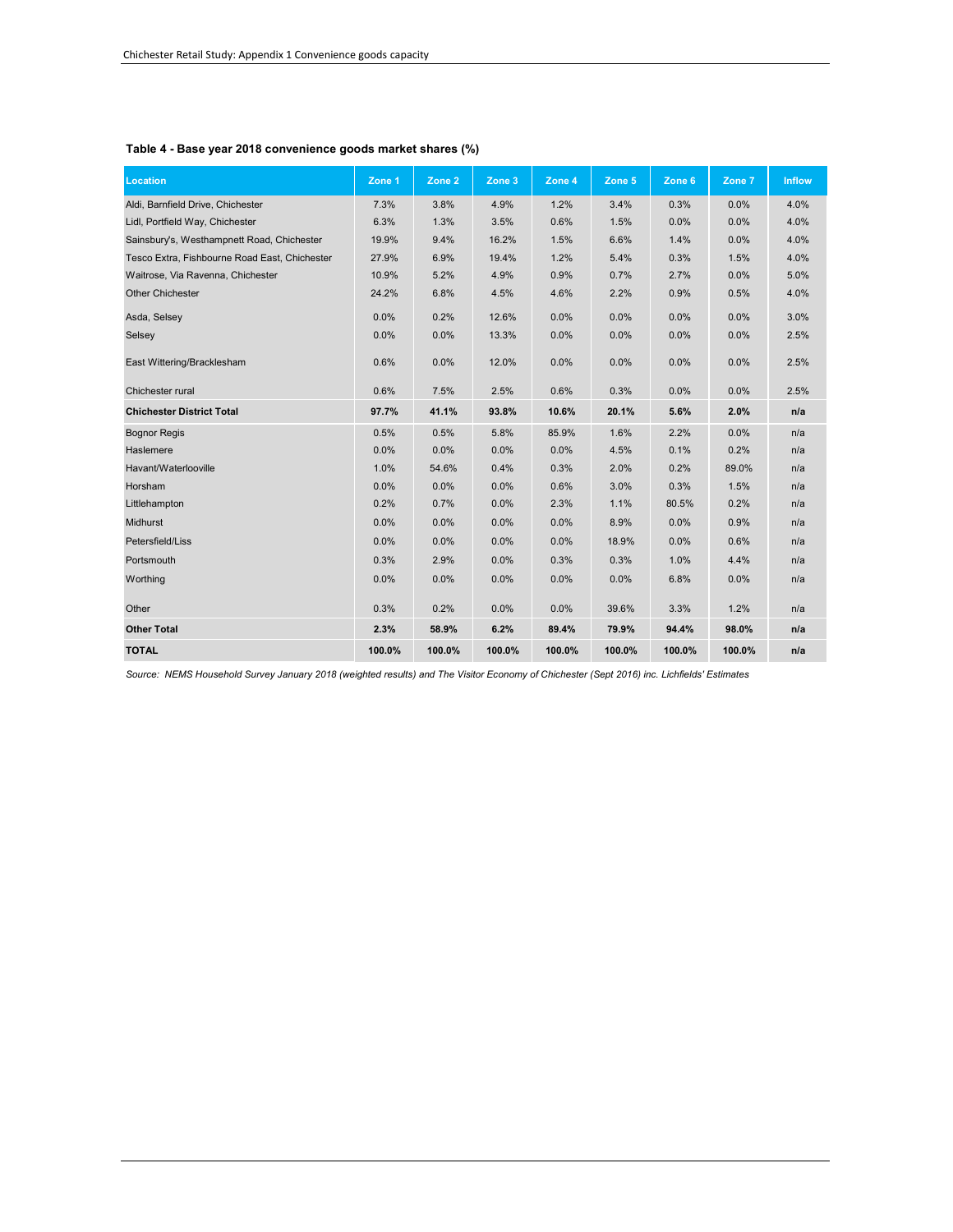| <b>Location</b>                               | Zone 1 | Zone 2 | Zone 3 | Zone 4 | Zone 5 | Zone 6 | Zone 7 | <b>Inflow</b> | <b>Total</b> |
|-----------------------------------------------|--------|--------|--------|--------|--------|--------|--------|---------------|--------------|
| Expenditure 2018                              | 77.24  | 137.44 | 84.19  | 170.79 | 86.72  | 176.69 | 222.17 |               | 955.25       |
| Aldi, Barnfield Drive, Chichester             | 5.64   | 5.22   | 4.13   | 2.05   | 2.95   | 0.53   | 0.00   | 0.85          | 21.37        |
| Lidl, Portfield Way, Chichester               | 4.87   | 1.79   | 2.95   | 1.02   | 1.30   | 0.00   | 0.00   | 0.50          | 12.42        |
| Sainsbury's, Westhampnett Road, Chichester    | 15.37  | 12.92  | 13.64  | 2.56   | 5.72   | 2.47   | 0.00   | 2.20          | 54.88        |
| Tesco Extra, Fishbourne Road East, Chichester | 21.55  | 9.48   | 16.33  | 2.05   | 4.68   | 0.53   | 3.33   | 2.42          | 60.38        |
| Waitrose, Via Ravenna, Chichester             | 8.42   | 7.15   | 4.13   | 1.54   | 0.61   | 4.77   | 0.00   | 1.40          | 28.01        |
| <b>Other Chichester</b>                       | 18.69  | 9.35   | 3.79   | 7.86   | 1.91   | 1.59   | 1.11   | 1.85          | 46.14        |
| Asda, Selsey                                  | 0.00   | 0.27   | 10.61  | 0.00   | 0.00   | 0.00   | 0.00   | 0.34          | 11.22        |
| Selsey                                        | 0.00   | 0.00   | 11.20  | 0.00   | 0.00   | 0.00   | 0.00   | 0.29          | 11.48        |
| East Wittering/Bracklesham                    | 0.46   | 0.00   | 10.10  | 0.00   | 0.00   | 0.00   | 0.00   | 0.27          | 10.84        |
| Chichester rural                              | 0.46   | 10.31  | 2.10   | 1.02   | 0.26   | 0.00   | 0.00   | 0.36          | 14.52        |
| <b>Chichester District Total</b>              | 75.47  | 56.49  | 78.97  | 18.10  | 17.43  | 9.89   | 4.44   | 10.47         | 271.26       |
| <b>Bognor Regis</b>                           | 0.39   | 0.69   | 4.88   | 146.71 | 1.39   | 3.89   | 0.00   |               | 157.94       |
| Haslemere                                     | 0.00   | 0.00   | 0.00   | 0.00   | 3.90   | 0.18   | 0.44   |               | 4.52         |
| Havant/Waterlooville                          | 0.77   | 75.04  | 0.34   | 0.51   | 1.73   | 0.35   | 197.73 |               | 276.49       |
| Horsham                                       | 0.00   | 0.00   | 0.00   | 1.02   | 2.60   | 0.53   | 3.33   |               | 7.49         |
| Littlehampton                                 | 0.15   | 0.96   | 0.00   | 3.93   | 0.95   | 142.23 | 0.44   |               | 148.68       |
| <b>Midhurst</b>                               | 0.00   | 0.00   | 0.00   | 0.00   | 7.72   | 0.00   | 2.00   |               | 9.72         |
| Petersfield/Liss                              | 0.00   | 0.00   | 0.00   | 0.00   | 16.39  | 0.00   | 1.33   |               | 17.72        |
| Portsmouth                                    | 0.23   | 3.99   | 0.00   | 0.51   | 0.26   | 1.77   | 9.78   |               | 16.53        |
| Worthing                                      | 0.00   | 0.00   | 0.00   | 0.00   | 0.00   | 12.01  | 0.00   |               | 12.01        |
| Other                                         | 0.23   | 0.27   | 0.00   | 0.00   | 34.34  | 5.83   | 2.67   |               | 43.34        |
| <b>Other Total</b>                            | 1.78   | 80.95  | 5.22   | 152.68 | 69.29  | 166.79 | 217.73 |               | 694.45       |
| <b>TOTAL</b>                                  | 77.24  | 137.44 | 84.19  | 170.79 | 86.72  | 176.69 | 222.17 | 10.47         | 965.71       |

#### **Table 5 - Base year 2018 convenience goods expenditure patterns (£M)**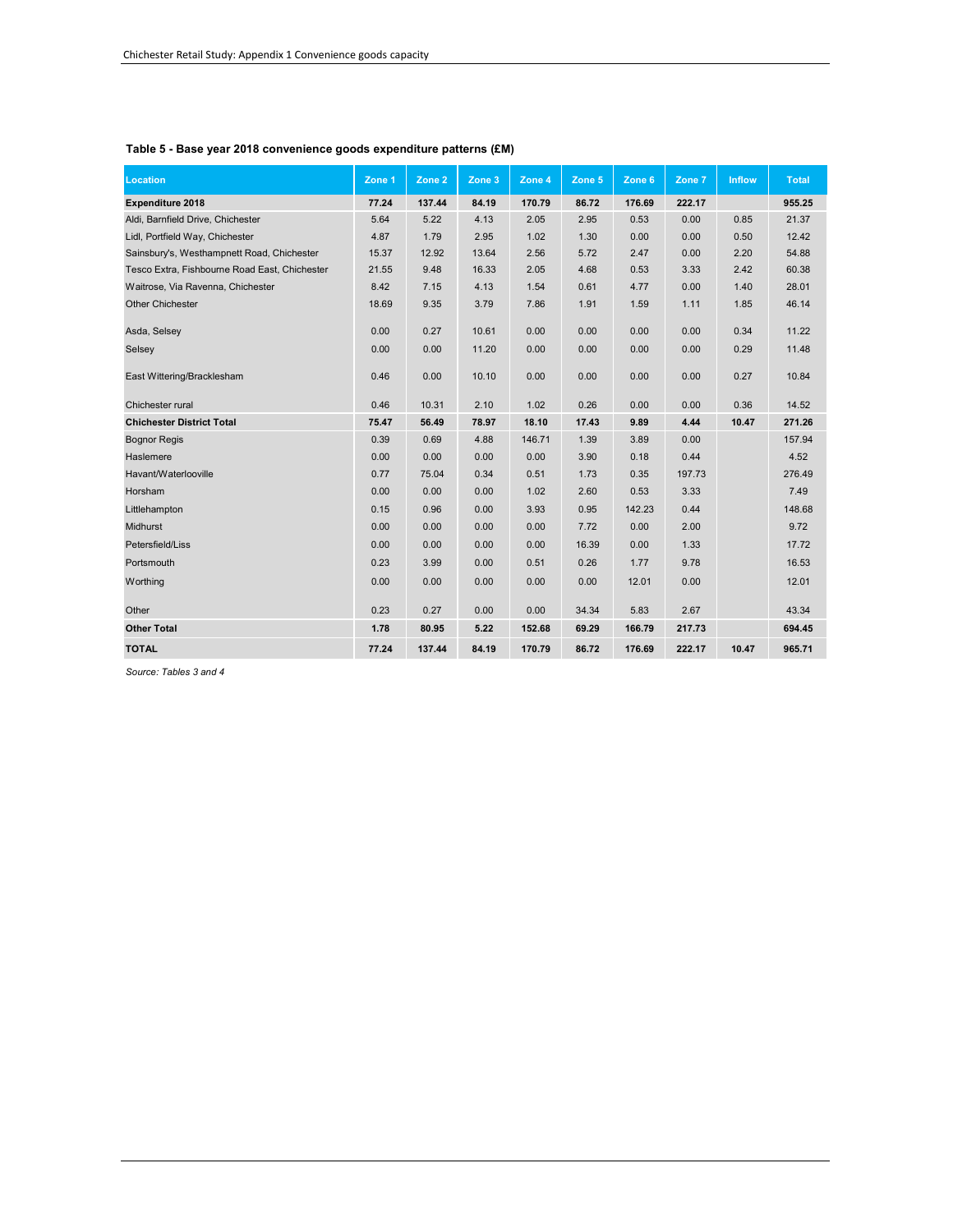| Table 6 - Future 2022 convenience goods expenditure patterns (£M) |  |  |  |  |
|-------------------------------------------------------------------|--|--|--|--|
|-------------------------------------------------------------------|--|--|--|--|

| Location                                      | Zone 1 | Zone 2 | Zone 3 | Zone 4 | Zone 5 | Zone 6 | Zone 7 | <b>Inflow</b> | <b>Total</b> |
|-----------------------------------------------|--------|--------|--------|--------|--------|--------|--------|---------------|--------------|
| <b>Expenditure 2022</b>                       | 79.07  | 138.58 | 86.66  | 172.87 | 87.99  | 181.86 | 228.22 |               | 975.27       |
| Aldi, Barnfield Drive, Chichester             | 5.77   | 5.27   | 4.25   | 2.07   | 2.99   | 0.55   | 0.00   | 0.87          | 21.77        |
| Lidl, Portfield Way, Chichester               | 4.98   | 1.80   | 3.03   | 1.04   | 1.32   | 0.00   | 0.00   | 0.51          | 12.68        |
| Sainsbury's, Westhampnett Road, Chichester    | 15.74  | 13.03  | 14.04  | 2.59   | 5.81   | 2.55   | 0.00   | 2.24          | 55.99        |
| Tesco Extra, Fishbourne Road East, Chichester | 22.06  | 9.56   | 16.81  | 2.07   | 4.75   | 0.55   | 3.42   | 2.47          | 61.70        |
| Waitrose, Via Ravenna, Chichester             | 8.62   | 7.21   | 4.25   | 1.56   | 0.62   | 4.91   | 0.00   | 1.43          | 28.58        |
| <b>Other Chichester</b>                       | 19.14  | 9.42   | 3.90   | 7.95   | 1.94   | 1.64   | 1.14   | 1.88          | 47.01        |
| Asda, Selsey                                  | 0.00   | 0.28   | 10.92  | 0.00   | 0.00   | 0.00   | 0.00   | 0.35          | 11.54        |
| Selsey                                        | 0.00   | 0.00   | 11.53  | 0.00   | 0.00   | 0.00   | 0.00   | 0.30          | 11.82        |
| East Wittering/Bracklesham                    | 0.47   | 0.00   | 10.40  | 0.00   | 0.00   | 0.00   | 0.00   | 0.28          | 11.15        |
| Chichester rural                              | 0.47   | 10.39  | 2.17   | 1.04   | 0.26   | 0.00   | 0.00   | 0.37          | 14.70        |
| <b>Chichester District Total</b>              | 77.25  | 56.96  | 81.29  | 18.32  | 17.69  | 10.18  | 4.56   | 10.68         | 276.95       |
| <b>Bognor Regis</b>                           | 0.40   | 0.69   | 5.03   | 148.50 | 1.41   | 4.00   | 0.00   |               | 160.02       |
| Haslemere                                     | 0.00   | 0.00   | 0.00   | 0.00   | 3.96   | 0.18   | 0.46   |               | 4.60         |
| Havant/Waterlooville                          | 0.79   | 75.67  | 0.35   | 0.52   | 1.76   | 0.36   | 203.11 |               | 282.56       |
| Horsham                                       | 0.00   | 0.00   | 0.00   | 1.04   | 2.64   | 0.55   | 3.42   |               | 7.65         |
| Littlehampton                                 | 0.16   | 0.97   | 0.00   | 3.98   | 0.97   | 146.40 | 0.46   |               | 152.93       |
| <b>Midhurst</b>                               | 0.00   | 0.00   | 0.00   | 0.00   | 7.83   | 0.00   | 2.05   |               | 9.89         |
| Petersfield/Liss                              | 0.00   | 0.00   | 0.00   | 0.00   | 16.63  | 0.00   | 1.37   |               | 18.00        |
| Portsmouth                                    | 0.24   | 4.02   | 0.00   | 0.52   | 0.26   | 1.82   | 10.04  |               | 16.90        |
| Worthing                                      | 0.00   | 0.00   | 0.00   | 0.00   | 0.00   | 12.37  | 0.00   |               | 12.37        |
| Other                                         | 0.24   | 0.28   | 0.00   | 0.00   | 34.85  | 6.00   | 2.74   |               | 44.10        |
| <b>Other Total</b>                            | 1.82   | 81.63  | 5.37   | 154.55 | 70.31  | 171.68 | 223.65 |               | 709.00       |
| <b>TOTAL</b>                                  | 79.07  | 138.58 | 86.66  | 172.87 | 87.99  | 181.86 | 228.22 | 10.68         | 985.95       |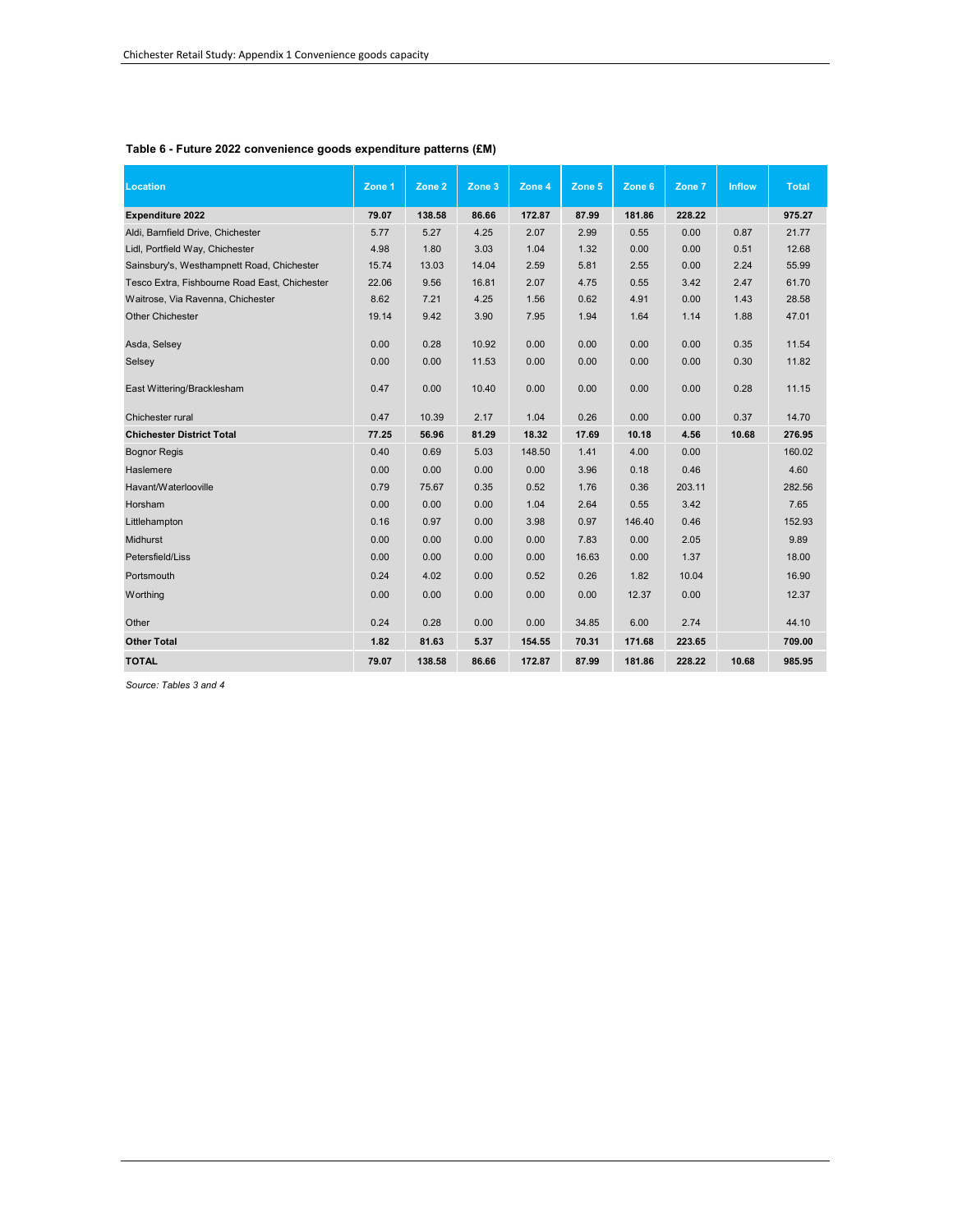| <b>Location</b>                               | Zone 1 | Zone 2 | Zone 3 | Zone 4 | Zone 5 | Zone 6 | Zone 7 | <b>Inflow</b> | <b>Total</b> |
|-----------------------------------------------|--------|--------|--------|--------|--------|--------|--------|---------------|--------------|
| <b>Expenditure 2027</b>                       | 80.02  | 140.65 | 88.60  | 178.01 | 90.20  | 188.20 | 231.10 |               | 996.78       |
| Aldi. Barnfield Drive. Chichester             | 5.84   | 5.34   | 4.34   | 2.14   | 3.07   | 0.56   | 0.00   | 0.89          | 22.18        |
| Lidl, Portfield Way, Chichester               | 5.04   | 1.83   | 3.10   | 1.07   | 1.35   | 0.00   | 0.00   | 0.52          | 12.91        |
| Sainsbury's, Westhampnett Road, Chichester    | 15.92  | 13.22  | 14.35  | 2.67   | 5.95   | 2.63   | 0.00   | 2.28          | 57.04        |
| Tesco Extra, Fishbourne Road East, Chichester | 22.32  | 9.70   | 17.19  | 2.14   | 4.87   | 0.56   | 3.47   | 2.51          | 62.77        |
| Waitrose, Via Ravenna, Chichester             | 8.72   | 7.31   | 4.34   | 1.60   | 0.63   | 5.08   | 0.00   | 1.46          | 29.15        |
| <b>Other Chichester</b>                       | 19.36  | 9.56   | 3.99   | 8.19   | 1.98   | 1.69   | 1.16   | 1.91          | 47.85        |
| Asda, Selsey                                  | 0.00   | 0.28   | 11.16  | 0.00   | 0.00   | 0.00   | 0.00   | 0.35          | 11.80        |
| Selsey                                        | 0.00   | 0.00   | 11.78  | 0.00   | 0.00   | 0.00   | 0.00   | 0.30          | 12.09        |
| East Wittering/Bracklesham                    | 0.48   | 0.00   | 10.63  | 0.00   | 0.00   | 0.00   | 0.00   | 0.28          | 11.40        |
| Chichester rural                              | 0.48   | 10.55  | 2.22   | 1.07   | 0.27   | 0.00   | 0.00   | 0.37          | 14.96        |
| <b>Chichester District Total</b>              | 78.18  | 57.81  | 83.11  | 18.87  | 18.13  | 10.54  | 4.62   | 10.88         | 282.14       |
| <b>Bognor Regis</b>                           | 0.40   | 0.70   | 5.14   | 152.91 | 1.44   | 4.14   | 0.00   |               | 164.74       |
| Haslemere                                     | 0.00   | 0.00   | 0.00   | 0.00   | 4.06   | 0.19   | 0.46   |               | 4.71         |
| Havant/Waterlooville                          | 0.80   | 76.79  | 0.35   | 0.53   | 1.80   | 0.38   | 205.68 |               | 286.34       |
| Horsham                                       | 0.00   | 0.00   | 0.00   | 1.07   | 2.71   | 0.56   | 3.47   |               | 7.81         |
| Littlehampton                                 | 0.16   | 0.98   | 0.00   | 4.09   | 0.99   | 151.50 | 0.46   |               | 158.19       |
| <b>Midhurst</b>                               | 0.00   | 0.00   | 0.00   | 0.00   | 8.03   | 0.00   | 2.08   |               | 10.11        |
| Petersfield/Liss                              | 0.00   | 0.00   | 0.00   | 0.00   | 17.05  | 0.00   | 1.39   |               | 18.44        |
| Portsmouth                                    | 0.24   | 4.08   | 0.00   | 0.53   | 0.27   | 1.88   | 10.17  |               | 17.17        |
| Worthing                                      | 0.00   | 0.00   | 0.00   | 0.00   | 0.00   | 12.80  | 0.00   |               | 12.80        |
| Other                                         | 0.24   | 0.28   | 0.00   | 0.00   | 35.72  | 6.21   | 2.77   |               | 45.23        |
| <b>Other Total</b>                            | 1.84   | 82.84  | 5.49   | 159.14 | 72.07  | 177.66 | 226.48 |               | 725.53       |
| <b>TOTAL</b>                                  | 80.02  | 140.65 | 88.60  | 178.01 | 90.20  | 188.20 | 231.10 | 10.88         | 1,007.67     |

#### **Table 7 - Future 2027 convenience goods expenditure patterns (£M)**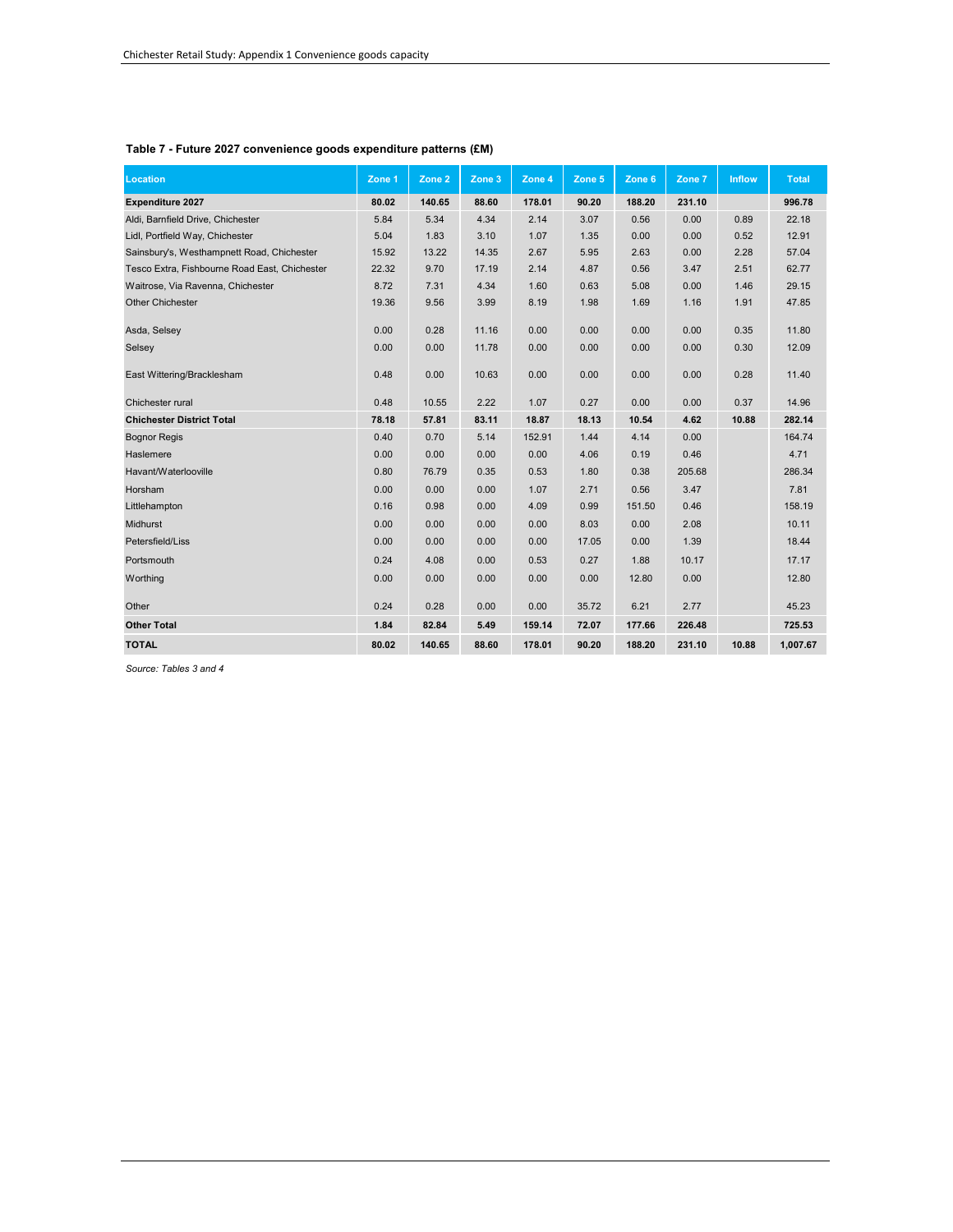| <b>Location</b>                               | Zone 1 | Zone 2 | Zone 3 | Zone 4 | Zone 5 | Zone 6 | Zone 7 | <b>Inflow</b> | <b>Total</b> |
|-----------------------------------------------|--------|--------|--------|--------|--------|--------|--------|---------------|--------------|
| Expenditure 2032                              | 81.68  | 143.99 | 91.18  | 184.58 | 93.09  | 196.18 | 236.30 |               | 1,027.00     |
| Aldi, Barnfield Drive, Chichester             | 5.96   | 5.47   | 4.47   | 2.21   | 3.16   | 0.59   | 0.00   | 0.91          | 22.78        |
| Lidl, Portfield Way, Chichester               | 5.15   | 1.87   | 3.19   | 1.11   | 1.40   | 0.00   | 0.00   | 0.53          | 13.24        |
| Sainsbury's, Westhampnett Road, Chichester    | 16.25  | 13.54  | 14.77  | 2.77   | 6.14   | 2.75   | 0.00   | 2.34          | 58.56        |
| Tesco Extra, Fishbourne Road East, Chichester | 22.79  | 9.94   | 17.69  | 2.21   | 5.03   | 0.59   | 3.54   | 2.57          | 64.36        |
| Waitrose, Via Ravenna, Chichester             | 8.90   | 7.49   | 4.47   | 1.66   | 0.65   | 5.30   | 0.00   | 1.50          | 29.97        |
| <b>Other Chichester</b>                       | 19.77  | 9.79   | 4.10   | 8.49   | 2.05   | 1.77   | 1.18   | 1.96          | 49.11        |
| Asda, Selsey                                  | 0.00   | 0.29   | 11.49  | 0.00   | 0.00   | 0.00   | 0.00   | 0.36          | 12.14        |
| Selsey                                        | 0.00   | 0.00   | 12.13  | 0.00   | 0.00   | 0.00   | 0.00   | 0.31          | 12.44        |
| East Wittering/Bracklesham                    | 0.49   | 0.00   | 10.94  | 0.00   | 0.00   | 0.00   | 0.00   | 0.29          | 11.72        |
| Chichester rural                              | 0.49   | 10.80  | 2.28   | 1.11   | 0.28   | 0.00   | 0.00   | 0.38          | 15.34        |
| <b>Chichester District Total</b>              | 79.80  | 59.18  | 85.53  | 19.57  | 18.71  | 10.99  | 4.73   | 11.17         | 289.67       |
| <b>Bognor Regis</b>                           | 0.41   | 0.72   | 5.29   | 158.55 | 1.49   | 4.32   | 0.00   |               | 170.77       |
| Haslemere                                     | 0.00   | 0.00   | 0.00   | 0.00   | 4.19   | 0.20   | 0.47   |               | 4.86         |
| Havant/Waterlooville                          | 0.82   | 78.62  | 0.36   | 0.55   | 1.86   | 0.39   | 210.30 |               | 292.91       |
| Horsham                                       | 0.00   | 0.00   | 0.00   | 1.11   | 2.79   | 0.59   | 3.54   |               | 8.03         |
| Littlehampton                                 | 0.16   | 1.01   | 0.00   | 4.25   | 1.02   | 157.93 | 0.47   |               | 164.84       |
| <b>Midhurst</b>                               | 0.00   | 0.00   | 0.00   | 0.00   | 8.28   | 0.00   | 2.13   |               | 10.41        |
| Petersfield/Liss                              | 0.00   | 0.00   | 0.00   | 0.00   | 17.59  | 0.00   | 1.42   |               | 19.01        |
| Portsmouth                                    | 0.25   | 4.18   | 0.00   | 0.55   | 0.28   | 1.96   | 10.40  |               | 17.61        |
| Worthing                                      | 0.00   | 0.00   | 0.00   | 0.00   | 0.00   | 13.34  | 0.00   |               | 13.34        |
| Other                                         | 0.25   | 0.29   | 0.00   | 0.00   | 36.86  | 6.47   | 2.84   |               | 46.71        |
| <b>Other Total</b>                            | 1.88   | 84.81  | 5.65   | 165.01 | 74.38  | 185.19 | 231.57 |               | 748.50       |
| <b>TOTAL</b>                                  | 81.68  | 143.99 | 91.18  | 184.58 | 93.09  | 196.18 | 236.30 | 11.17         | 1,038.17     |

#### **Table 8 - Future 2032 convenience goods expenditure patterns (£M)**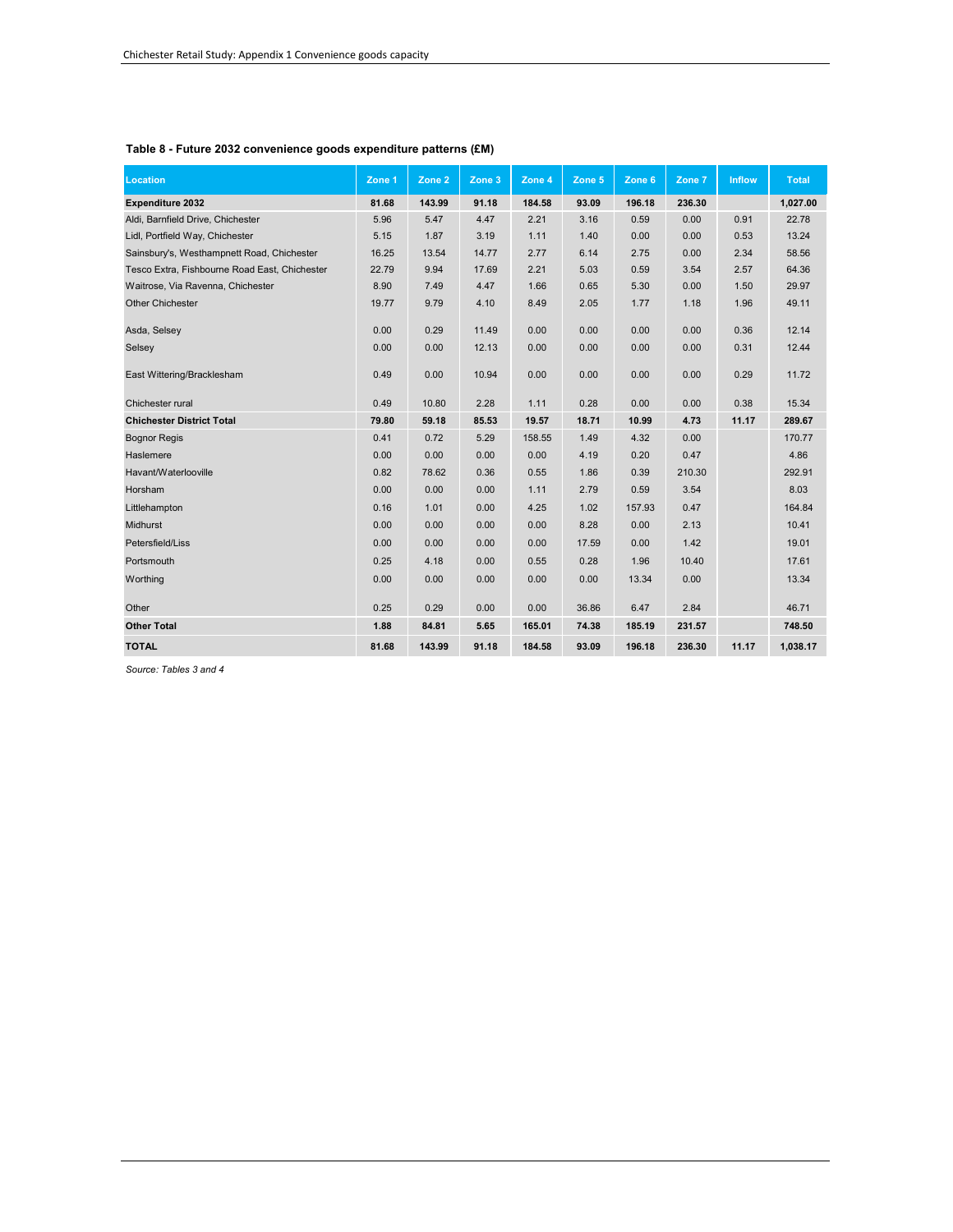| <b>Location</b>                               | Zone 1 | Zone 2 | Zone 3 | Zone 4 | Zone 5 | Zone 6 | Zone 7 | <b>Inflow</b> | <b>Total</b> |
|-----------------------------------------------|--------|--------|--------|--------|--------|--------|--------|---------------|--------------|
| Expenditure 2037                              | 83.11  | 146.30 | 93.30  | 190.63 | 95.69  | 203.48 | 241.98 |               | 1,054.49     |
| Aldi, Barnfield Drive, Chichester             | 6.07   | 5.56   | 4.57   | 2.29   | 3.25   | 0.61   | 0.00   | 0.93          | 23.28        |
| Lidl, Portfield Way, Chichester               | 5.24   | 1.90   | 3.27   | 1.14   | 1.44   | 0.00   | 0.00   | 0.54          | 13.52        |
| Sainsbury's, Westhampnett Road, Chichester    | 16.54  | 13.75  | 15.11  | 2.86   | 6.32   | 2.85   | 0.00   | 2.39          | 59.82        |
| Tesco Extra, Fishbourne Road East, Chichester | 23.19  | 10.09  | 18.10  | 2.29   | 5.17   | 0.61   | 3.63   | 2.63          | 65.71        |
| Waitrose, Via Ravenna, Chichester             | 9.06   | 7.61   | 4.57   | 1.72   | 0.67   | 5.49   | 0.00   | 1.53          | 30.65        |
| <b>Other Chichester</b>                       | 20.11  | 9.95   | 4.20   | 8.77   | 2.11   | 1.83   | 1.21   | 2.01          | 50.18        |
| Asda, Selsey                                  | 0.00   | 0.29   | 11.76  | 0.00   | 0.00   | 0.00   | 0.00   | 0.37          | 12.42        |
| Selsey                                        | 0.00   | 0.00   | 12.41  | 0.00   | 0.00   | 0.00   | 0.00   | 0.32          | 12.73        |
| East Wittering/Bracklesham                    | 0.50   | 0.00   | 11.20  | 0.00   | 0.00   | 0.00   | 0.00   | 0.30          | 11.99        |
| Chichester rural                              | 0.50   | 10.97  | 2.33   | 1.14   | 0.29   | 0.00   | 0.00   | 0.39          | 15.63        |
| <b>Chichester District Total</b>              | 81.20  | 60.13  | 87.52  | 20.21  | 19.23  | 11.39  | 4.84   | 11.41         | 295.93       |
| <b>Bognor Regis</b>                           | 0.42   | 0.73   | 5.41   | 163.75 | 1.53   | 4.48   | 0.00   |               | 176.32       |
| Haslemere                                     | 0.00   | 0.00   | 0.00   | 0.00   | 4.31   | 0.20   | 0.48   |               | 4.99         |
| Havant/Waterlooville                          | 0.83   | 79.88  | 0.37   | 0.57   | 1.91   | 0.41   | 215.36 |               | 299.34       |
| Horsham                                       | 0.00   | 0.00   | 0.00   | 1.14   | 2.87   | 0.61   | 3.63   |               | 8.25         |
| Littlehampton                                 | 0.17   | 1.02   | 0.00   | 4.38   | 1.05   | 163.80 | 0.48   |               | 170.91       |
| Midhurst                                      | 0.00   | 0.00   | 0.00   | 0.00   | 8.52   | 0.00   | 2.18   |               | 10.69        |
| Petersfield/Liss                              | 0.00   | 0.00   | 0.00   | 0.00   | 18.09  | 0.00   | 1.45   |               | 19.54        |
| Portsmouth                                    | 0.25   | 4.24   | 0.00   | 0.57   | 0.29   | 2.03   | 10.65  |               | 18.03        |
| Worthing                                      | 0.00   | 0.00   | 0.00   | 0.00   | 0.00   | 13.84  | 0.00   |               | 13.84        |
| Other                                         | 0.25   | 0.29   | 0.00   | 0.00   | 37.89  | 6.71   | 2.90   |               | 48.06        |
| <b>Other Total</b>                            | 1.91   | 86.17  | 5.78   | 170.42 | 76.46  | 192.08 | 237.14 |               | 769.97       |
| <b>TOTAL</b>                                  | 83.11  | 146.30 | 93.30  | 190.63 | 95.69  | 203.48 | 241.98 | 11.41         | 1,065.91     |

#### **Table 9 - Future 2037 convenience goods expenditure patterns (£M)**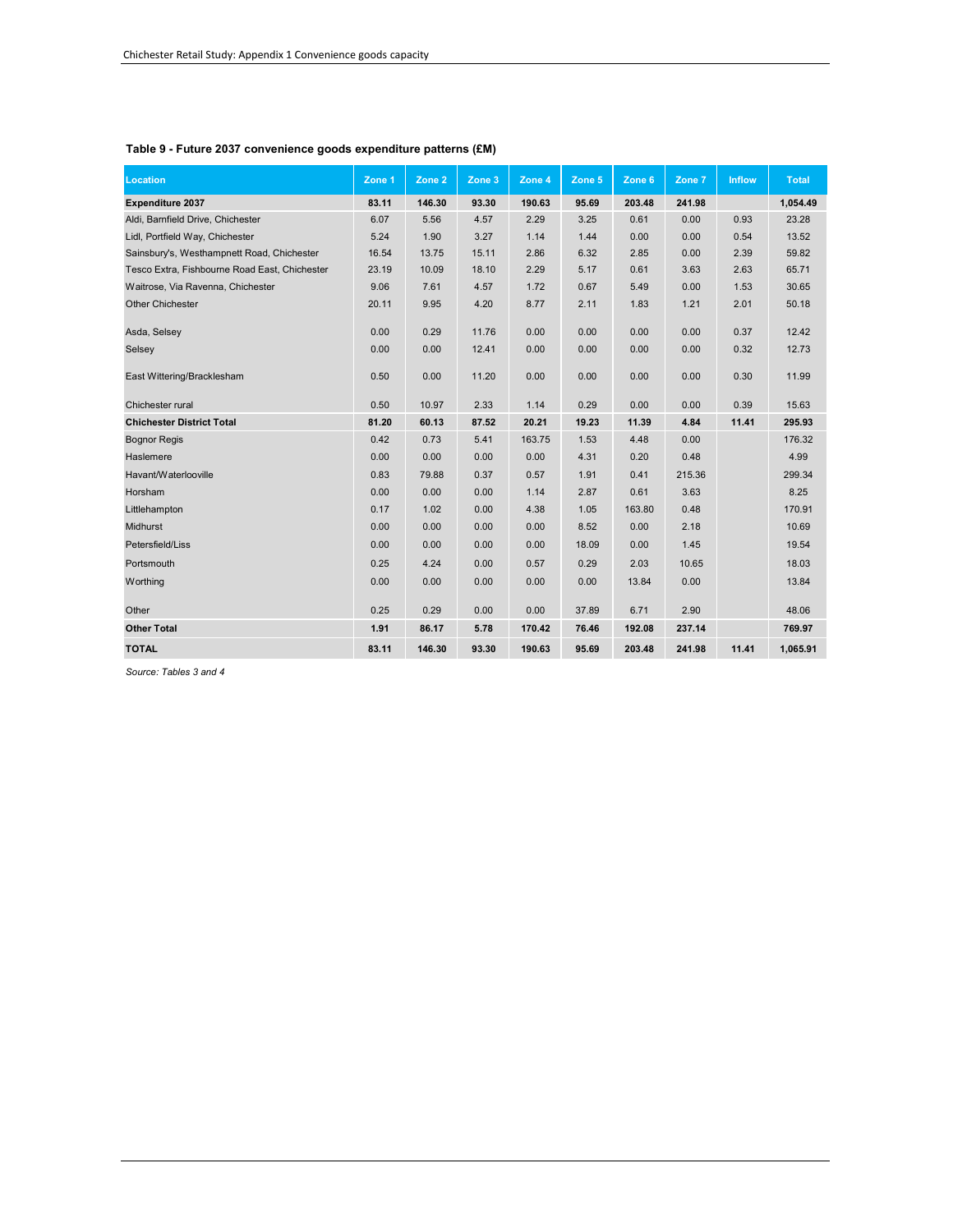| <b>Area/Store</b>                    | <b>Sales Floorspace</b><br>(sq.m net) | <b>Convenience Goods</b><br>Floorspace (%) | <b>Convenience Goods</b><br><b>Floorspace (sq.m</b><br>net) | <b>Turnover</b><br>(E per sq.m) | <b>Total Turnover</b><br>(Em) |
|--------------------------------------|---------------------------------------|--------------------------------------------|-------------------------------------------------------------|---------------------------------|-------------------------------|
| <b>Chichester</b>                    |                                       |                                            |                                                             |                                 |                               |
| Aldi, Barnfield Drive                | 1,198                                 | 85%                                        | 1,018                                                       | £10,542                         | £10.73                        |
| Lidl, Portfield Way                  | 1,113                                 | 85%                                        | 946                                                         | £10,542                         | £9.97                         |
| Sainsbury's, Westhampnett Road       | 6,381                                 | 65%                                        | 4,148                                                       | £11,526                         | £47.81                        |
| Tesco Extra, Fishbourne Road East    | 6,667                                 | 65%                                        | 4,334                                                       | £13,236                         | £57.36                        |
| Waitrose, Via Ravenna                | 2,176                                 | 90%                                        | 1,958                                                       | £12,420                         | £24.32                        |
| Co-op East Street                    | 265                                   | 95%                                        | 252                                                         | £11,171                         | £2.81                         |
| Co-op, Bognor Road                   | 257                                   | 95%                                        | 244                                                         | £11,171                         | £2.73                         |
| Co-op, Oliver Whitby Road            | 199                                   | 95%                                        | 189                                                         | £11,171                         | £2.11                         |
| Co-op, Spitalifield Lane             | 219                                   | 95%                                        | 208                                                         | £11,171                         | £2.32                         |
| Co-op, Stockbridge Road              | 242                                   | 95%                                        | 230                                                         | £11,171                         | £2.57                         |
| Iceland Warehouse, Barnfield Drive   | 628                                   | 98%                                        | 615                                                         | £6,645                          | £4.09                         |
| Iceland, South Street                | 428                                   | 98%                                        | 419                                                         | £6,645                          | £2.79                         |
| <b>M&amp;S Foodhall, East Street</b> | 836                                   | 95%                                        | 794                                                         | £10,313                         | £8.19                         |
| M&S Dept store, North Street         | 837                                   | 195%                                       | 1,632                                                       | £10,314                         | £16.83                        |
| M&S Foodhall, Portfield Retail Park  | 651                                   | 95%                                        | 618                                                         | £10,313                         | £6.38                         |
| Tesco Express, South Street          | 220                                   | 95%                                        | 209                                                         | £13,236                         | £2.77                         |
| Tesco Express, St James Road         | 119                                   | 95%                                        | 113                                                         | £13,236                         | £1.50                         |
| Other Chichester town centre         | 2,100                                 | 100%                                       | 2,100                                                       | n/a                             | n/a                           |
|                                      | 24,536                                |                                            | 20,029                                                      |                                 | £205.28                       |
| <b>Selsey</b>                        |                                       |                                            |                                                             |                                 |                               |
| Asda, Wave Approach                  | 1,350                                 | 75%                                        | 1,013                                                       | £13,618                         | £13.79                        |
| Co-op, High Street                   | 698                                   | 95%                                        | 663                                                         | £11,171                         | £7.41                         |
| Co-op, 123-125 High Street           | 317                                   | 95%                                        | 301                                                         | £11,171                         | £3.36                         |
| <b>Other Selsey</b>                  | 575                                   | 100%                                       | 575                                                         | n/a                             | n/a                           |
|                                      | 2,940                                 |                                            | 2,552                                                       |                                 | £24.56                        |
| East Wittering/Bracklesham           |                                       |                                            |                                                             |                                 |                               |
| Co-op, The Parade, Cakeham Road      | 328                                   | 95%                                        | 312                                                         | £11,171                         | £3.48                         |
| Tesco Express, Kingfisher Parade     | 242                                   | 95%                                        | 230                                                         | £13,236                         | £3.04                         |
| Other East Wittering/Bracklesham     | 480                                   | 100%                                       | 480                                                         | n/a                             | n/a                           |
|                                      | 1,050                                 |                                            | 1,022                                                       |                                 | £6.52                         |
| <b>TOTAL</b>                         | 28,526                                |                                            | 23,602                                                      |                                 | £236.37                       |

#### **Table 10A - Convenience goods floorspace in Chichester main settlements (2018 prices)**

#### **Table 10B - Other Convenience Goods Floorspace in Chichester District (2018 prices)**

| <b>Area/Store</b>                | <b>Sales Floorspace</b><br>(sq.m net) | <b>Convenience Goods</b><br>Floorspace (%) | <b>Convenience Goods</b><br><b>Floorspace (sq.m</b><br>net) | <b>Turnover</b><br>(£ per sq.m) | <b>Total Turnover</b><br>(Em) |
|----------------------------------|---------------------------------------|--------------------------------------------|-------------------------------------------------------------|---------------------------------|-------------------------------|
| <b>Tangmere</b>                  |                                       |                                            |                                                             |                                 |                               |
| Co-op, Malcolm Road              | 196                                   | 95%                                        | 186                                                         | £11,171                         | £2.08                         |
| One Stop                         | 150                                   | 100%                                       | 150                                                         | n/a                             | n/a                           |
|                                  | 346                                   |                                            | 336                                                         |                                 | £2.08                         |
| Southbourne                      |                                       |                                            |                                                             |                                 |                               |
| Co-op, Main Road                 | 229                                   | 95%                                        | 218                                                         | £11,171                         | £2.43                         |
| Tesco Express, Stein Road        | 135                                   | 95%                                        | 128                                                         | £13,236                         | £1.70                         |
| <b>Other Southbourne</b>         | 200                                   | 100%                                       | 200                                                         | n/a                             | n/a                           |
|                                  | 564                                   |                                            | 546                                                         |                                 | £4.13                         |
| <b>Other Chichester District</b> |                                       |                                            | $\mathbf{0}$                                                |                                 |                               |
| Co-op, Delling Lane, Bosham      | 335                                   | 95%                                        | 318                                                         | £11,171                         | £3.56                         |
| Co-op, Station Road, Bosham      | 77                                    | 95%                                        | 73                                                          | £11,171                         | £0.82                         |
| Co-op, The Square, Westbourne    | 335                                   | 95%                                        | 318                                                         | £11,171                         | £3.56                         |
|                                  | 747                                   |                                            | 710                                                         |                                 | £7.93                         |
| <b>TOTAL</b>                     | 1,657                                 |                                            | 1,592                                                       |                                 | £14.14                        |

*Source: Lichfields' survey, VOA, Experian Goad Plan May 2017, ORC Storepoint 2020 and Global Data 2019*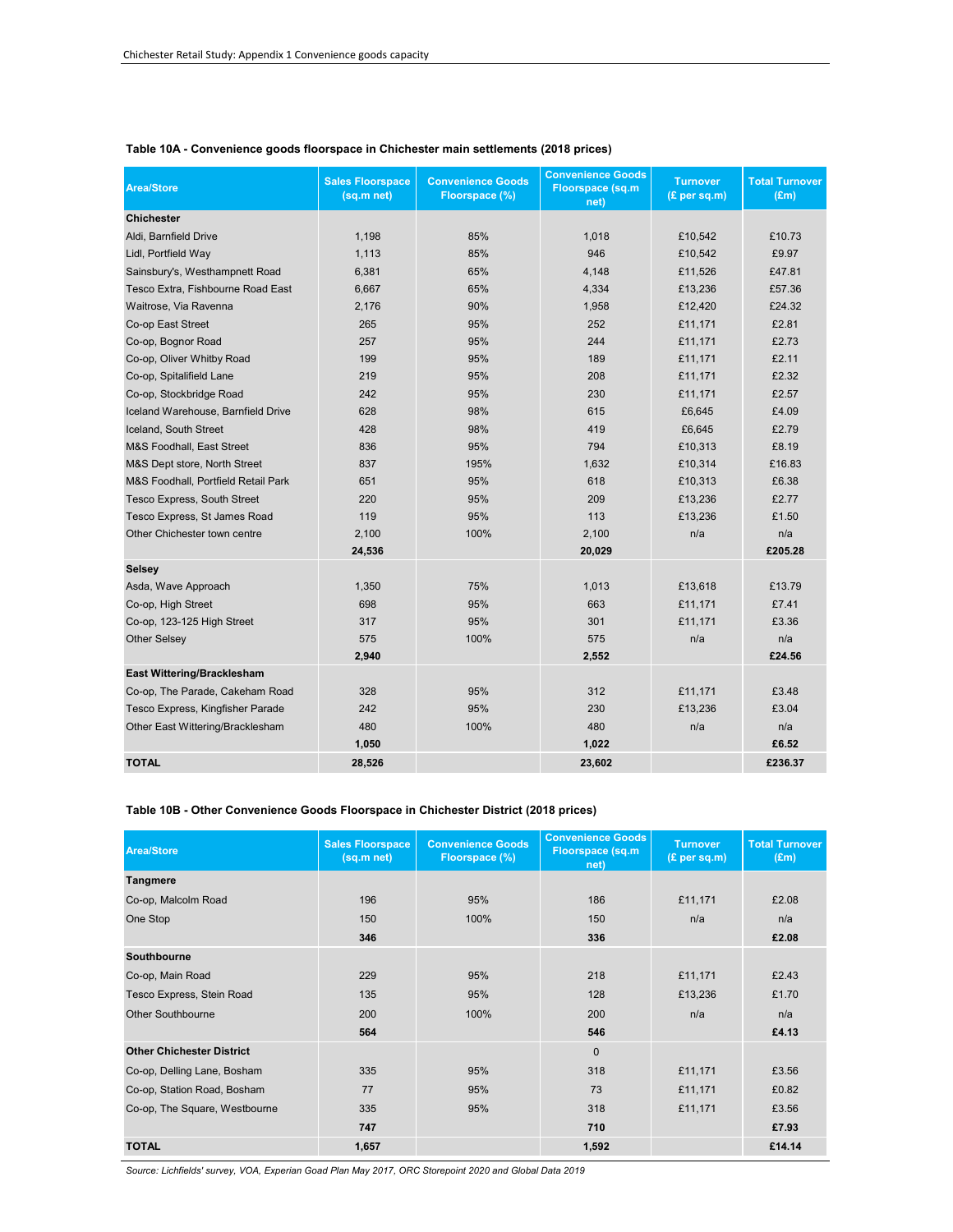#### **Table 11 - Summary of convenience goods expenditure 2018 to 2037 (£M)**

|                                        | 2018   | 2022   | 2027   | 2032   | 2037   |
|----------------------------------------|--------|--------|--------|--------|--------|
| Available expenditure                  |        |        |        |        |        |
| Chichester                             | 223.20 | 227.72 | 231.90 | 238.03 | 243.16 |
| Selsey                                 | 22.70  | 23.37  | 23.89  | 24.58  | 25.15  |
| East Wittering/Bracklesham             | 10.84  | 11.15  | 11.40  | 11.72  | 11.99  |
| Chichester rural                       | 14.52  | 14.70  | 14.96  | 15.34  | 15.63  |
| <b>Total</b>                           | 271.26 | 276.95 | 282.14 | 289.67 | 295.93 |
| <b>Turnover of existing facilities</b> |        |        |        |        |        |
| Chichester                             | 223.20 | 221.47 | 221.47 | 221.47 | 221.47 |
| Selsey                                 | 22.70  | 22.53  | 22.53  | 22.53  | 22.53  |
| East Wittering/Bracklesham             | 10.84  | 10.75  | 10.75  | 10.75  | 10.75  |
| Chichester rural                       | 14.52  | 14.41  | 14.41  | 14.41  | 14.41  |
| <b>Total</b>                           | 271.26 | 269.16 | 269.16 | 269.16 | 269.16 |
| Surplus/deficit expenditure £M         |        |        |        |        |        |
| Chichester                             | 0.00   | 6.26   | 10.43  | 16.56  | 21.70  |
| Selsey                                 | 0.00   | 0.84   | 1.36   | 2.05   | 2.62   |
| East Wittering/Bracklesham             | 0.00   | 0.40   | 0.64   | 0.97   | 1.24   |
| Chichester rural                       | 0.00   | 0.29   | 0.54   | 0.93   | 1.21   |
| <b>Total</b>                           | 0.00   | 7.79   | 12.98  | 20.51  | 26.77  |

*Source: Tables 5 to 10*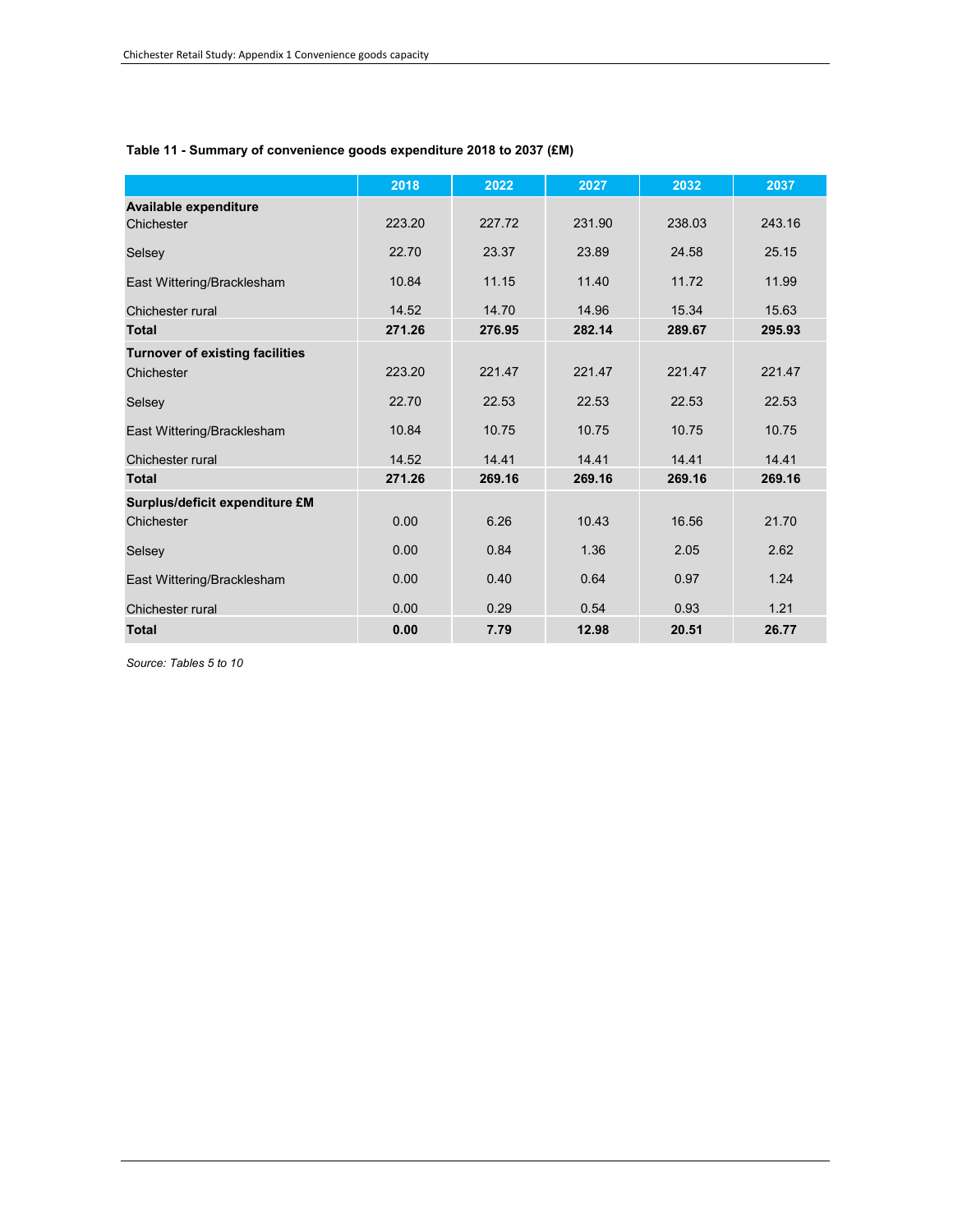|                                              | 2022      | 2027        | 2032        | 2037         |
|----------------------------------------------|-----------|-------------|-------------|--------------|
| Turnover density new floorspace (£ per sq.m) | £12,000   | £12,000     | £12,000     | £12,000      |
| Sales floorspace projection (sq.m net)       |           |             |             |              |
| Chichester                                   | 521       | 869         | 1,380       | 1,808        |
| Selsey                                       | 70        | 113         | 171         | 218          |
| East Wittering/Bracklesham                   | 33        | 54          | 81          | 103          |
| Chichester rural                             | 24<br>649 | 45<br>1,081 | 77<br>1,709 | 101<br>2,231 |
| Gross floorspace projection (sq.m gross)     |           |             |             |              |
| Chichester                                   | 745       | 1,242       | 1,971       | 2,583        |
| Selsey                                       | 100       | 162         | 244         | 312          |
| East Wittering/Bracklesham                   | 48        | 77          | 116         | 148          |
| Chichester rural                             | 35        | 65          | 110         | 144          |
|                                              | 927       | 1,545       | 2,442       | 3,187        |

#### **Table 12 - Convenience goods floorspace capacity**

*Source: Table 11*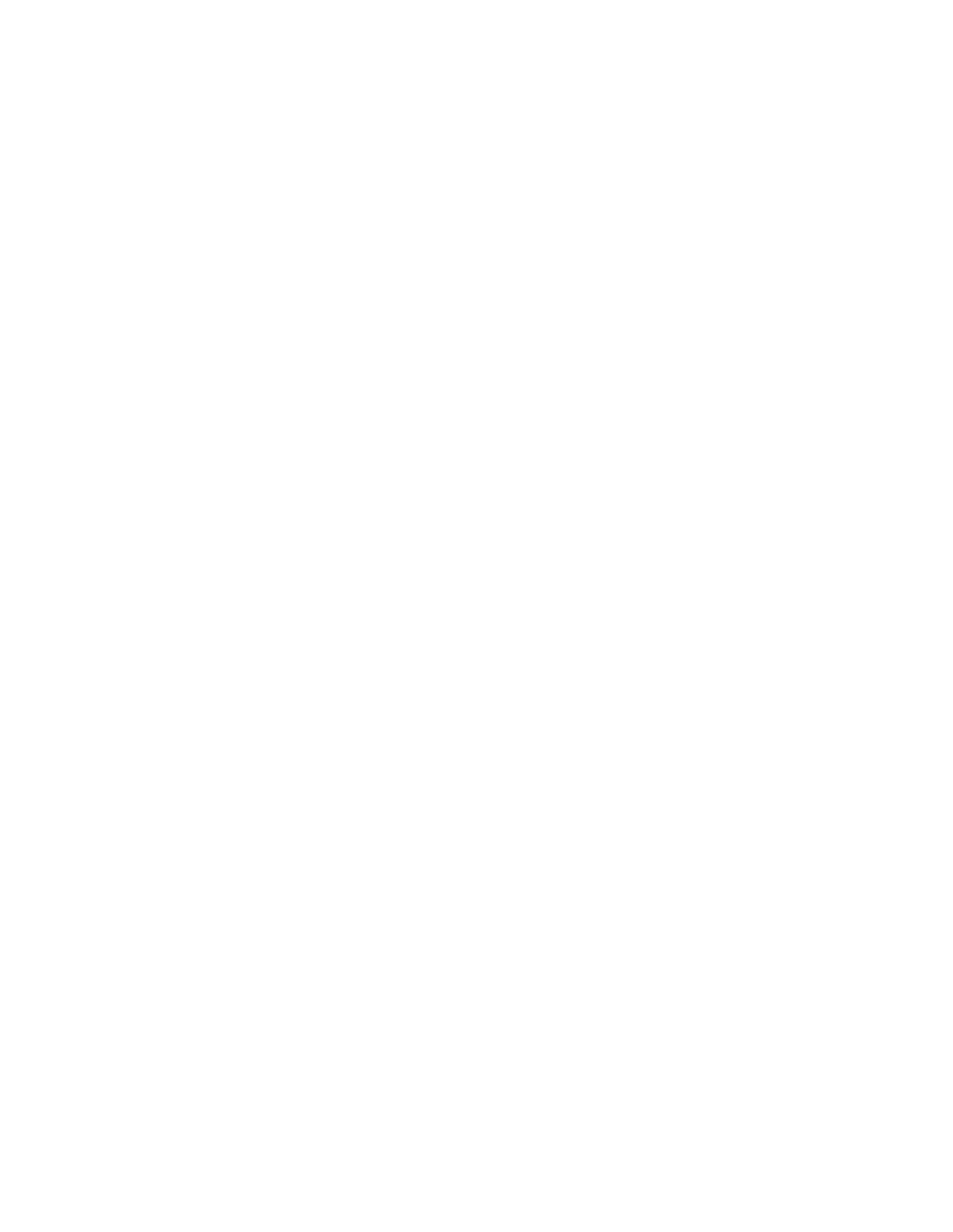# **Appendix 2 Comparison goods capacity**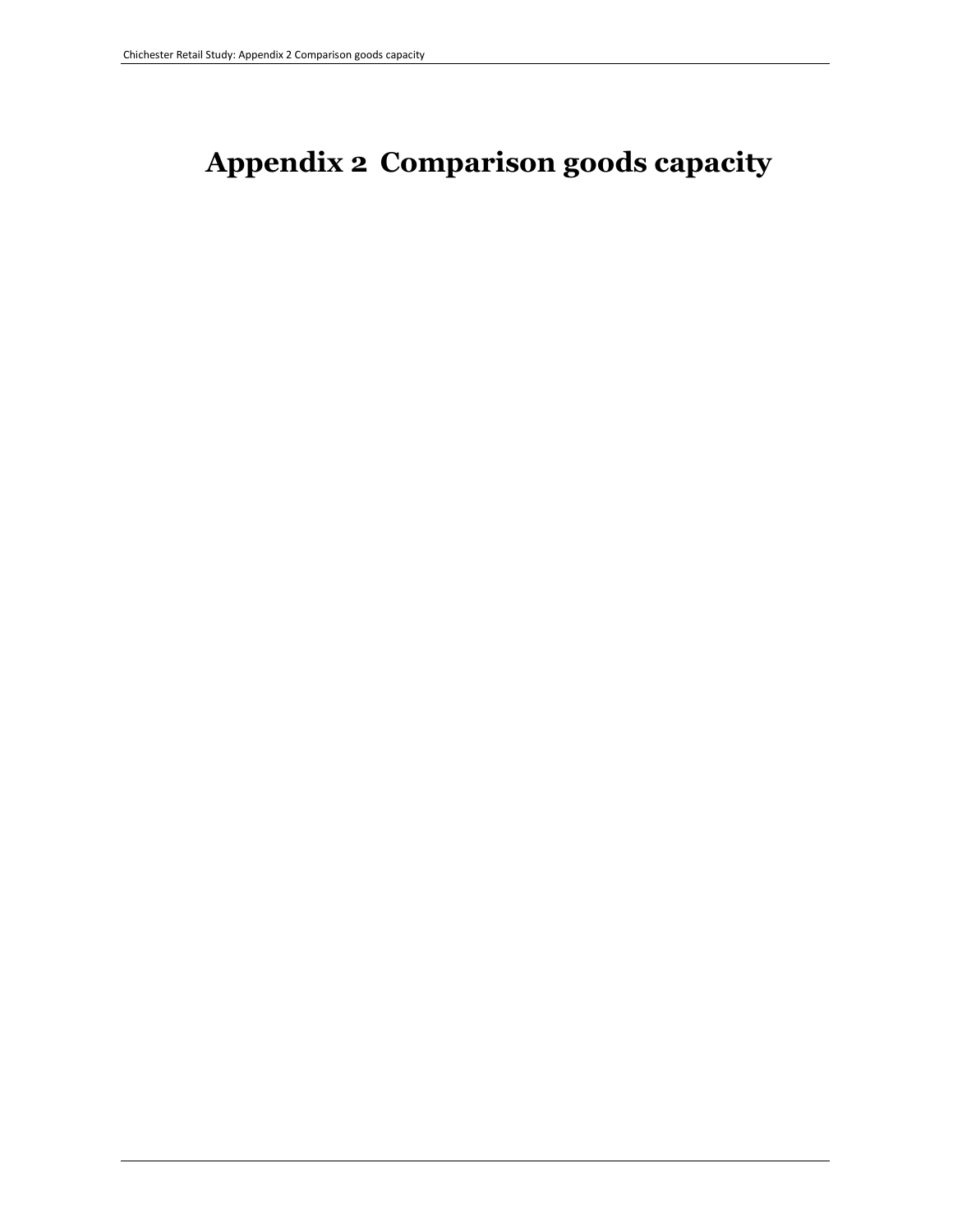#### **Table 1 - Study area population projections**

| <b>Zone</b>                                     | 2016    | 2018    | 2022    | 2027    | 2032    | 2037    |
|-------------------------------------------------|---------|---------|---------|---------|---------|---------|
| Zone 1 - Chichester/Tangmere                    | 32,640  | 33,109  | 34,139  | 34,953  | 35,655  | 36,213  |
| Zone 2 - Hayling Island/South Downs/Southbourne | 54,265  | 54,978  | 55,827  | 57,325  | 58,646  | 59,481  |
| Zone 3 - Selsey/East Wittering/Bracklesham      | 33,515  | 34,139  | 35,402  | 36,620  | 37,658  | 38,466  |
| Zone 4 - Bognor Regis                           | 73,660  | 75,072  | 76,530  | 79.732  | 82.614  | 85,173  |
| Zone 5 - South Downs (North)                    | 31,605  | 32,048  | 32.750  | 33,968  | 35,029  | 35,946  |
| Zone 6 - Arundel/Littlehampton                  | 74.409  | 75,832  | 78.614  | 82,311  | 85,741  | 88,772  |
| Zone 7 - Waterlooville/Havant                   | 100.645 | 101,635 | 105,166 | 107,747 | 110,092 | 112,541 |
| <b>Total</b>                                    | 400.739 | 406.812 | 418,428 | 432,656 | 445.435 | 456.592 |

*Source: Experian population projections*

#### **Table 2 - Comparison goods expenditure per person per annum (£)**

| <b>Zone</b>                                     | 2018  | 2022  | 2026  | 2031  | 2036  |
|-------------------------------------------------|-------|-------|-------|-------|-------|
| Zone 1 - Chichester/Tangmere                    | 3.655 | 3.592 | 3.987 | 4.500 | 5.120 |
| Zone 2 - Hayling Island/South Downs/Southbourne | 4.138 | 4.066 | 4.513 | 5.094 | 5.796 |
| Zone 3 - Selsey/East Wittering/Bracklesham      | 3.905 | 3,838 | 4.260 | 4.808 | 5.471 |
| Zone 4 - Bognor Regis                           | 3.512 | 3.451 | 3.831 | 4.324 | 4.919 |
| Zone 5 - South Downs (North)                    | 4.413 | 4.337 | 4.813 | 5,433 | 6,182 |
| Zone 6 - Arundel/Littlehampton                  | 3.635 | 3,572 | 3.965 | 4.475 | 5,092 |
| Zone 7 - Waterlooville/Havant                   | 3.246 | 3.190 | 3.541 | 3.997 | 4.548 |

*Sources:* 

*Experian Local Expenditure 2018 (2018 prices)*

*Experian growth rates from Retail Planner Briefing Note 18 - Figures 1a and 1b*

*Excludes Special Forms of Trading - Experian adjusted SFT Retail Planner Briefing Note 18 - Figure 5*

#### **Table 3 - Total comparison goods expenditure (£m)**

| <b>Zone</b>                                     | 2018     | 2022     | 2027     | 2032     | 2037     |
|-------------------------------------------------|----------|----------|----------|----------|----------|
| Zone 1 - Chichester/Tangmere                    | 121.02   | 122.62   | 139.34   | 160.45   | 185.41   |
| Zone 2 - Hayling Island/South Downs/Southbourne | 227.50   | 227.00   | 258.71   | 298.75   | 344.75   |
| Zone 3 - Selsey/East Wittering/Bracklesham      | 133.31   | 135.87   | 155.99   | 181.07   | 210.44   |
| Zone 4 - Bognor Regis                           | 263.65   | 264.12   | 305.42   | 357.21   | 419.01   |
| Zone 5 - South Downs (North)                    | 141.43   | 142.03   | 163.50   | 190.32   | 222.21   |
| Zone 6 - Arundel/Littlehampton                  | 275.65   | 280.83   | 326.35   | 383.73   | 452.03   |
| Zone 7 - Waterlooville/Havant                   | 329.91   | 335.52   | 381.54   | 440.04   | 511.80   |
| <b>Study Area Total</b>                         | 1.492.46 | 1.507.98 | 1.730.84 | 2.011.57 | 2.345.64 |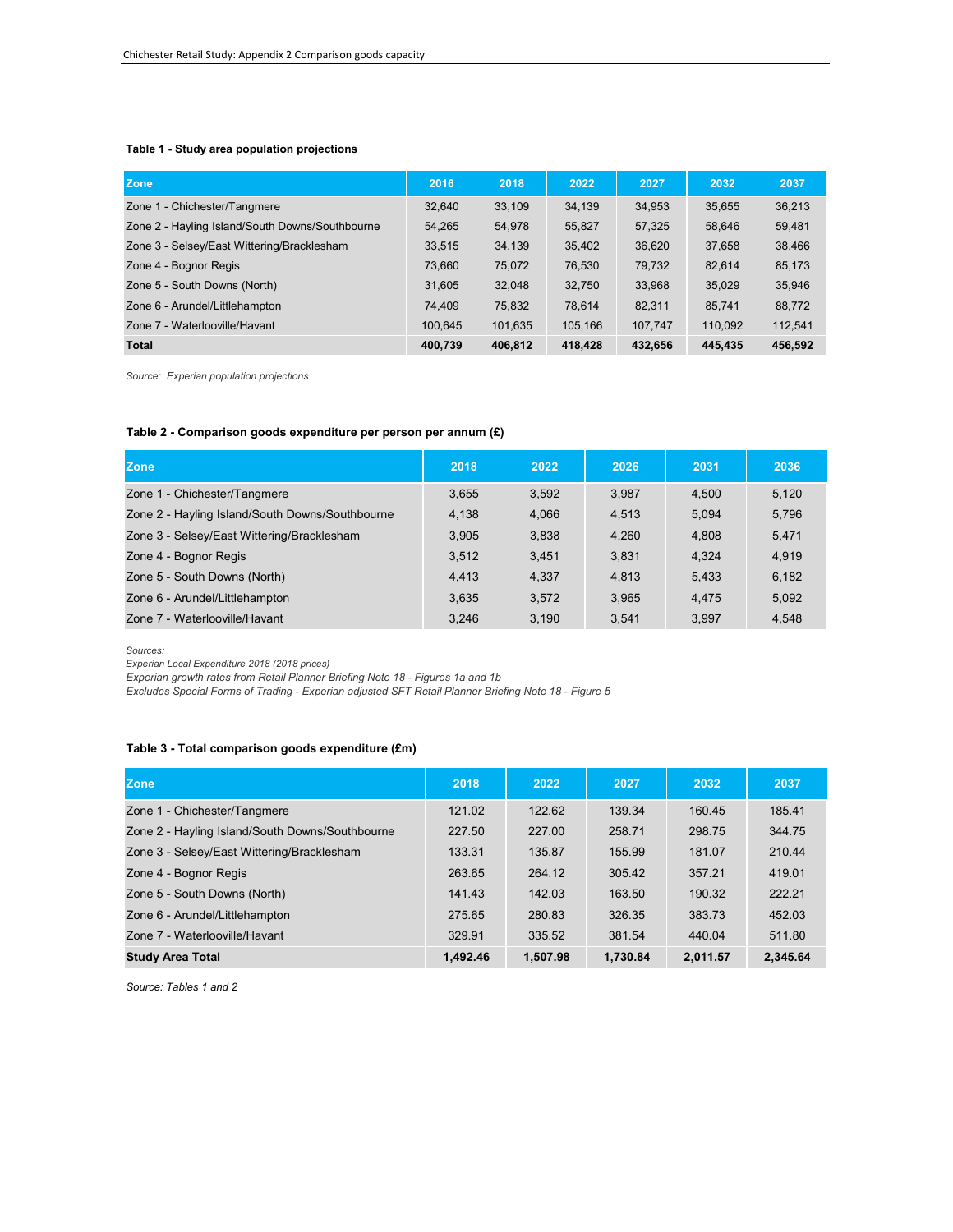| <b>Location</b>                  | Zone 1 | Zone 2 | Zone 3 | Zone 4 | Zone 5 | Zone 6 | Zone 7 | <b>Inflow</b> |
|----------------------------------|--------|--------|--------|--------|--------|--------|--------|---------------|
| Chichester town centre           | 62.3%  | 37.1%  | 47.9%  | 34.6%  | 17.3%  | 17.5%  | 9.9%   | 6.0%          |
| Chichester other                 | 22.3%  | 10.7%  | 17.9%  | 3.3%   | 8.7%   | 5.0%   | 1.4%   | 0.5%          |
| Selsey                           | 0.3%   | 0.0%   | 10.2%  | 0.1%   | 0.0%   | 0.0%   | 0.6%   | 0.5%          |
| East Wittering/Bracklesham       | 0.2%   | 0.0%   | 4.0%   | 0.0%   | 0.0%   | 0.0%   | 0.0%   | 0.5%          |
| Chichester rural                 | 0.2%   | 0.5%   | 0.5%   | 0.0%   | 0.0%   | 0.0%   | 0.1%   | 0.5%          |
| <b>Chichester District Total</b> | 85.3%  | 48.3%  | 80.5%  | 38.0%  | 26.0%  | 22.5%  | 12.0%  | n/a           |
| <b>Bognor Regis</b>              | 2.8%   | 1.2%   | 5.9%   | 42.5%  | 1.3%   | 5.9%   | 0.1%   | n/a           |
| Havant/Waterlooville             | 1.0%   | 28.4%  | 1.4%   | 0.6%   | 2.4%   | 0.1%   | 58.7%  | n/a           |
| Horsham                          | 0.0%   | 0.0%   | 0.0%   | 0.2%   | 13.3%  | 0.1%   | 0.0%   | n/a           |
| Littlehampton                    | 0.0%   | 0.3%   | 0.1%   | 1.6%   | 0.9%   | 37.1%  | 0.0%   | n/a           |
| <b>Midhurst</b>                  | 0.0%   | 0.6%   | 0.0%   | 0.0%   | 4.6%   | 0.0%   | 0.0%   | n/a           |
| Portsmouth                       | 5.3%   | 14.3%  | 6.7%   | 4.8%   | 3.9%   | 0.7%   | 20.3%  | n/a           |
| Worthing                         | 0.9%   | 0.4%   | 0.2%   | 0.8%   | 2.7%   | 25.4%  | 0.1%   | n/a           |
| Other                            | 4.7%   | 6.5%   | 5.2%   | 11.5%  | 44.9%  | 8.2%   | 8.8%   | n/a           |
| <b>Other Total</b>               | 14.7%  | 51.7%  | 19.5%  | 62.0%  | 74.0%  | 77.5%  | 88.0%  | n/a           |
| <b>TOTAL</b>                     | 100.0% | 100.0% | 100.0% | 100.0% | 100.0% | 100.0% | 100.0% | n/a           |

#### **Table 4 - Base year 2018 comparison goods market shares (%)**

*Source: NEMS Household Survey Jan. 2018 (weighted results) and The Visitor Economy of Chichester (Sept 2016) inc. Lichfields' estimates*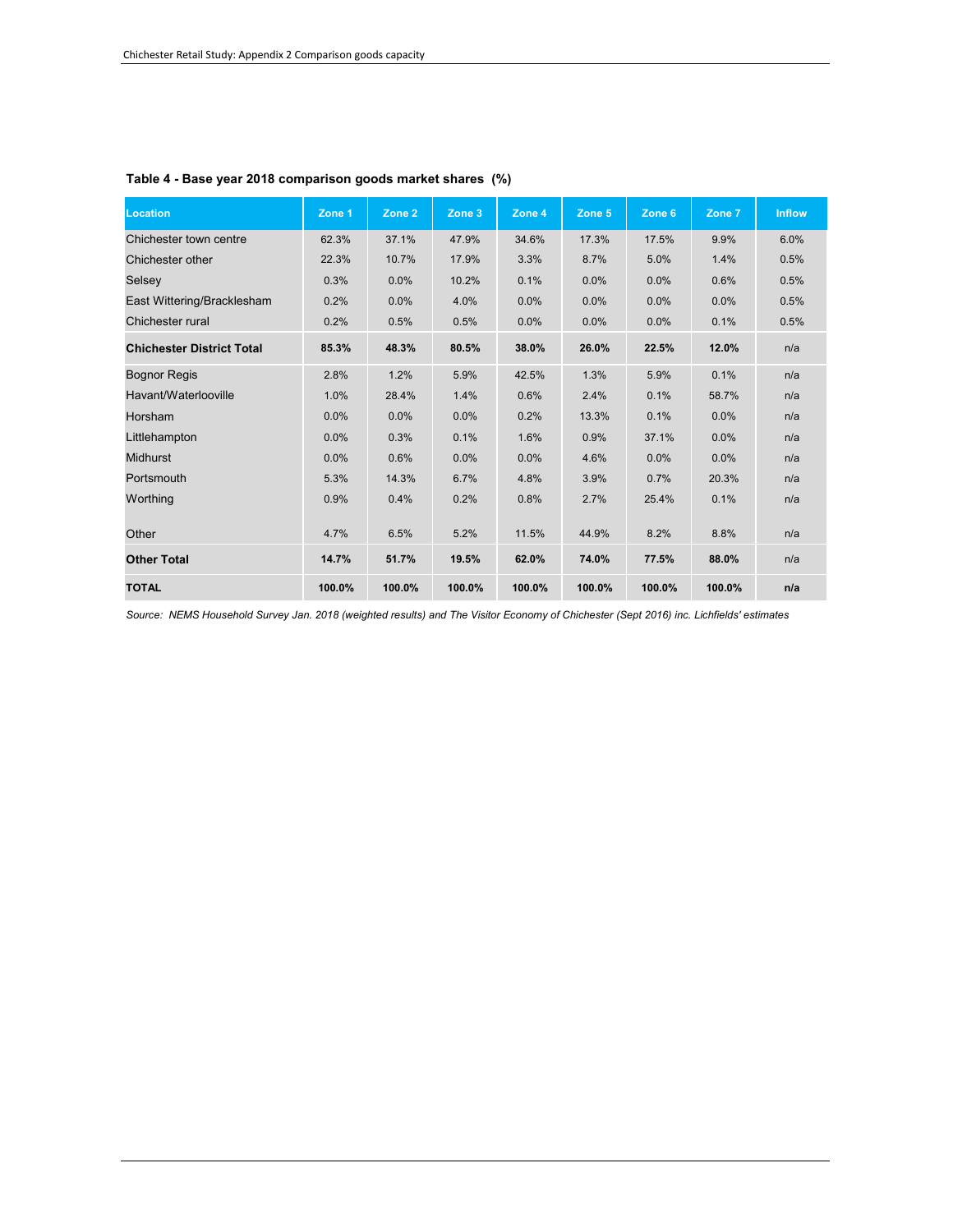| Location                         | Zone 1 | Zone <sub>2</sub> | Zone 3 | Zone 4 | Zone 5 | Zone 6 | Zone 7 | <b>Inflow</b> | <b>Total</b> |
|----------------------------------|--------|-------------------|--------|--------|--------|--------|--------|---------------|--------------|
| <b>Expenditure 2018</b>          | 121.02 | 227.50            | 133.31 | 263.65 | 141.43 | 275.65 | 329.91 |               | 1,492.46     |
| Chichester town centre           | 75.39  | 84.40             | 63.86  | 91.22  | 24.47  | 48.24  | 32.66  | 26.82         | 447.06       |
| Chichester other                 | 26.99  | 24.34             | 23.86  | 8.70   | 12.30  | 13.78  | 4.62   | 0.58          | 115.17       |
| Selsey                           | 0.36   | 0.00              | 13.60  | 0.26   | 0.00   | 0.00   | 1.98   | 0.08          | 16.29        |
| East Wittering/Bracklesham       | 0.24   | 0.00              | 5.33   | 0.00   | 0.00   | 0.00   | 0.00   | 0.03          | 5.60         |
| Chichester rural                 | 0.24   | 1.14              | 0.67   | 0.00   | 0.00   | 0.00   | 0.33   | 0.01          | 2.39         |
| <b>Chichester District Total</b> | 103.23 | 109.88            | 107.32 | 100.19 | 36.77  | 62.02  | 39.59  | 27.52         | 586.51       |
| <b>Bognor Regis</b>              | 3.39   | 2.73              | 7.87   | 112.05 | 1.84   | 16.26  | 0.33   |               | 144.47       |
| Havant/Waterlooville             | 1.21   | 64.61             | 1.87   | 1.58   | 3.39   | 0.28   | 193.65 |               | 266.59       |
| Horsham                          | 0.00   | 0.00              | 0.00   | 0.53   | 18.81  | 0.28   | 0.00   |               | 19.61        |
| Littlehampton                    | 0.00   | 0.68              | 0.13   | 4.22   | 1.27   | 102.27 | 0.00   |               | 108.57       |
| <b>Midhurst</b>                  | 0.00   | 1.36              | 0.00   | 0.00   | 6.51   | 0.00   | 0.00   |               | 7.87         |
| Portsmouth                       | 6.41   | 32.53             | 8.93   | 12.66  | 5.52   | 1.93   | 66.97  |               | 134.95       |
| Worthing                         | 1.09   | 0.91              | 0.27   | 2.11   | 3.82   | 70.01  | 0.33   |               | 78.54        |
| Other                            | 5.69   | 14.79             | 6.93   | 30.32  | 63.50  | 22.60  | 29.03  |               | 172.86       |
| <b>Other Total</b>               | 17.79  | 117.62            | 26.00  | 163.46 | 104.65 | 213.63 | 290.32 |               | 933.47       |
| <b>TOTAL</b>                     | 121.02 | 227.50            | 133.31 | 263.65 | 141.43 | 275.65 | 329.91 | 27.52         | 1.519.98     |

#### **Table 5 - Base year 2018 comparison goods expenditure patterns (£M)**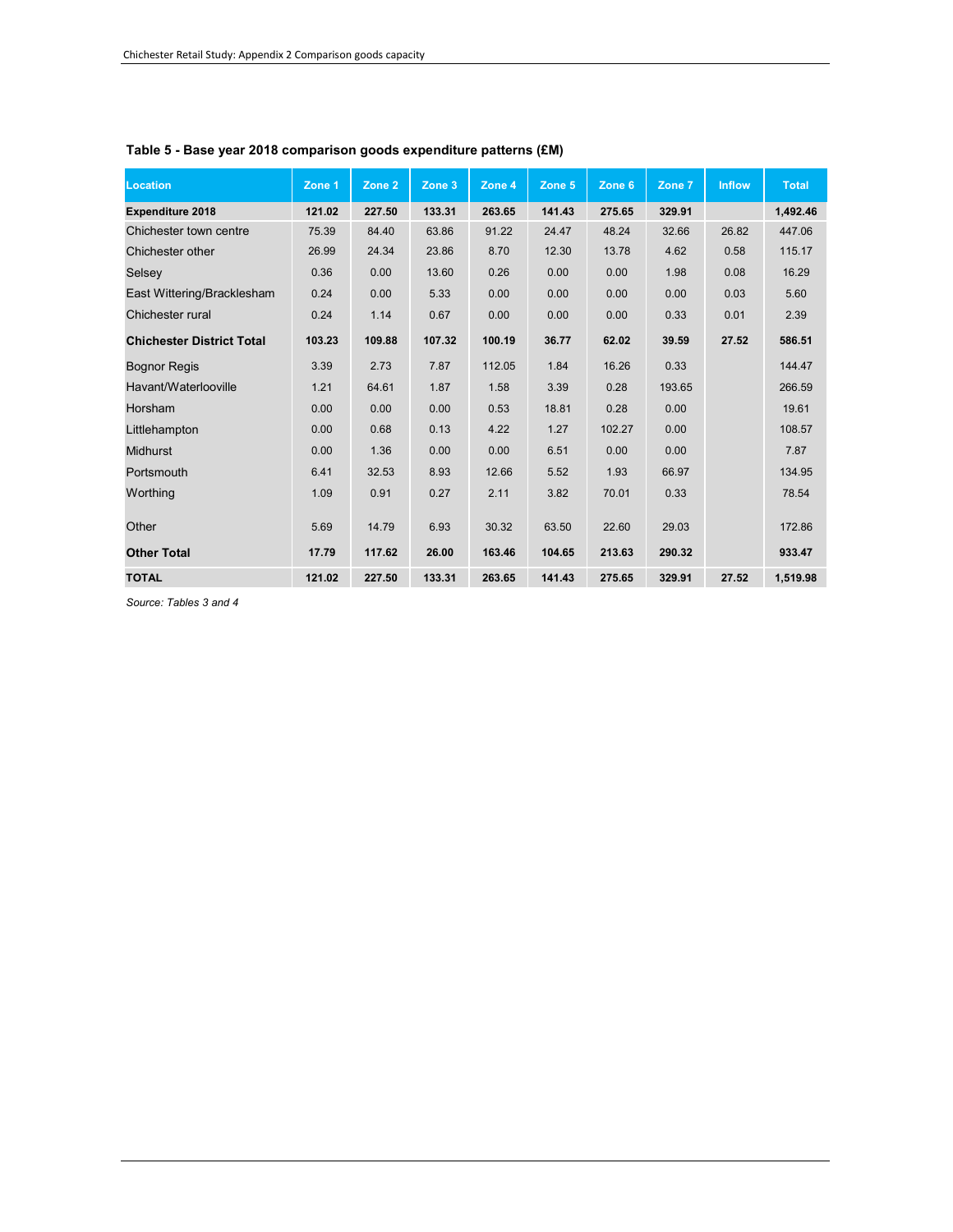| Location                         | Zone 1 | Zone <sub>2</sub> | Zone 3 | Zone 4 | Zone 5 | Zone 6 | Zone 7 | <b>Inflow</b> | <b>Total</b> |
|----------------------------------|--------|-------------------|--------|--------|--------|--------|--------|---------------|--------------|
| <b>Expenditure 2022</b>          | 122.62 | 227.00            | 135.87 | 264.12 | 142.03 | 280.83 | 335.52 |               | 1.507.98     |
| Chichester town centre           | 76.39  | 84.22             | 65.08  | 91.39  | 24.57  | 49.14  | 33.22  | 27.06         | 451.07       |
| Chichester other                 | 27.34  | 24.29             | 24.32  | 8.72   | 12.36  | 14.04  | 4.70   | 0.58          | 116.35       |
| Selsey                           | 0.37   | 0.00              | 13.86  | 0.26   | 0.00   | 0.00   | 2.01   | 0.08          | 16.59        |
| East Wittering/Bracklesham       | 0.25   | 0.00              | 5.43   | 0.00   | 0.00   | 0.00   | 0.00   | 0.03          | 5.71         |
| Chichester rural                 | 0.25   | 1.13              | 0.68   | 0.00   | 0.00   | 0.00   | 0.34   | 0.01          | 2.41         |
| <b>Chichester District Total</b> | 104.60 | 109.64            | 109.38 | 100.37 | 36.93  | 63.19  | 40.26  | 27.77         | 592.12       |
| <b>Bognor Regis</b>              | 3.43   | 2.72              | 8.02   | 112.25 | 1.85   | 16.57  | 0.34   |               | 145.18       |
| Havant/Waterlooville             | 1.23   | 64.47             | 1.90   | 1.58   | 3.41   | 0.28   | 196.95 |               | 269.82       |
| Horsham                          | 0.00   | 0.00              | 0.00   | 0.53   | 18.89  | 0.28   | 0.00   |               | 19.70        |
| Littlehampton                    | 0.00   | 0.68              | 0.14   | 4.23   | 1.28   | 104.19 | 0.00   |               | 110.51       |
| <b>Midhurst</b>                  | 0.00   | 1.36              | 0.00   | 0.00   | 6.53   | 0.00   | 0.00   |               | 7.90         |
| Portsmouth                       | 6.50   | 32.46             | 9.10   | 12.68  | 5.54   | 1.97   | 68.11  |               | 136.36       |
| Worthing                         | 1.10   | 0.91              | 0.27   | 2.11   | 3.83   | 71.33  | 0.34   |               | 79.90        |
| Other                            | 5.76   | 14.75             | 7.07   | 30.37  | 63.77  | 23.03  | 29.53  |               | 174.28       |
| <b>Other Total</b>               | 18.03  | 117.36            | 26.49  | 163.75 | 105.10 | 217.64 | 295.26 |               | 943.63       |
| <b>TOTAL</b>                     | 122.62 | 227.00            | 135.87 | 264.12 | 142.03 | 280.83 | 335.52 | 27.77         | 1,535.75     |

#### **Table 6 - Future 2022 comparison goods expenditure patterns (£M)**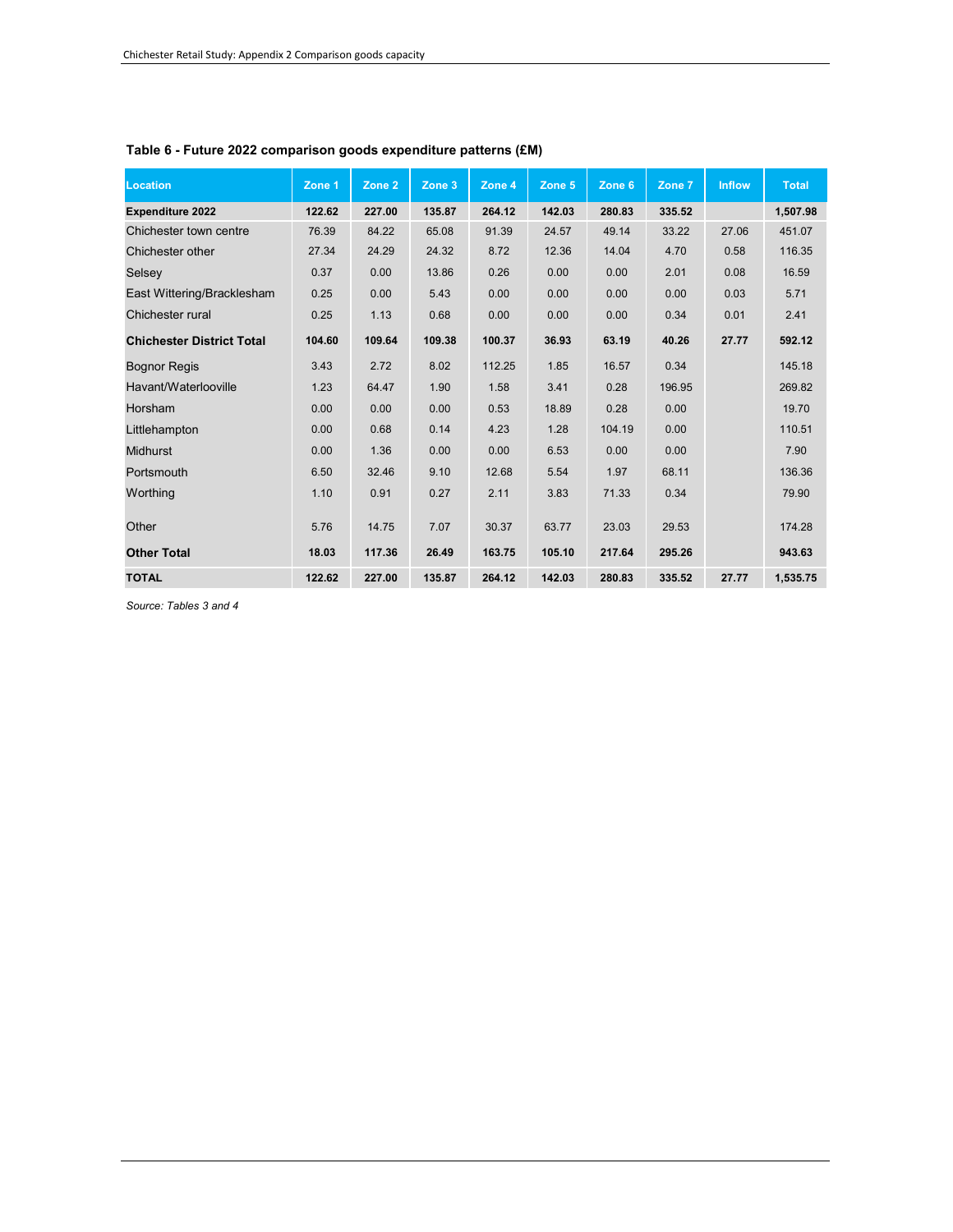| <b>Location</b>                  | Zone 1 | Zone <sub>2</sub> | Zone 3 | Zone 4 | Zone 5 | Zone 6 | Zone 7 | <b>Inflow</b> | <b>Total</b> |
|----------------------------------|--------|-------------------|--------|--------|--------|--------|--------|---------------|--------------|
| <b>Expenditure 2027</b>          | 139.34 | 258.71            | 155.99 | 305.42 | 163.50 | 326.35 | 381.54 |               | 1,730.84     |
| Chichester town centre           | 86.81  | 95.98             | 74.72  | 105.67 | 28.29  | 57.11  | 37.77  | 31.04         | 517.40       |
| Chichester other                 | 31.07  | 27.68             | 27.92  | 10.08  | 14.22  | 16.32  | 5.34   | 0.67          | 133.31       |
| Selsey                           | 0.42   | 0.00              | 15.91  | 0.31   | 0.00   | 0.00   | 2.29   | 0.10          | 19.02        |
| East Wittering/Bracklesham       | 0.28   | 0.00              | 6.24   | 0.00   | 0.00   | 0.00   | 0.00   | 0.03          | 6.55         |
| Chichester rural                 | 0.28   | 1.29              | 0.78   | 0.00   | 0.00   | 0.00   | 0.38   | 0.01          | 2.75         |
| <b>Chichester District Total</b> | 118.86 | 124.95            | 125.57 | 116.06 | 42.51  | 73.43  | 45.78  | 31.85         | 679.02       |
| <b>Bognor Regis</b>              | 3.90   | 3.10              | 9.20   | 129.80 | 2.13   | 19.25  | 0.38   |               | 167.77       |
| Havant/Waterlooville             | 1.39   | 73.47             | 2.18   | 1.83   | 3.92   | 0.33   | 223.96 |               | 307.09       |
| Horsham                          | 0.00   | 0.00              | 0.00   | 0.61   | 21.75  | 0.33   | 0.00   |               | 22.68        |
| Littlehampton                    | 0.00   | 0.78              | 0.16   | 4.89   | 1.47   | 121.08 | 0.00   |               | 128.37       |
| <b>Midhurst</b>                  | 0.00   | 1.55              | 0.00   | 0.00   | 7.52   | 0.00   | 0.00   |               | 9.07         |
| Portsmouth                       | 7.39   | 36.99             | 10.45  | 14.66  | 6.38   | 2.28   | 77.45  |               | 155.60       |
| Worthing                         | 1.25   | 1.03              | 0.31   | 2.44   | 4.41   | 82.89  | 0.38   |               | 92.73        |
| Other                            | 6.55   | 16.82             | 8.11   | 35.12  | 73.41  | 26.76  | 33.58  |               | 200.35       |
| <b>Other Total</b>               | 20.48  | 133.75            | 30.42  | 189.36 | 120.99 | 252.92 | 335.75 |               | 1,083.67     |
| <b>TOTAL</b>                     | 139.34 | 258.71            | 155.99 | 305.42 | 163.50 | 326.35 | 381.54 | 31.85         | 1,762.69     |

#### **Table 7 - Future 2027 comparison goods expenditure patterns (£M)**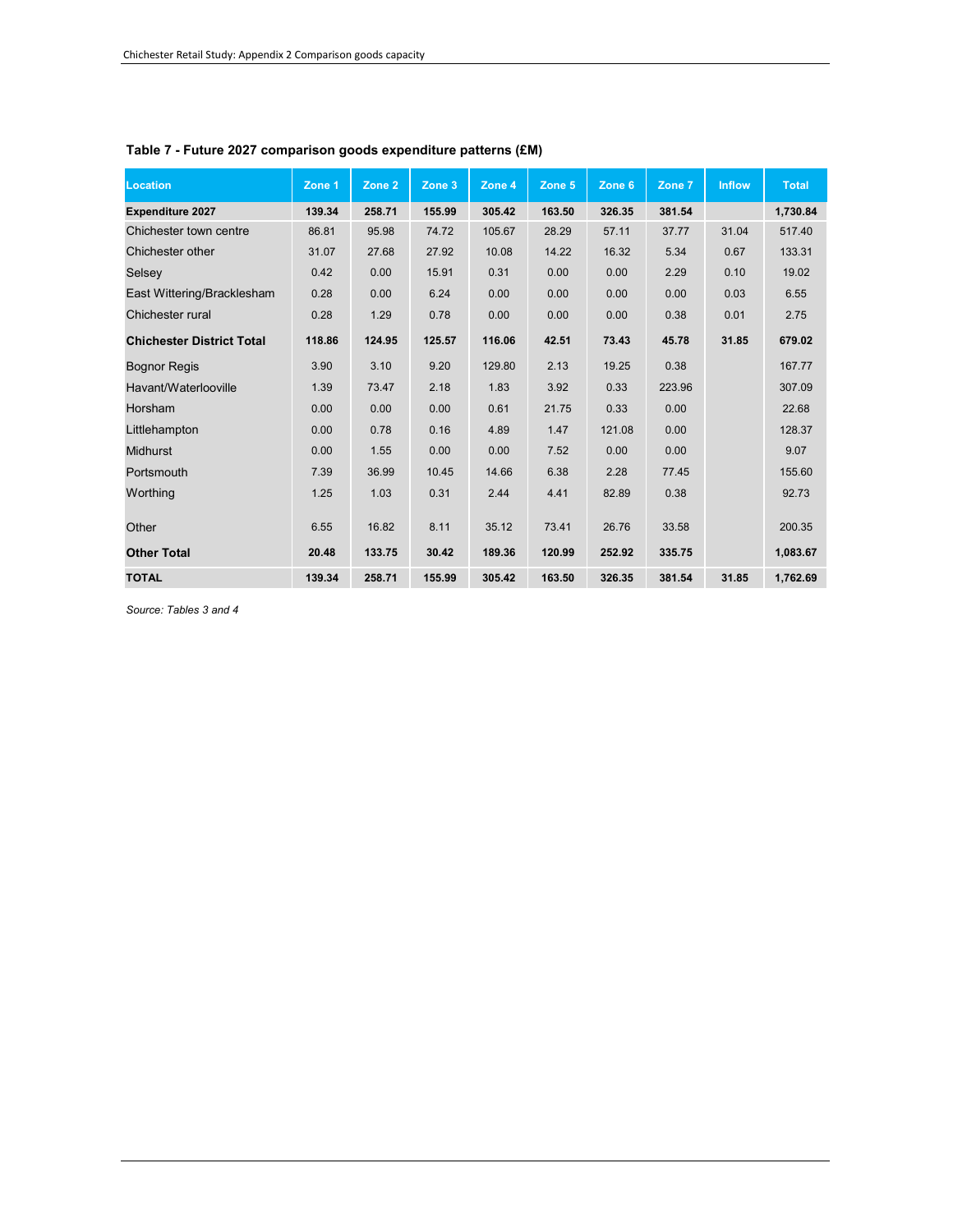| Location                         | Zone 1 | Zone 2 | Zone 3 | Zone 4 | Zone 5 | Zone 6 | Zone 7 | <b>Inflow</b> | <b>Total</b> |
|----------------------------------|--------|--------|--------|--------|--------|--------|--------|---------------|--------------|
| <b>Expenditure 2032</b>          | 160.45 | 298.75 | 181.07 | 357.21 | 190.32 | 383.73 | 440.04 |               | 2,011.57     |
| Chichester town centre           | 99.96  | 110.84 | 86.73  | 123.59 | 32.93  | 67.15  | 43.56  | 36.05         | 600.81       |
| Chichester other                 | 35.78  | 31.97  | 32.41  | 11.79  | 16.56  | 19.19  | 6.16   | 0.77          | 154.62       |
| Selsey                           | 0.48   | 0.00   | 18.47  | 0.36   | 0.00   | 0.00   | 2.64   | 0.11          | 22.06        |
| East Wittering/Bracklesham       | 0.32   | 0.00   | 7.24   | 0.00   | 0.00   | 0.00   | 0.00   | 0.04          | 7.60         |
| Chichester rural                 | 0.32   | 1.49   | 0.91   | 0.00   | 0.00   | 0.00   | 0.44   | 0.02          | 3.18         |
| <b>Chichester District Total</b> | 136.86 | 144.30 | 145.76 | 135.74 | 49.48  | 86.34  | 52.81  | 36.99         | 788.27       |
| <b>Bognor Regis</b>              | 4.49   | 3.59   | 10.68  | 151.81 | 2.47   | 22.64  | 0.44   |               | 196.13       |
| Havant/Waterlooville             | 1.60   | 84.85  | 2.54   | 2.14   | 4.57   | 0.38   | 258.31 |               | 354.38       |
| Horsham                          | 0.00   | 0.00   | 0.00   | 0.71   | 25.31  | 0.38   | 0.00   |               | 26.41        |
| Littlehampton                    | 0.00   | 0.90   | 0.18   | 5.72   | 1.71   | 142.36 | 0.00   |               | 150.87       |
| <b>Midhurst</b>                  | 0.00   | 1.79   | 0.00   | 0.00   | 8.75   | 0.00   | 0.00   |               | 10.55        |
| Portsmouth                       | 8.50   | 42.72  | 12.13  | 17.15  | 7.42   | 2.69   | 89.33  |               | 179.94       |
| Worthing                         | 1.44   | 1.20   | 0.36   | 2.86   | 5.14   | 97.47  | 0.44   |               | 108.90       |
| Other                            | 7.54   | 19.42  | 9.42   | 41.08  | 85.45  | 31.47  | 38.72  |               | 233.10       |
| <b>Other Total</b>               | 23.59  | 154.45 | 35.31  | 221.47 | 140.84 | 297.39 | 387.24 |               | 1,260.28     |
| <b>TOTAL</b>                     | 160.45 | 298.75 | 181.07 | 357.21 | 190.32 | 383.73 | 440.04 | 36.99         | 2.048.55     |

#### **Table 8 - Future 2032 comparison goods expenditure patterns (£M)**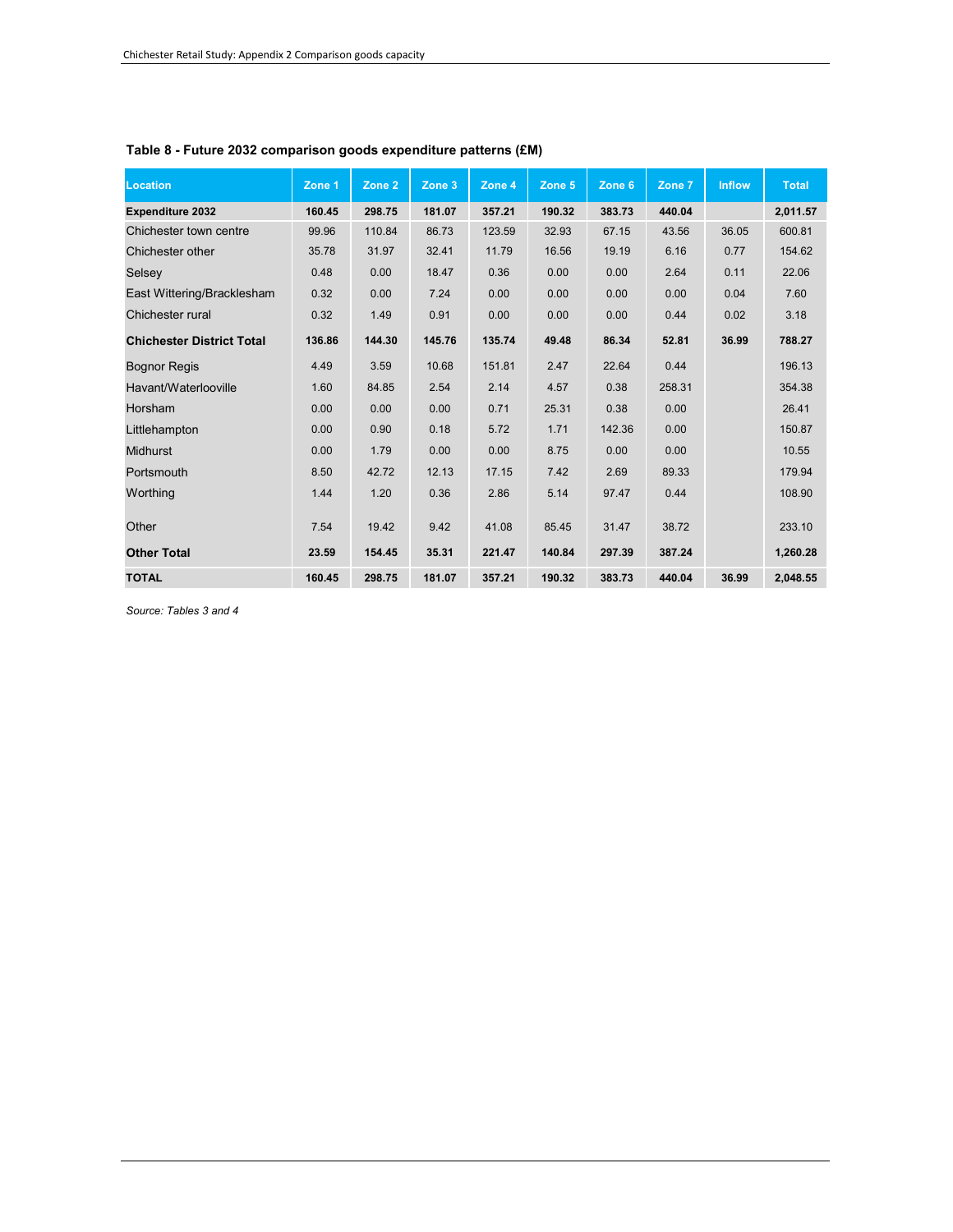| <b>Location</b>                  | Zone 1 | Zone <sub>2</sub> | Zone 3 | Zone 4 | Zone 5 | Zone 6 | Zone 7 | <b>Inflow</b> | <b>Total</b> |
|----------------------------------|--------|-------------------|--------|--------|--------|--------|--------|---------------|--------------|
| <b>Expenditure 2037</b>          | 185.41 | 344.75            | 210.44 | 419.01 | 222.21 | 452.03 | 511.80 |               | 2,345.64     |
| Chichester town centre           | 115.51 | 127.90            | 100.80 | 144.98 | 38.44  | 79.10  | 50.67  | 41.96         | 699.37       |
| Chichester other                 | 41.35  | 36.89             | 37.67  | 13.83  | 19.33  | 22.60  | 7.17   | 0.90          | 179.73       |
| Selsey                           | 0.56   | 0.00              | 21.46  | 0.42   | 0.00   | 0.00   | 3.07   | 0.13          | 25.64        |
| East Wittering/Bracklesham       | 0.37   | 0.00              | 8.42   | 0.00   | 0.00   | 0.00   | 0.00   | 0.04          | 8.83         |
| Chichester rural                 | 0.37   | 1.72              | 1.05   | 0.00   | 0.00   | 0.00   | 0.51   | 0.02          | 3.68         |
| <b>Chichester District Total</b> | 158.15 | 166.51            | 169.40 | 159.22 | 57.77  | 101.71 | 61.42  | 43.05         | 917.24       |
| <b>Bognor Regis</b>              | 5.19   | 4.14              | 12.42  | 178.08 | 2.89   | 26.67  | 0.51   |               | 229.89       |
| Havant/Waterlooville             | 1.85   | 97.91             | 2.95   | 2.51   | 5.33   | 0.45   | 300.43 |               | 411.44       |
| Horsham                          | 0.00   | 0.00              | 0.00   | 0.84   | 29.55  | 0.45   | 0.00   |               | 30.84        |
| Littlehampton                    | 0.00   | 1.03              | 0.21   | 6.70   | 2.00   | 167.70 | 0.00   |               | 177.65       |
| <b>Midhurst</b>                  | 0.00   | 2.07              | 0.00   | 0.00   | 10.22  | 0.00   | 0.00   |               | 12.29        |
| Portsmouth                       | 9.83   | 49.30             | 14.10  | 20.11  | 8.67   | 3.16   | 103.90 |               | 209.06       |
| Worthing                         | 1.67   | 1.38              | 0.42   | 3.35   | 6.00   | 114.81 | 0.51   |               | 128.15       |
| Other                            | 8.71   | 22.41             | 10.94  | 48.19  | 99.77  | 37.07  | 45.04  |               | 272.13       |
| <b>Other Total</b>               | 27.26  | 178.23            | 41.04  | 259.79 | 164.43 | 350.32 | 450.39 |               | 1,471.45     |
| <b>TOTAL</b>                     | 185.41 | 344.75            | 210.44 | 419.01 | 222.21 | 452.03 | 511.80 | 43.05         | 2,388.69     |

#### **Table 9 - Future 2037 comparison goods expenditure patterns (£M)**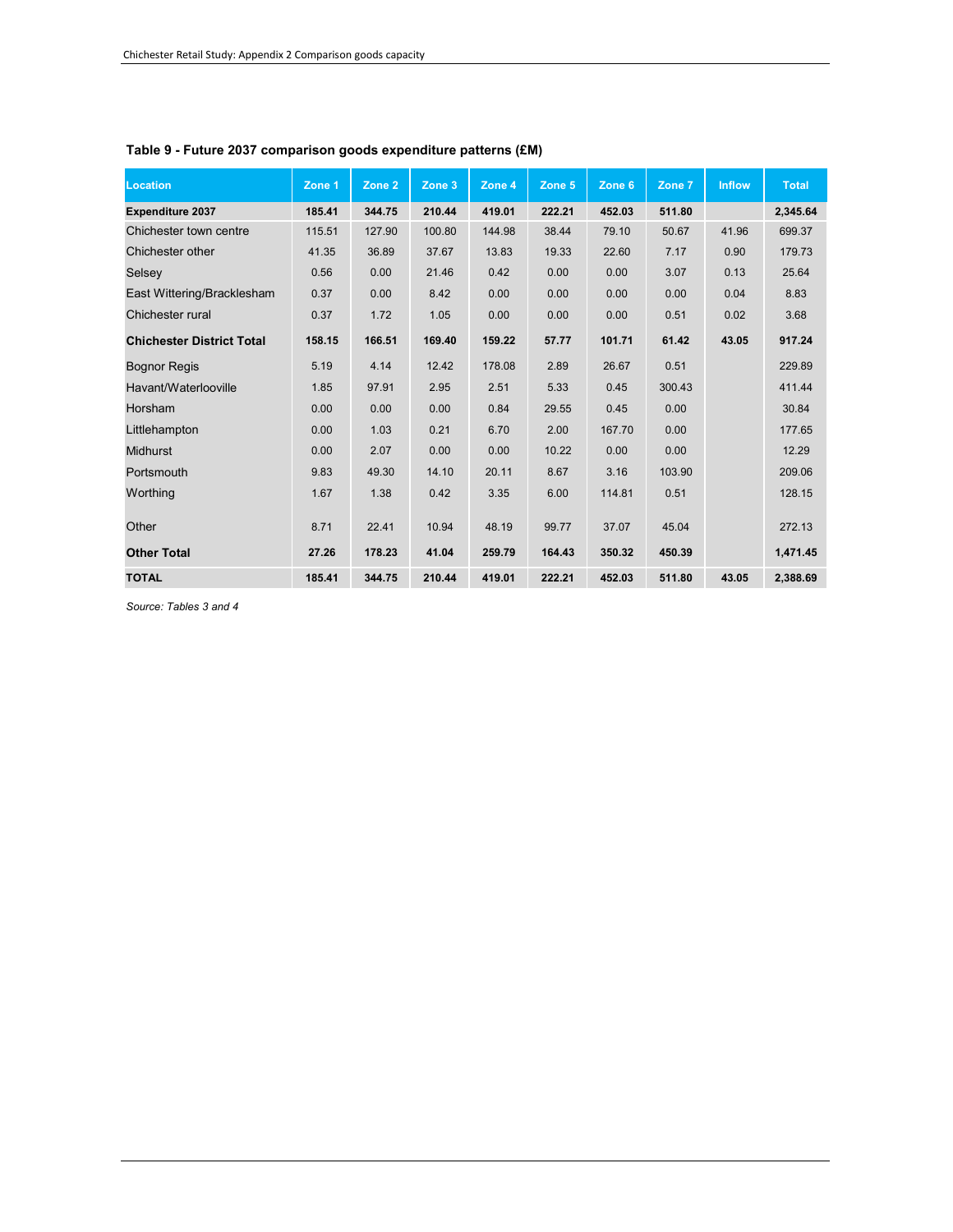#### **Table 10 - Summary of comparison goods expenditure 2018 to 2037 (£M)**

|                                        | 2018   | 2022     | 2027     | 2032    | 2037   |
|----------------------------------------|--------|----------|----------|---------|--------|
| Available expenditure                  |        |          |          |         |        |
| Chichester town centre                 | 447.06 | 451.07   | 517.40   | 600.81  | 699.37 |
| Chichester other                       | 115.17 | 116.35   | 133.31   | 154.62  | 179.73 |
| Selsey                                 | 16.29  | 16.59    | 19.02    | 22.06   | 25.64  |
| East Wittering/Bracklesham             | 5.60   | 5.71     | 6.55     | 7.60    | 8.83   |
| Chichester rural                       | 2.39   | 2.41     | 2.75     | 3.18    | 3.68   |
|                                        |        |          |          |         |        |
| <b>Total</b>                           | 586.51 | 592.12   | 679.02   | 788.27  | 917.24 |
| <b>Turnover of existing facilities</b> |        |          |          |         |        |
| Chichester town centre                 | 447.06 | 459.96   | 533.22   | 606.23  | 689.25 |
| Chichester other                       | 115.17 | 118.49   | 137.37   | 156.18  | 177.57 |
| Selsey                                 | 16.29  | 16.76    | 19.42    | 22.08   | 25.11  |
| East Wittering/Bracklesham             | 5.60   | 5.76     | 6.68     | 7.60    | 8.64   |
| Chichester rural                       | 2.39   | 2.46     | 2.85     | 3.24    | 3.68   |
|                                        |        |          |          |         |        |
| <b>Total</b>                           | 586.51 | 603.43   | 699.54   | 795.33  | 904.24 |
| <b>Surplus Expenditure (£m)</b>        |        |          |          |         |        |
| Chichester town centre                 | 0.00   | $-8.89$  | $-15.82$ | $-5.42$ | 10.11  |
| Chichester other                       | 0.00   | $-2.15$  | $-4.06$  | $-1.56$ | 2.16   |
| Selsey                                 | 0.00   | $-0.17$  | $-0.41$  | $-0.03$ | 0.53   |
| East Wittering/Bracklesham             | 0.00   | $-0.06$  | $-0.13$  | 0.00    | 0.19   |
| Chichester rural                       | 0.00   | $-0.05$  | $-0.10$  | $-0.06$ | 0.00   |
|                                        |        |          |          |         |        |
| <b>Total</b>                           | 0.00   | $-11.31$ | $-20.52$ | $-7.06$ | 13.00  |

*Source: Tables 5 to 9*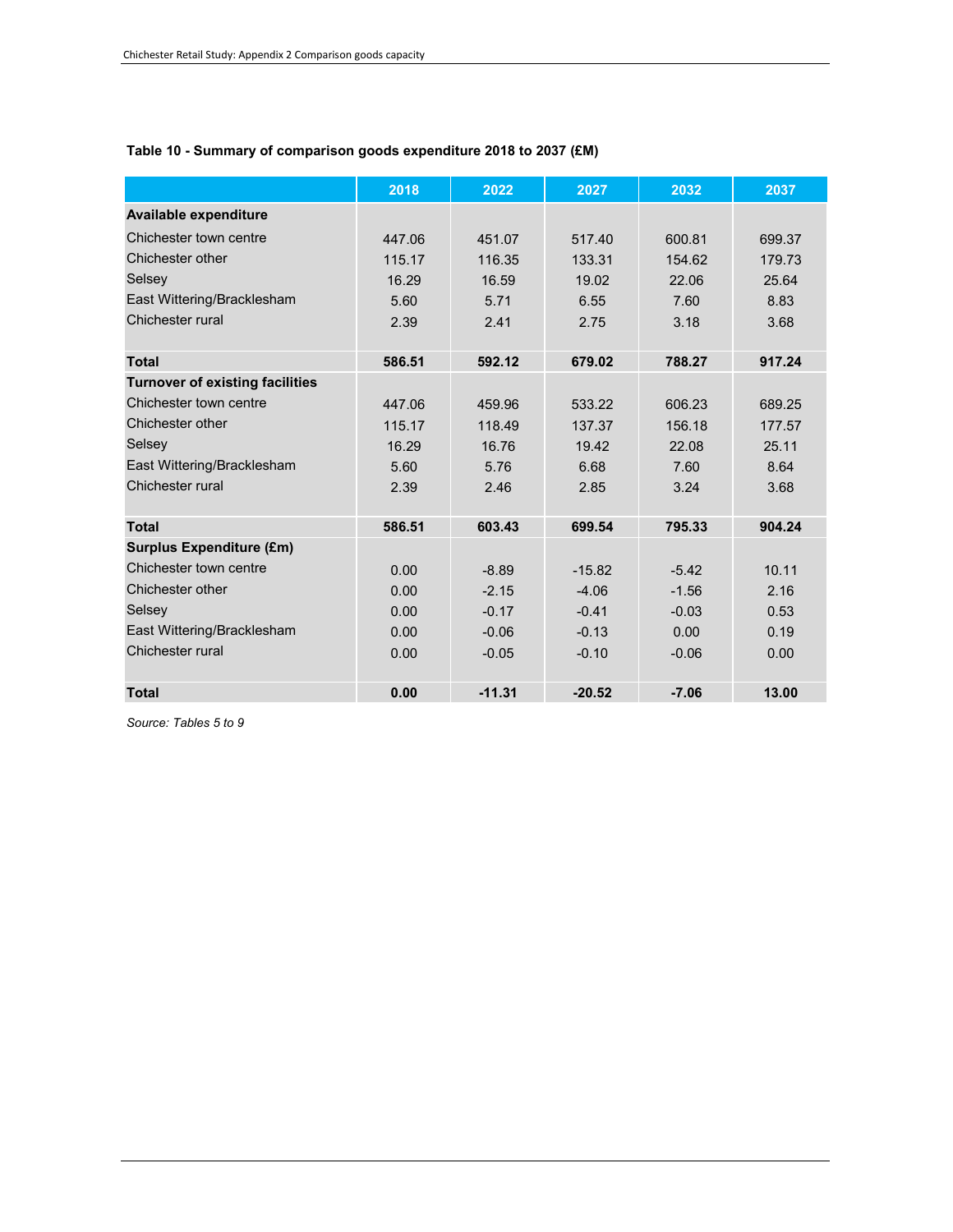|                                              | 2018         | 2022     | 2027     | 2032         | 2037         |
|----------------------------------------------|--------------|----------|----------|--------------|--------------|
| Turnover density new floorspace (£ per sq.m) | £7,000       | £7,202   | £8,349   | £9,492       | £10,792      |
| Sales floorspace projection (sq.m net)       |              |          |          |              |              |
| Chichester town centre                       | $\mathbf 0$  | $-1,234$ | $-1,895$ | $-571$       | 937          |
| Chichester other                             | $\mathbf 0$  | $-298$   | $-486$   | $-164$       | 200          |
| Selsey                                       | $\mathbf 0$  | $-23$    | $-49$    | $-3$         | 49           |
| East Wittering/Bracklesham                   | $\mathbf 0$  | $-8$     | $-16$    | $\mathbf 0$  | 18           |
| Chichester rural                             | $\mathbf 0$  | $-7$     | $-12$    | $-7$         | $\mathbf{0}$ |
| <b>Total</b>                                 | $\pmb{0}$    | $-1,570$ | $-2,458$ | $-744$       | 1,204        |
| <b>Floorspace Projection (sq.m gross)</b>    |              |          |          |              |              |
| Chichester town centre                       | $\mathbf 0$  | $-1,645$ | $-2,526$ | $-761$       | 1,250        |
| Chichester other                             | $\mathbf 0$  | $-398$   | $-649$   | $-218$       | 267          |
| Selsey                                       | $\mathbf 0$  | $-31$    | $-65$    | $-4$         | 66           |
| East Wittering/Bracklesham                   | $\mathbf 0$  | $-10$    | $-21$    | $\mathbf{1}$ | 24           |
| Chichester rural                             | $\mathbf 0$  | $-9$     | $-16$    | $-9$         | $-1$         |
| <b>Total</b>                                 | $\mathbf{0}$ | $-2,094$ | $-3,277$ | $-992$       | 1,606        |

#### **Table 11 - Chichester comparison goods floorspace capacity projections**

*Source: Table 10*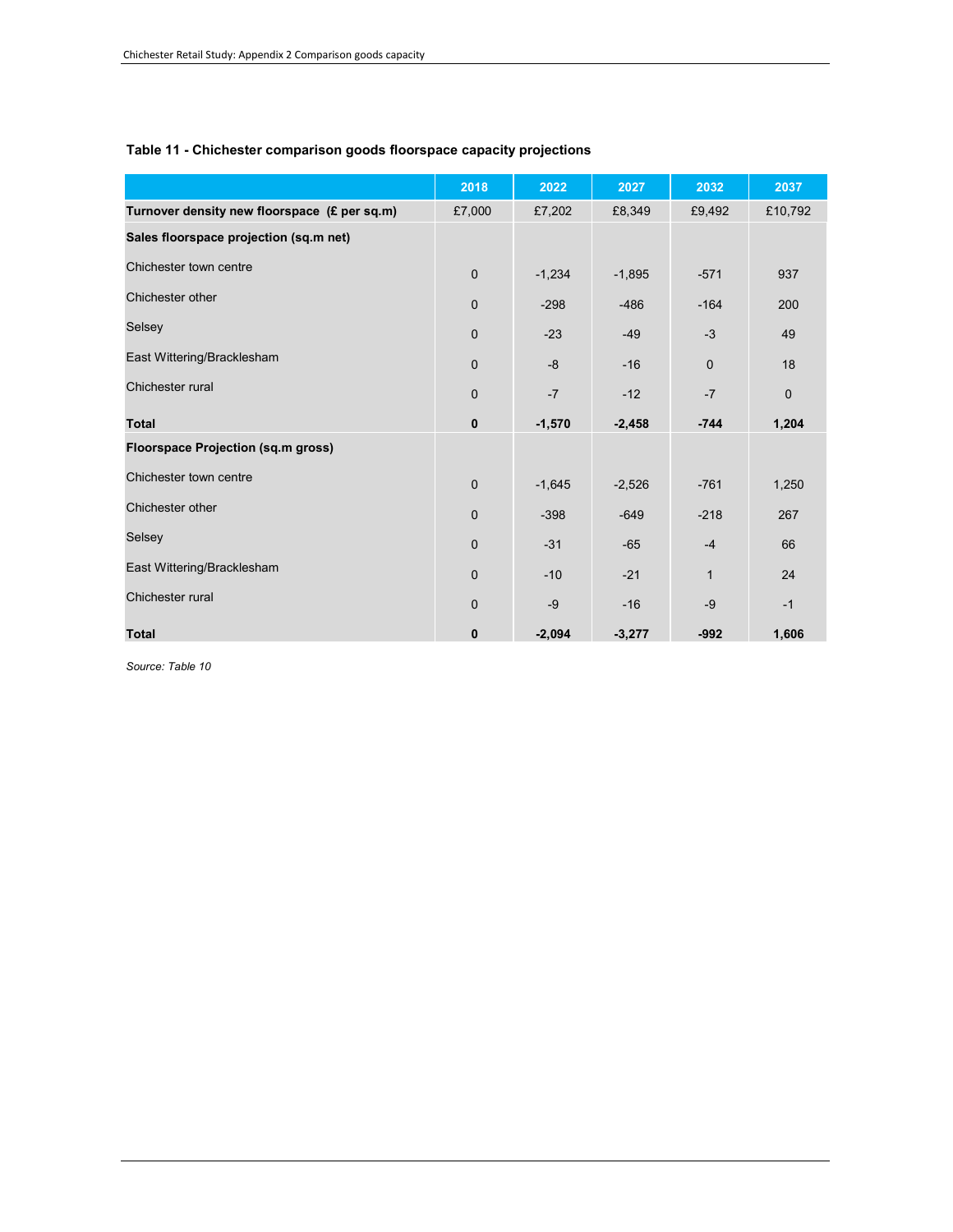# **Appendix 3 Food/beverage capacity**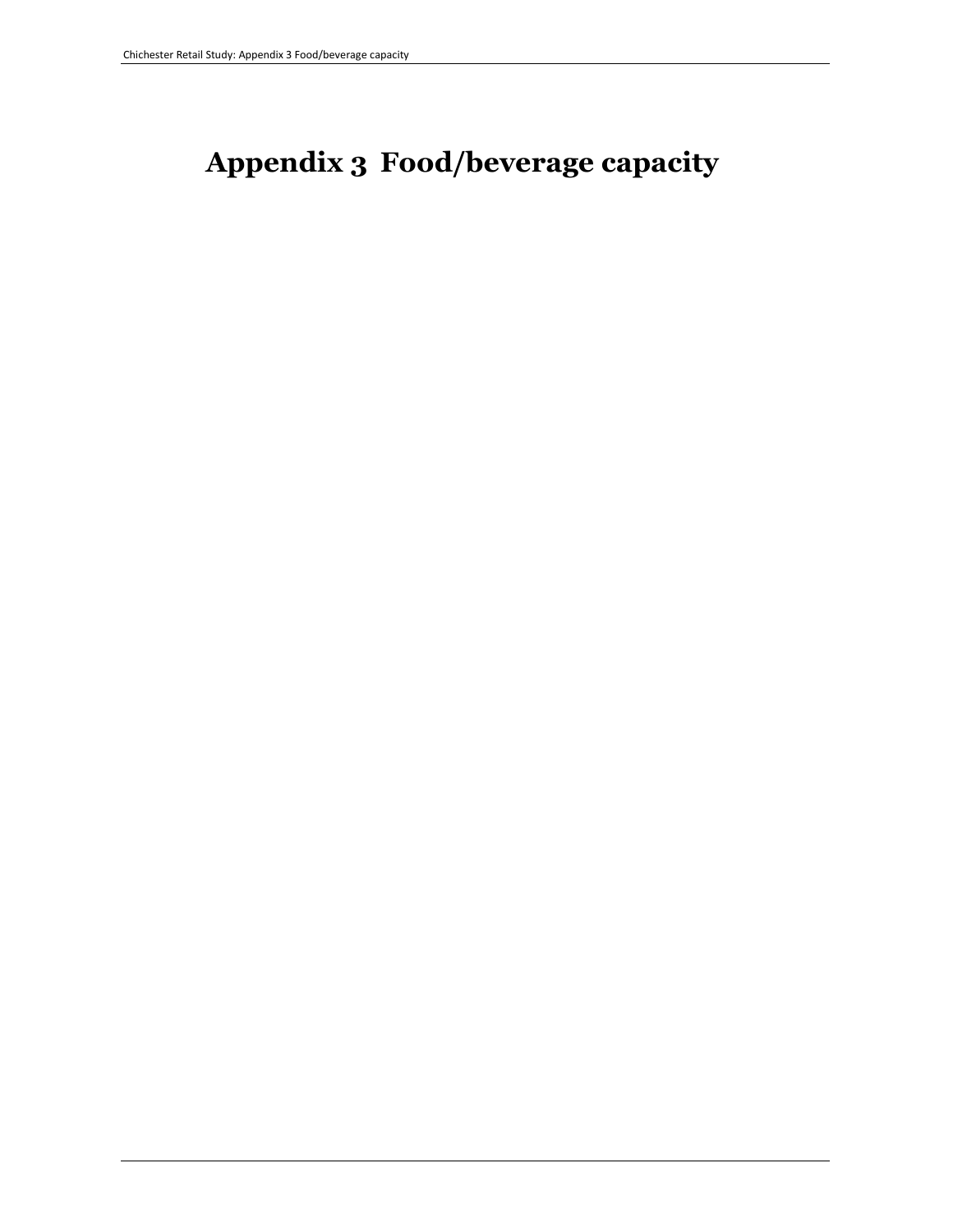#### **Table 1 - Study area population projections**

| <b>Zone</b>                                     | 2016    | 2018    | 2022    | 2027    | 2032    | 2037    |
|-------------------------------------------------|---------|---------|---------|---------|---------|---------|
| Zone 1 - Chichester/Tangmere                    | 32.640  | 33,109  | 34.139  | 34,953  | 35.655  | 36,213  |
| Zone 2 - Hayling Island/South Downs/Southbourne | 54,265  | 54,978  | 55,827  | 57,325  | 58,646  | 59,481  |
| Zone 3 - Selsey/East Wittering/Bracklesham      | 33,515  | 34,139  | 35,402  | 36,620  | 37,658  | 38,466  |
| Zone 4 - Bognor Regis                           | 73,660  | 75,072  | 76,530  | 79,732  | 82.614  | 85,173  |
| Zone 5 - South Downs (North)                    | 31,605  | 32,048  | 32,750  | 33,968  | 35,029  | 35,946  |
| Zone 6 - Arundel/Littlehampton                  | 74,409  | 75,832  | 78,614  | 82,311  | 85,741  | 88,772  |
| Zone 7 - Waterlooville/Havant                   | 100,645 | 101,635 | 105,166 | 107,747 | 110,092 | 112,541 |
| <b>Total</b>                                    | 400.739 | 406.812 | 418,428 | 432,656 | 445,435 | 456.592 |

*Source: Experian population projections*

#### **Table 2 - Food/beverage expenditure per person per annum (£)**

| <b>Zone</b>                                     | 2018  | 2022  | 2027  | 2032  | 2037  |
|-------------------------------------------------|-------|-------|-------|-------|-------|
| Zone 1 - Chichester/Tangmere                    | 1.462 | 1.271 | 1,466 | 1,533 | 1,603 |
| Zone 2 - Hayling Island/South Downs/Southbourne | 1.524 | 1,325 | 1,528 | 1,598 | 1,671 |
| Zone 3 - Selsey/East Wittering/Bracklesham      | 1.396 | 1,213 | 1,400 | 1,464 | 1,531 |
| Zone 4 - Bognor Regis                           | 1.300 | 1,130 | 1.304 | 1,363 | 1,426 |
| Zone 5 - South Downs (North)                    | 1.592 | 1.384 | 1,596 | 1,669 | 1,746 |
| Zone 6 - Arundel/Littlehampton                  | 1.349 | 1.172 | 1.353 | 1,415 | 1,479 |
| Zone 7 - Waterlooville/Havant                   | 1.172 | 1.019 | 1.175 | 1,229 | 1,285 |

*Experian Local Expenditure 2018 (2018 prices)*

*Experian growth rates from Retail Planner Briefing Note 18 - Figures 1a and 1b*

#### **Table 3 - Total food/beverage expenditure (£m)**

| <b>Zone</b>                                     | 2018   | 2022   | 2027   | 2032   | 2037   |
|-------------------------------------------------|--------|--------|--------|--------|--------|
| Zone 1 - Chichester/Tangmere                    | 48.41  | 43.38  | 51.24  | 54.66  | 58.06  |
| Zone 2 - Hayling Island/South Downs/Southbourne | 83.79  | 73.95  | 87.60  | 93.73  | 99.42  |
| Zone 3 - Selsey/East Wittering/Bracklesham      | 47.66  | 42.96  | 51.26  | 55.13  | 58.89  |
| Zone 4 - Bognor Regis                           | 97.59  | 86.47  | 103.93 | 112.62 | 121.43 |
| Zone 5 - South Downs (North)                    | 51.02  | 45.32  | 54.22  | 58.48  | 62.76  |
| Zone 6 - Arundel/Littlehampton                  | 102.30 | 92.17  | 111.34 | 121.29 | 131.33 |
| Zone 7 - Waterlooville/Havant                   | 119.12 | 107.13 | 126.62 | 135.31 | 144.65 |
| <b>Study Area Total</b>                         | 549.88 | 491.38 | 586.22 | 631.22 | 676.55 |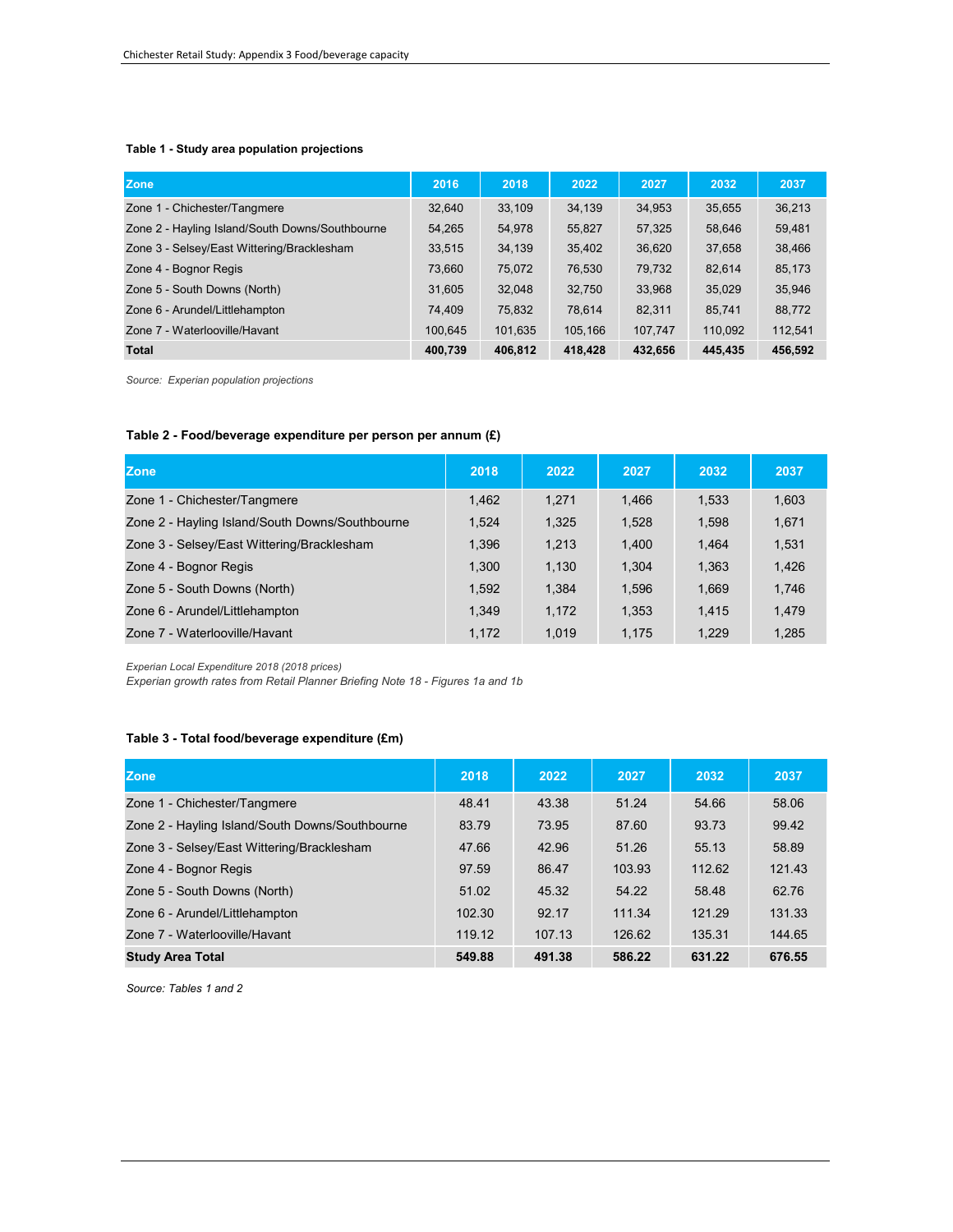| <b>Location</b>                  | Zone 1  | Zone 2  | Zone 3 | Zone 4  | Zone 5  | Zone 6  | Zone 7  | <b>Inflow</b> |
|----------------------------------|---------|---------|--------|---------|---------|---------|---------|---------------|
| Chichester                       | 87.8%   | 36.0%   | 50.0%  | 21.9%   | 12.2%   | 16.0%   | 8.5%    | 9.0%          |
| Selsey                           | $0.0\%$ | $0.0\%$ | 26.6%  | $0.0\%$ | $0.0\%$ | $0.0\%$ | 0.9%    | 3.0%          |
| East Wittering / Bracklesham     | 0.8%    | 0.8%    | 12.0%  | $0.0\%$ | $0.0\%$ | $0.0\%$ | $0.0\%$ | 3.0%          |
| <b>Other Chichester District</b> | 2.3%    | 8.2%    | 2.0%   | 0.8%    | 0.0%    | 1.0%    | 1.4%    | 3.0%          |
| <b>Chichester District Total</b> | 90.9%   | 45.0%   | 90.6%  | 22.7%   | 12.2%   | 17.0%   | 10.8%   |               |
| Havant/Waterlooville             | 0.6%    | 42.6%   | 0.5%   | $0.0\%$ | 0.6%    | $0.0\%$ | 60.9%   | n/a           |
| Bognor Regis/Littlehampton       | 1.7%    | 2.1%    | 3.5%   | 59.9%   | $0.0\%$ | 54.0%   | $0.0\%$ | n/a           |
| Portsmouth                       | 4.7%    | 4.4%    | 0.9%   | 8.5%    | $0.0\%$ | $0.0\%$ | 18.4%   | n/a           |
| Other                            | 2.1%    | 5.9%    | 4.5%   | 8.9%    | 87.2%   | 29.0%   | 9.9%    | n/a           |
| <b>Other Total</b>               | 9.1%    | 55.0%   | 9.4%   | 77.3%   | 87.8%   | 83.0%   | 89.2%   |               |
| <b>TOTAL</b>                     | 100.0%  | 100.0%  | 100.0% | 100.0%  | 100.0%  | 100.0%  | 100.0%  |               |

#### **Table 4 - Base year 2018 food and beverage market shares (%)**

*Source: NEMS Household Survey January 2018 (weighted results) and The Visitor Economy of Chichester (Sept 2016) inc. Lichfields' estimates*

| Location                         | Zone 1 | Zone 2 | Zone 3 | Zone 4 | Zone 5 | Zone 6 | Zone 7 | <b>Inflow</b> | <b>Total</b> |
|----------------------------------|--------|--------|--------|--------|--------|--------|--------|---------------|--------------|
| <b>Expenditure 2018</b>          | 48.41  | 83.79  | 47.66  | 97.59  | 51.02  | 102.30 | 119.12 |               | 549.88       |
| Chichester                       | 42.50  | 30.16  | 23.83  | 21.37  | 6.22   | 16.37  | 10.12  | 14.89         | 165.48       |
| Selsey                           | 0.00   | 0.00   | 12.68  | 0.00   | 0.00   | 0.00   | 1.07   | 0.43          | 14.17        |
| East Wittering / Bracklesham     | 0.39   | 0.67   | 5.72   | 0.00   | 0.00   | 0.00   | 0.00   | 0.21          | 6.99         |
| <b>Other Chichester District</b> | 1.11   | 6.87   | 0.95   | 0.78   | 0.00   | 1.02   | 1.67   | 0.38          | 12.79        |
| <b>Chichester District Total</b> | 44.00  | 37.70  | 43.18  | 22.15  | 6.22   | 17.39  | 12.86  | 15.91         | 199.43       |
| Havant/Waterlooville             | 0.29   | 35.69  | 0.24   | 0.00   | 0.31   | 0.00   | 72.54  |               | 109.07       |
| Bognor Regis/Littlehampton       | 0.82   | 1.76   | 1.67   | 58.46  | 0.00   | 55.24  | 0.00   |               | 117.95       |
| Portsmouth                       | 2.28   | 3.69   | 0.43   | 8.30   | 0.00   | 0.00   | 21.92  |               | 36.60        |
| Other                            | 1.02   | 4.94   | 2.14   | 8.69   | 44.49  | 29.67  | 11.79  |               | 102.74       |
| <b>Other Total</b>               | 4.40   | 46.08  | 4.48   | 75.44  | 44.80  | 84.91  | 106.25 |               | 366.36       |
| <b>TOTAL</b>                     | 48.41  | 83.79  | 47.66  | 97.59  | 51.02  | 102.30 | 119.12 | 15.91         | 565.79       |

#### **Table 5 - Base year 2018 food and beverage expenditure patterns (£M)**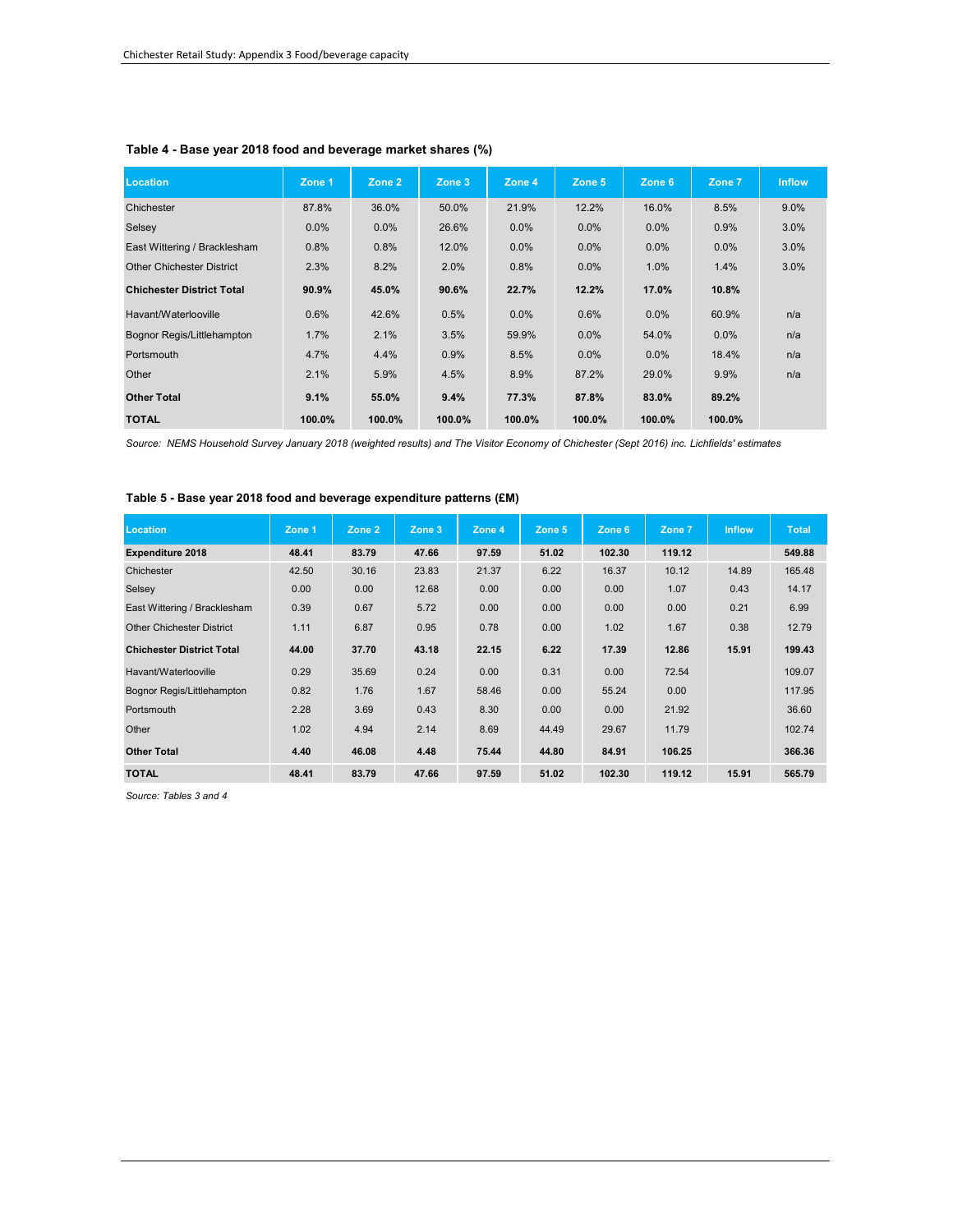| Location                         | Zone 1 | Zone 2 | Zone 3 | Zone 4 | Zone 5 | Zone 6 | Zone 7 | <b>Inflow</b> | <b>Total</b> |
|----------------------------------|--------|--------|--------|--------|--------|--------|--------|---------------|--------------|
| <b>Expenditure 2022</b>          | 43.38  | 73.95  | 42.96  | 86.47  | 45.32  | 92.17  | 107.13 |               | 491.38       |
| Chichester                       | 38.09  | 26.62  | 21.48  | 18.94  | 5.53   | 14.75  | 9.11   | 13.30         | 147.81       |
| Selsey                           | 0.00   | 0.00   | 11.43  | 0.00   | 0.00   | 0.00   | 0.96   | 0.38          | 12.77        |
| East Wittering / Bracklesham     | 0.35   | 0.59   | 5.15   | 0.00   | 0.00   | 0.00   | 0.00   | 0.19          | 6.28         |
| <b>Other Chichester District</b> | 1.00   | 6.06   | 0.86   | 0.69   | 0.00   | 0.92   | 1.50   | 0.34          | 11.38        |
| <b>Chichester District Total</b> | 39.43  | 33.28  | 38.92  | 19.63  | 5.53   | 15.67  | 11.57  | 14.22         | 178.24       |
| Havant/Waterlooville             | 0.26   | 31.50  | 0.21   | 0.00   | 0.27   | 0.00   | 65.24  |               | 97.49        |
| Bognor Regis/Littlehampton       | 0.74   | 1.55   | 1.50   | 51.80  | 0.00   | 49.77  | 0.00   |               | 105.36       |
| Portsmouth                       | 2.04   | 3.25   | 0.39   | 7.35   | 0.00   | 0.00   | 19.71  |               | 32.74        |
| Other                            | 0.91   | 4.36   | 1.93   | 7.70   | 39.52  | 26.73  | 10.61  |               | 91.76        |
| <b>Other Total</b>               | 3.95   | 40.67  | 4.04   | 66.84  | 39.79  | 76.51  | 95.56  |               | 327.35       |
| <b>TOTAL</b>                     | 43.38  | 73.95  | 42.96  | 86.47  | 45.32  | 92.17  | 107.13 | 14.22         | 505.59       |

#### **Table 6 - Future 2022 food and beverage expenditure patterns (£M)**

*Source: Tables 3 and 4*

#### **Table 7 - Future 2027 food and beverage expenditure patterns (£M)**

| Location                         | Zone 1 | Zone 2 | Zone 3 | Zone 4 | Zone 5 | Zone 6 | Zone 7 | <b>Inflow</b> | <b>Total</b> |
|----------------------------------|--------|--------|--------|--------|--------|--------|--------|---------------|--------------|
| <b>Expenditure 2027</b>          | 51.24  | 87.60  | 51.26  | 103.93 | 54.22  | 111.34 | 126.62 |               | 586.22       |
| Chichester                       | 44.99  | 31.54  | 25.63  | 22.76  | 6.62   | 17.81  | 10.76  | 15.83         | 175.94       |
| Selsey                           | 0.00   | 0.00   | 13.64  | 0.00   | 0.00   | 0.00   | 1.14   | 0.46          | 15.23        |
| East Wittering / Bracklesham     | 0.41   | 0.70   | 6.15   | 0.00   | 0.00   | 0.00   | 0.00   | 0.22          | 7.49         |
| <b>Other Chichester District</b> | 1.18   | 7.18   | 1.03   | 0.83   | 0.00   | 1.11   | 1.77   | 0.41          | 13.51        |
| <b>Chichester District Total</b> | 46.58  | 39.42  | 46.44  | 23.59  | 6.62   | 18.93  | 13.68  | 16.92         | 212.17       |
| Havant/Waterlooville             | 0.31   | 37.32  | 0.26   | 0.00   | 0.33   | 0.00   | 77.11  |               | 115.32       |
| Bognor Regis/Littlehampton       | 0.87   | 1.84   | 1.79   | 62.26  | 0.00   | 60.12  | 0.00   |               | 126.88       |
| Portsmouth                       | 2.41   | 3.85   | 0.46   | 8.83   | 0.00   | 0.00   | 23.30  |               | 38.86        |
| Other                            | 1.08   | 5.17   | 2.31   | 9.25   | 47.28  | 32.29  | 12.54  |               | 109.91       |
| <b>Other Total</b>               | 4.66   | 48.18  | 4.82   | 80.34  | 47.61  | 92.41  | 112.95 |               | 390.97       |
| <b>TOTAL</b>                     | 51.24  | 87.60  | 51.26  | 103.93 | 54.22  | 111.34 | 126.62 | 16.92         | 603.14       |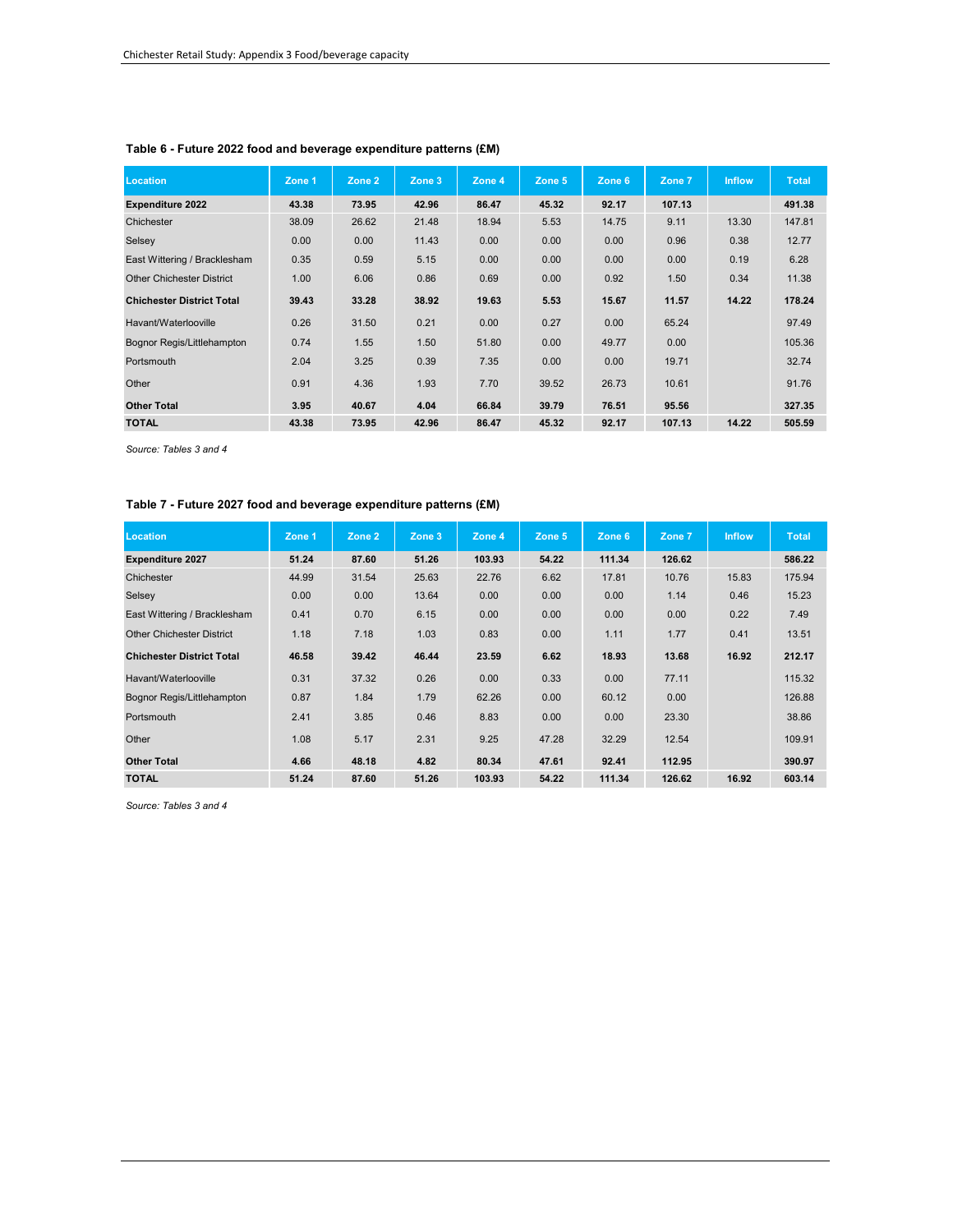| Location                         | Zone 1 | Zone 2 | Zone 3 | Zone 4 | Zone 5 | Zone 6 | Zone 7 | <b>Inflow</b> | <b>Total</b> |
|----------------------------------|--------|--------|--------|--------|--------|--------|--------|---------------|--------------|
| <b>Expenditure 2027</b>          | 51.24  | 87.60  | 51.26  | 103.93 | 54.22  | 111.34 | 126.62 |               | 586.22       |
| Chichester                       | 44.99  | 31.54  | 25.63  | 22.76  | 6.62   | 17.81  | 10.76  | 15.83         | 175.94       |
| Selsey                           | 0.00   | 0.00   | 13.64  | 0.00   | 0.00   | 0.00   | 1.14   | 0.46          | 15.23        |
| East Wittering / Bracklesham     | 0.41   | 0.70   | 6.15   | 0.00   | 0.00   | 0.00   | 0.00   | 0.22          | 7.49         |
| <b>Other Chichester District</b> | 1.18   | 7.18   | 1.03   | 0.83   | 0.00   | 1.11   | 1.77   | 0.41          | 13.51        |
| <b>Chichester District Total</b> | 46.58  | 39.42  | 46.44  | 23.59  | 6.62   | 18.93  | 13.68  | 16.92         | 212.17       |
| Havant/Waterlooville             | 0.31   | 37.32  | 0.26   | 0.00   | 0.33   | 0.00   | 77.11  |               | 115.32       |
| Bognor Regis/Littlehampton       | 0.87   | 1.84   | 1.79   | 62.26  | 0.00   | 60.12  | 0.00   |               | 126.88       |
| Portsmouth                       | 2.41   | 3.85   | 0.46   | 8.83   | 0.00   | 0.00   | 23.30  |               | 38.86        |
| Other                            | 1.08   | 5.17   | 2.31   | 9.25   | 47.28  | 32.29  | 12.54  |               | 109.91       |
| <b>Other Total</b>               | 4.66   | 48.18  | 4.82   | 80.34  | 47.61  | 92.41  | 112.95 |               | 390.97       |
| <b>TOTAL</b>                     | 51.24  | 87.60  | 51.26  | 103.93 | 54.22  | 111.34 | 126.62 | 16.92         | 603.14       |

#### **Table 7 - Future 2027 food and beverage expenditure patterns (£M)**

*Source: Tables 3 and 4*

#### **Table 9 - Future 2037 food and beverage expenditure patterns (£M)**

| <b>Location</b>                  | Zone 1 | Zone 2 | Zone 3 | Zone 4 | Zone 5 | Zone 6 | Zone 7 | <b>Inflow</b> | <b>Total</b> |
|----------------------------------|--------|--------|--------|--------|--------|--------|--------|---------------|--------------|
| <b>Expenditure 2037</b>          | 58.06  | 99.42  | 58.89  | 121.43 | 62.76  | 131.33 | 144.65 |               | 676.55       |
| Chichester                       | 50.98  | 35.79  | 29.45  | 26.59  | 7.66   | 21.01  | 12.30  | 18.18         | 201.95       |
| Selsey                           | 0.00   | 0.00   | 15.67  | 0.00   | 0.00   | 0.00   | 1.30   | 0.52          | 17.49        |
| East Wittering / Bracklesham     | 0.46   | 0.80   | 7.07   | 0.00   | 0.00   | 0.00   | 0.00   | 0.26          | 8.58         |
| <b>Other Chichester District</b> | 1.34   | 8.15   | 1.18   | 0.97   | 0.00   | 1.31   | 2.03   | 0.46          | 15.44        |
| <b>Chichester District Total</b> | 52.78  | 44.74  | 53.36  | 27.57  | 7.66   | 22.33  | 15.62  | 19.42         | 243.46       |
| Havant/Waterlooville             | 0.35   | 42.35  | 0.29   | 0.00   | 0.38   | 0.00   | 88.09  |               | 131.46       |
| Bognor Regis/Littlehampton       | 0.99   | 2.09   | 2.06   | 72.74  | 0.00   | 70.92  | 0.00   |               | 148.79       |
| Portsmouth                       | 2.73   | 4.37   | 0.53   | 10.32  | 0.00   | 0.00   | 26.62  |               | 44.57        |
| Other                            | 1.22   | 5.87   | 2.65   | 10.81  | 54.73  | 38.09  | 14.32  |               | 127.68       |
| <b>Other Total</b>               | 5.28   | 54.68  | 5.54   | 93.87  | 55.10  | 109.01 | 129.03 |               | 452.51       |
| <b>TOTAL</b>                     | 58.06  | 99.42  | 58.89  | 121.43 | 62.76  | 131.33 | 144.65 | 19.42         | 695.97       |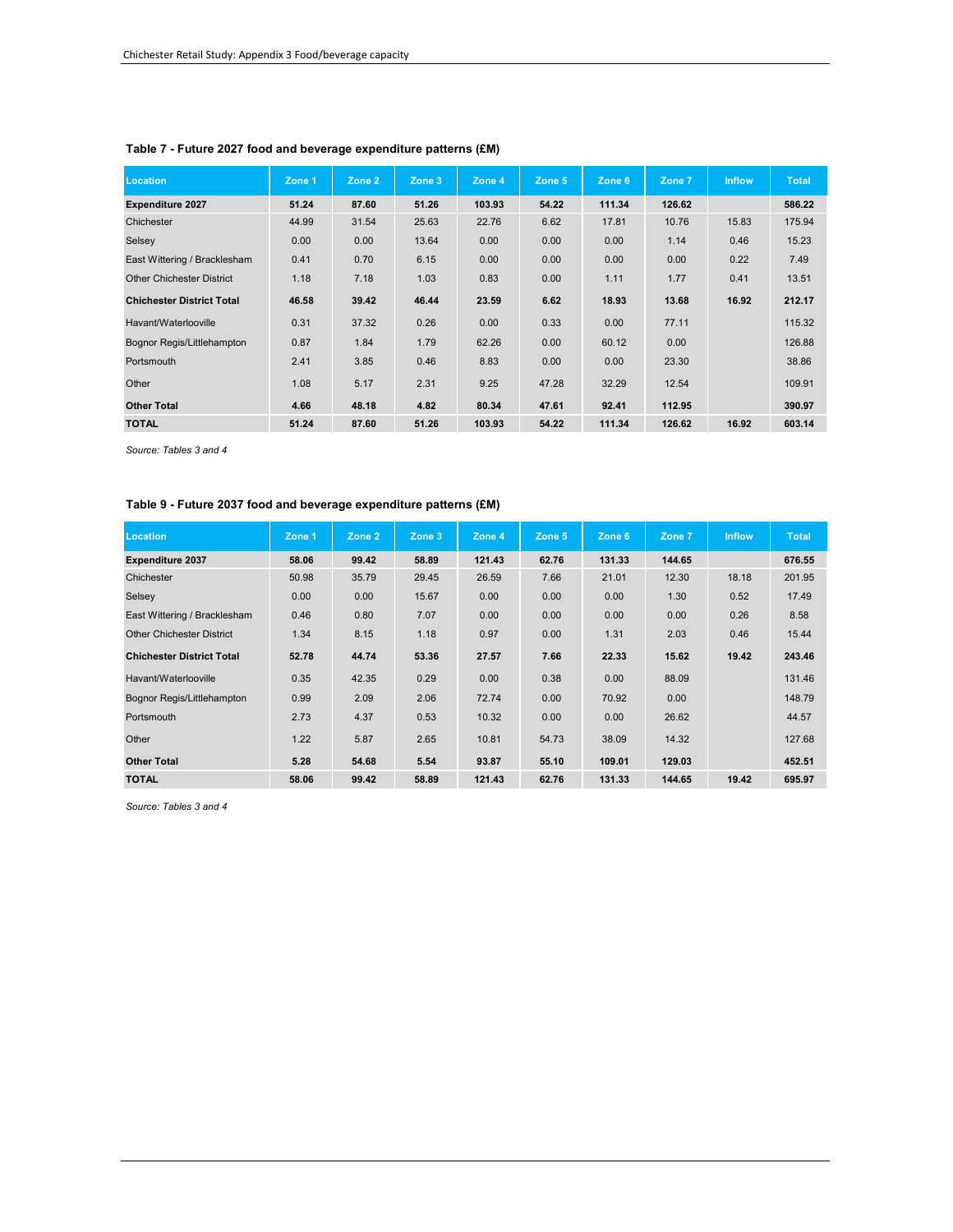| <b>Area</b>                            | 2018   | 2022   | 2027   | 2032   | 2037   |
|----------------------------------------|--------|--------|--------|--------|--------|
| Available expenditure                  |        |        |        |        |        |
| Chichester                             | 165.48 | 147.81 | 175.94 | 189.02 | 201.95 |
| Selsey                                 | 14.17  | 12.77  | 15.23  | 16.37  | 17.49  |
| East Wittering / Bracklesham           | 6.99   | 6.28   | 7.49   | 8.04   | 8.58   |
| <b>Other Chichester District</b>       | 12.79  | 11.38  | 13.51  | 14.49  | 15.44  |
| <b>Total</b>                           | 199.43 | 178.24 | 212.17 | 227.92 | 243.46 |
| <b>Turnover of existing facilities</b> |        |        |        |        |        |
| Chichester                             | 165.48 | 165.48 | 173.92 | 182.79 | 192.11 |
| Selsey                                 | 14.17  | 14.17  | 14.90  | 15.66  | 16.46  |
| East Wittering / Bracklesham           | 6.99   | 6.99   | 7.34   | 7.72   | 8.11   |
| <b>Other Chichester District</b>       | 12.79  | 12.79  | 13.44  | 14.13  | 14.85  |
| <b>Total</b>                           | 199.43 | 199.43 | 209.60 | 220.29 | 231.53 |

#### **Table 10 - Summary of food and beverage expenditure 2018 to 2037 (£M)**

*Source: Tables 5 to 9*

#### **Table 11: Food and beverage floorspace capacity**

|                                              | 2018           | 2022     | 2027   | 2032   | 2037   |
|----------------------------------------------|----------------|----------|--------|--------|--------|
| Surplus/deficit expenditure (£m)             |                |          |        |        |        |
| Chichester                                   | 0.00           | $-17.66$ | 2.03   | 6.23   | 9.84   |
| Selsey                                       | 0.00           | $-1.40$  | 0.33   | 0.72   | 1.04   |
| East Wittering / Bracklesham                 | 0.00           | $-0.70$  | 0.14   | 0.33   | 0.47   |
| <b>Other Chichester District</b>             | 0.00           | $-1.42$  | 0.07   | 0.36   | 0.59   |
| <b>TOTAL</b>                                 | 0.00           |          | 2.57   | 7.63   | 11.93  |
|                                              |                | $-21.19$ |        |        |        |
| Turnover density new floorspace (£ per sq.m) | £5,000         | £5,000   | £5,255 | £5,523 | £5,805 |
| Floorspace Projection (sq.m gross)           |                |          |        |        |        |
| Chichester                                   | $\mathbf{0}$   | $-3,533$ | 386    | 1,128  | 1,695  |
| Selsey                                       | $\overline{0}$ | $-280$   | 64     | 130    | 178    |
| East Wittering / Bracklesham                 | $\Omega$       | $-141$   | 27     | 59     | 82     |
| <b>Other Chichester District</b>             | $\mathbf{0}$   | $-283$   | 12     | 65     | 101    |
| <b>TOTAL</b>                                 | 0              | $-4,237$ | 489    | 1,382  | 2,056  |

*Source: Table 10*